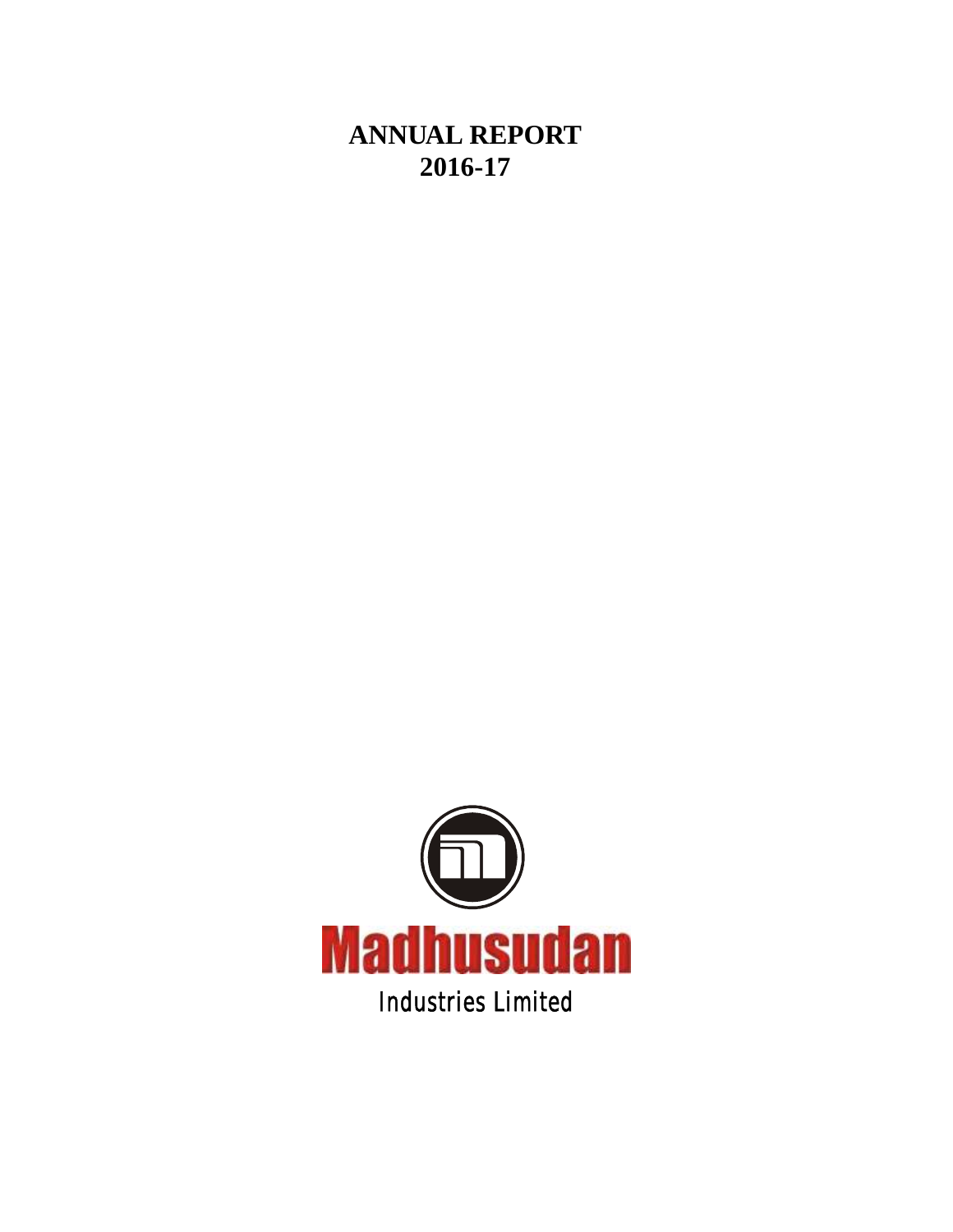## **Board of Directors**

Shri Rajesh B. Shah Shri Sanwarmal Agarwal Shri P. K. Shashidharan Shri P. C. Surana Smt. Rutva Acharya

### **Auditors**

H. V. Vasa & Co., Chartered Accountants, B-2, "Usha Kiran", Opp. Khanpur Gate, Ahmedabad - 380 001.

#### **Registered Office**

Survey No. 359/B, 359/C, 361 and 362, Rakhial - 382 315, Taluka - Dehgam, Dist. Gandhinagar, Gujarat. Phone : (02716) 267270, Fax : 079-26427287 E-mail : madhusudan\_i@yahoo.in Website : www.madhusudan-india.com CIN : L29199GJ1945PLC000443

#### **Ahmedabad Office**

"Madhusudan House", Opp. Navrangpura Telephone Exchange, Ahmedabad - 380 006.

#### **Registrar & Share Transfer Agent**

MCS Share Transfer Agent Limited, 201, Shatdal Complex, 2nd Floor, Opp. Bata Show Room, Ashram Road, Ahmedabad - 380 009.

| <b>Contents</b>                                | Page No. |
|------------------------------------------------|----------|
| <b>Notice</b>                                  | 1        |
| Directors' Report                              | 4        |
| Corporate Governance Report                    | 15       |
| Secretarial Audit Report                       | 20       |
| Independent Auditors' Report                   | 22       |
| <b>Balance Sheet</b>                           | 25       |
| Statement of Profit & Loss                     | 26       |
| <b>Cash Flow Statement</b>                     | 27       |
| Notes forming part of the Financial Statements | 28       |

**Annual General Meeting at 11.30 a.m. on Friday,** the 22<sup>nd</sup> day of September, 2017 at the Registered Office.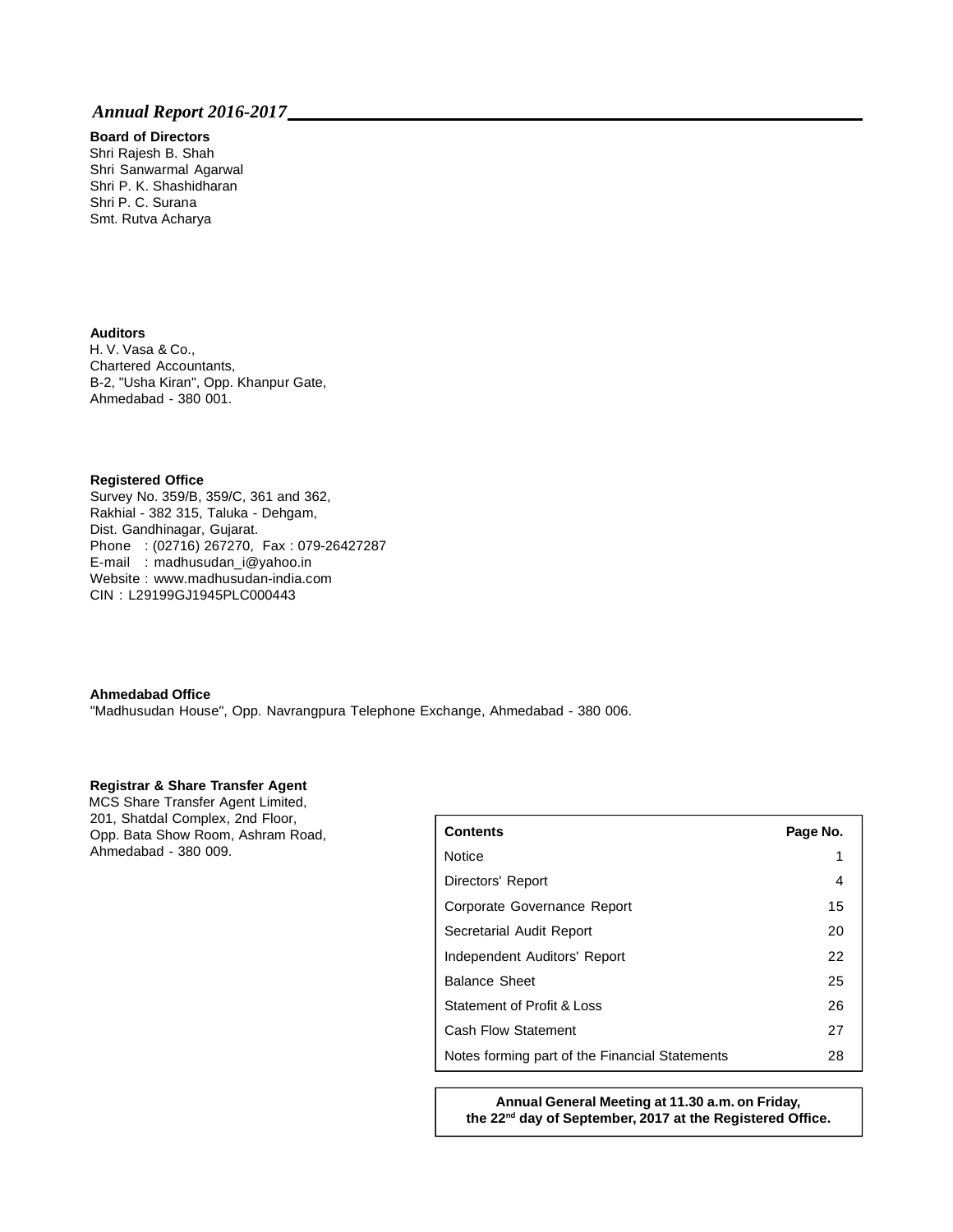# Madhusudan Industries Limited

### **NOTICE**

NOTICE is hereby given that the 71<sup>st</sup> Annual General Meeting of the Members of **MADHUSUDAN INDUSTRIES LIMITED** will be held at 11.30 a.m. on Friday, the 22<sup>nd</sup> day of September, 2017 at the Registered Office of the Company at Survey No. 359/B, 359/C, 361 and 362, Rakhial – 382315, Taluka Dehgam, District Gandhinagar to transact the following business :

#### **ORDINARY BUSINESS**

- 1. To receive, consider and adopt the financial statements of the Company for the year ended 31<sup>st</sup> March, 2017 including statement of Audited Profit and Loss and Cash Flow Statement for the year ended 31<sup> March</sup>, 2017, Balance Sheet as at that date and the Directors' and Auditors' Reports thereon.
- 2. To appoint a director in place of Shri P. K. Shashidharan (holding DIN 06506263), who retires by rotation and being eligible, offers himself for re-appointment.
- 3. To appoint Statutory Auditors and fix their remuneration.

"RESOLVED THAT pursuant to the provisions of Section 139, 142 and other applicable provisions of the Companies Act, 2013, read with Companies (Audit and Auditors) Rules, 2014, as amended from time to time, and pursuant to the recommendation made by the Audit Committee to the Board, Shailesh Shah & Associates., Chartered Accountants (Firm Registration No. 109877W), Ahmedabad, be and are hereby appointed as the Statutory Auditors of the Company, in place of retiring auditors H.V. Vasa & Co, Chartered Accountants (Firm Registration No. 131054W), to hold office for a term of five consecutive years from the conclusion of this Annual General Meeting, until the conclusion of the Annual General Meeting of the Company to be held for the financial year 2021-22, subject to ratification by members every year, as applicable, at such remuneration and out of pocket expenses, as may be decided by the Board of Directors of the Company.

Regd. Office : **By Order of the Board of Directors By Order of the Board of Directors** Survey No. 359/B, 359/C, 361 and 362, Rakhial – 382 315, Taluka - Dehgam, Dist. Gandhinagar. Dipshika Khatri 23<sup>rd</sup> June, 2017 **Company Secretary** 23<sup>rd</sup> June, 2017 CIN : L29199GJ1945PLC000443

#### **N O T E S**

- 1. A MEMBER ENTITLED TO ATTEND AND VOTE IS ENTITLED TO APPOINT PROXY TO ATTEND AND VOTE INSTEAD OF HIM SELF AND SUCH PROXY NEED NOT BE A MEMBER OF THE COMPANY. A person can act as proxy on behalf of members not exceeding fifty (50) and holding in aggregate not more than ten percent of total share capital of the company.
- 2. Members are requested to notify immediately the change of address, if any, to the Company or MCS Share Transfer Agent Limited, Registrar and Share Transfer Agent.
- 3. The Register of Members and Share transfer book of the Company will remain closed from 08.09.2017 to 15.09.2017 (both days inclusive).
- 4. Members / Proxies should bring the attendance slip sent herewith duly filled in for attending the meeting.
- 5. Members are requested to send their queries at least ten days before the date of the meeting so that the information can be made available at the meeting.
- 6. Unpaid / Unclaimed Dividend, Share application money received and due for refund and matured deposits unclaimed and unpaid as applicable for a period of seven years have been transferred to the Investor Education and Protection Fund pursuant to the provisions of, the Companies Act.
- 7. The Securities and Exchange Board of India (SEBI) has mandated the submission of Permanent Account Number (PAN) by every participant in securities market. Members holding shares in electronic form are, therefore, requested to submit the PAN to their Depository Participants with whom they are maintaining their demat accounts. Members holding shares in physical form can submit their PAN details to the Company or to the registrar.
- 8. Annual Report 2016-17 alongwith notice of the AGM, Attendance Slip, Proxy Form, process instructions and the manner of conducting E-Voting is being sent electronically to all members whose email ID are registered with the Company / Depository Participant(s). For members who request for a hard copy and those who have not registered their email address, physical copies of annual report are being sent through the permitted mode. Members who have not registered their email address are requested to get their email address registered with the Company / Depository Participants and update the same, if required.
- 9. All the documents, if any, referred to in this notice are available for inspection of the members at the registered office of the Company on any working day except Saturday, between 10:00 a.m. to 1:00 p.m. up to the conclusion of this meeting.
- 10. Voting through electronic means

In compliance with provisions of Section 108 of the Companies Act, 2013 and Rule 20 of the Companies (Management and Administration) Rules, 2014, the Company is pleased to provide members facility to exercise their right to vote at the Annual General Meeting (AGM) by electronic means and the business may be transacted through e-Voting Services provided by Central Depository Services (India) Limited (CDSL). The members shall refer to the detailed procedure on e-voting attached herewith.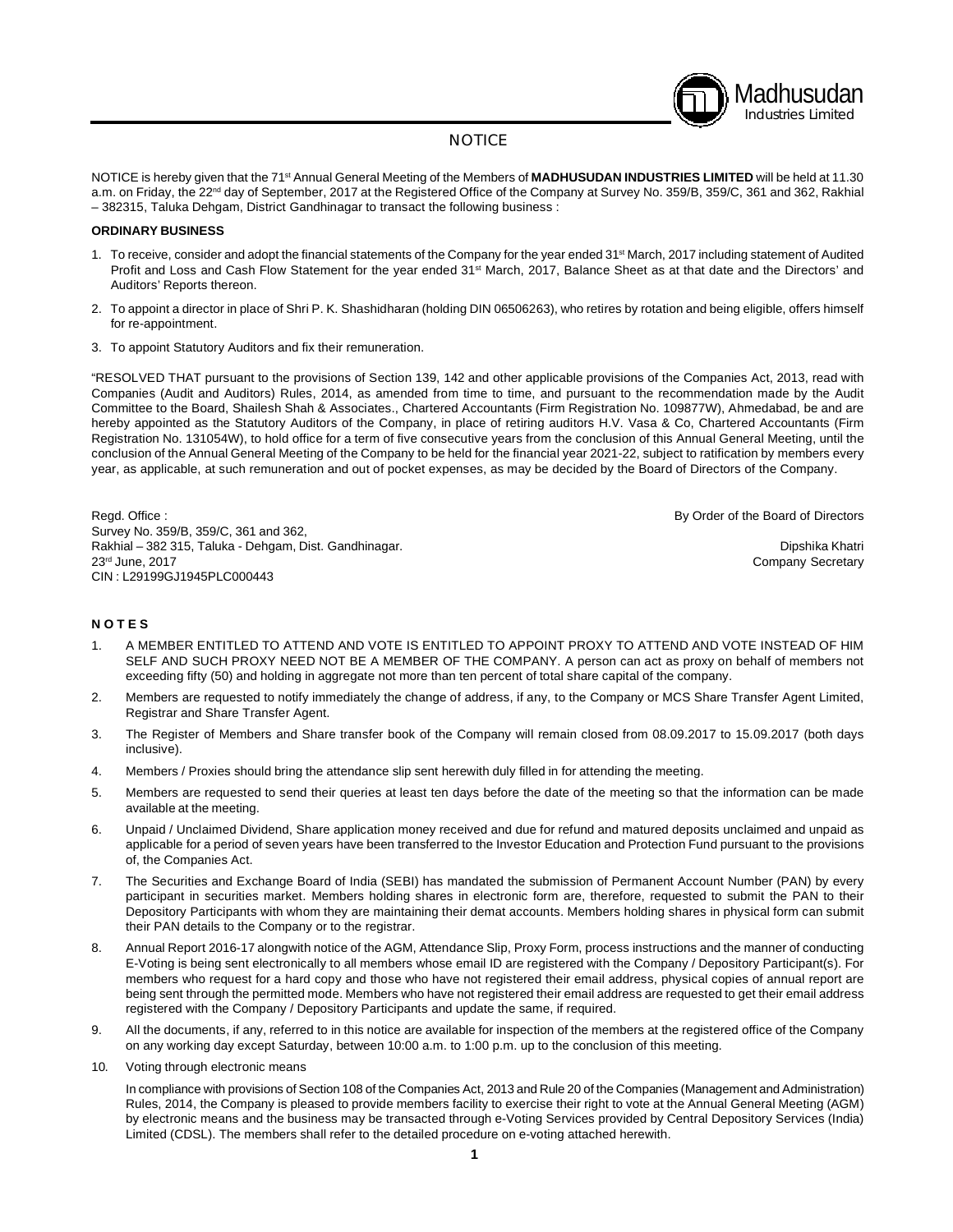- 11. In case you have any queries or issues regarding e-voting, you may refer the Frequently Asked Questions ("FAQs") and e-voting manual available at www.evotingindia.com under help section or write an email to helpdesk.evoting@cdslindia.com.
- 12. Members are required to vote only through the electronic system or through ballot at Annual General Meeting only and in no other form. In the event a member casts his votes through both the processes, the votes in the electronic system would be considered and the ballot vote would be ignored.
- 13. The remote e-voting period commences on 19<sup>th</sup> September, 2017 (10.00 a.m.) and ends on 21<sup>st</sup> September, 2017 (5.00 p.m.). During th this period shareholders' of the Company, holding shares either in physical form or in dematerialized form, as on the cut-off date of 15 September, 2017 may cast their votes electronically. The e-voting module shall be disabled by CDSL for voting thereafter. Once the vote on a resolution is cast by the shareholder, the shareholder shall not be allowed to change it subsequently.
- 14. The e-voting rights of shareholders shall be in proportion to their shares of the paid up equity share capital of the Company as on the cut-off date of 15<sup>th</sup> September, 2017. A person other than member on cut off date should treat this notice for information only.
- 15. A member may participate in the Annual General Meeting even after exercising his right to vote through e-voting, but shall not be allowed to vote again.
- 16. Shri Umesh Parikh, partner of Parikh Dave & Associates, Companies Secretaries, (Membership No.FCS:4152) has been appointed as the Scrutinizer to scrutinize the e-voting process and voting process at AGM in a fair and transparent manner.
- 17. The scrutiniser shall, immediately after the conclusion of voting at the annual general meeting, first count the votes cast at the meeting, thereafter unblock the votes cast through remote e-voting in the presence of at least two witnesses not in the employment of the company and make, not later than three days of conclusion of the meeting, a consolidated scrutiniser's report of the total votes cast in favour or against, if any, to the Chairman or a person authorised by him in writing who shall countersign the same.
- 18. The Results will be declared on receipt of Scrutinizer's Report at Registered Office of the Company at Survey No. 359/B, 359/C, 361 and 362, Rakhial - 382 315, Taluka - Dehgam, Dist. Gandhinagar, Gujarat. The Results declared along with the Scrutinizer's Report shall be placed on the Company's website www.madhusudan-india.com and on the website of CDSL immediately and communicated to the BSE.
- 19. Shri Thomas Koshy, Chief Executive Officer of the Company, "Madhusadan House", Opp. Navrangpura Telephone Exchange, Ahmedabad - 380 006, shall be responsible for addressing all the grievances in relation to this annual general meeting including evoting. His contact details are **E-mail**: madhusudan\_i@yahoo.in, **Phone No**. 079-26449781.

#### 20. **MEMBERS HOLDING EQUITY SHARES IN ELECTRONIC FORM AND PROXIES THEREOF, ARE REQUESTED TO BRING THEIR DP ID AND CLIENT ID FOR IDENTIFICATION.**

21. Brief resume of director, who is proposed to be appointed / re-appointed at this Annual General meeting is given below:

| Name of Director                                                                                   | Shri P. K. Shashidharan |
|----------------------------------------------------------------------------------------------------|-------------------------|
| Date of Birth                                                                                      | 07.08.1958              |
| Date of appointment                                                                                | 26.02.2013              |
| Brief Resume and nature of expertise in specific Functional areas   Marketing & Marketing Services |                         |
| List of other directorships held                                                                   |                         |
| Chairman / Member of the Committees<br>of the Board of other Companies                             |                         |
| Disclosure of relationship between Director Inter Se                                               |                         |
| Shareholding in the Company                                                                        |                         |

## **Statement pursuant to provisions of Section 102 the Companies Act, 2013.**

**Item No. 3**

H.V. Vasa & Co., Chartered Accountants were appointed as Auditors at last Annual General Meeting ('AGM') held on 12<sup>th</sup> August, 2016 to hold the office of the Auditors up to the conclusion of this Annual General Meeting and hence, they would retire at the conclusion of this AGM. As per second proviso to Section 139(2) of the Companies Act, 2013 ('the Act'), a transition period of three years from the commencement of the Act is provided to appoint a new auditor when the existing Auditor's firm has completed term of Five consecutive years. Accordingly,

the existing Auditors H.V. Vasa & Co has completed term of five consecutive years and as per the said requirements of the Act, Shailesh Shah & Associates, Chartered Accountants are proposed to be appointed as auditors from the conclusion of this AGM till the conclusion of the AGM to be held for the Financial year 2021-22, subject to ratification by members every year, as may be applicable.

Shailesh Shah & Associates, Chartered Accountants, have consented to the said appointment and confirmed that their appointment, if made, would be within the limits specified under Section 141(3)(g) of the Act. They have further confirmed that they are not disqualified to be appointed as statutory auditors in terms of the provisions of the proviso to Section 139(1) and Section 141(3) of the Act and the provisions of the Companies (Audit and Auditors) Rules, 2014.

The Board of Directors recommends the ordinary resolution as per item No. 3 of the accompanying notice for approval of the members of the Company.

None of the Directors, or key Managerial Personnel of the Company or their relatives are concerned or interested, financially or otherwise in the resolution as per item No. 3 of the notice.

Regd. Office : **By Order of the Board of Directors By Order of the Board of Directors** Survey No. 359/B, 359/C, 361 and 362, Rakhial – 382 315, Taluka - Dehgam, Dist. Gandhinagar. Dipshika Khatri 23<sup>rd</sup> June, 2017 **Company Secretary** 23<sup>rd</sup> June, 2017 CIN : L29199GJ1945PLC000443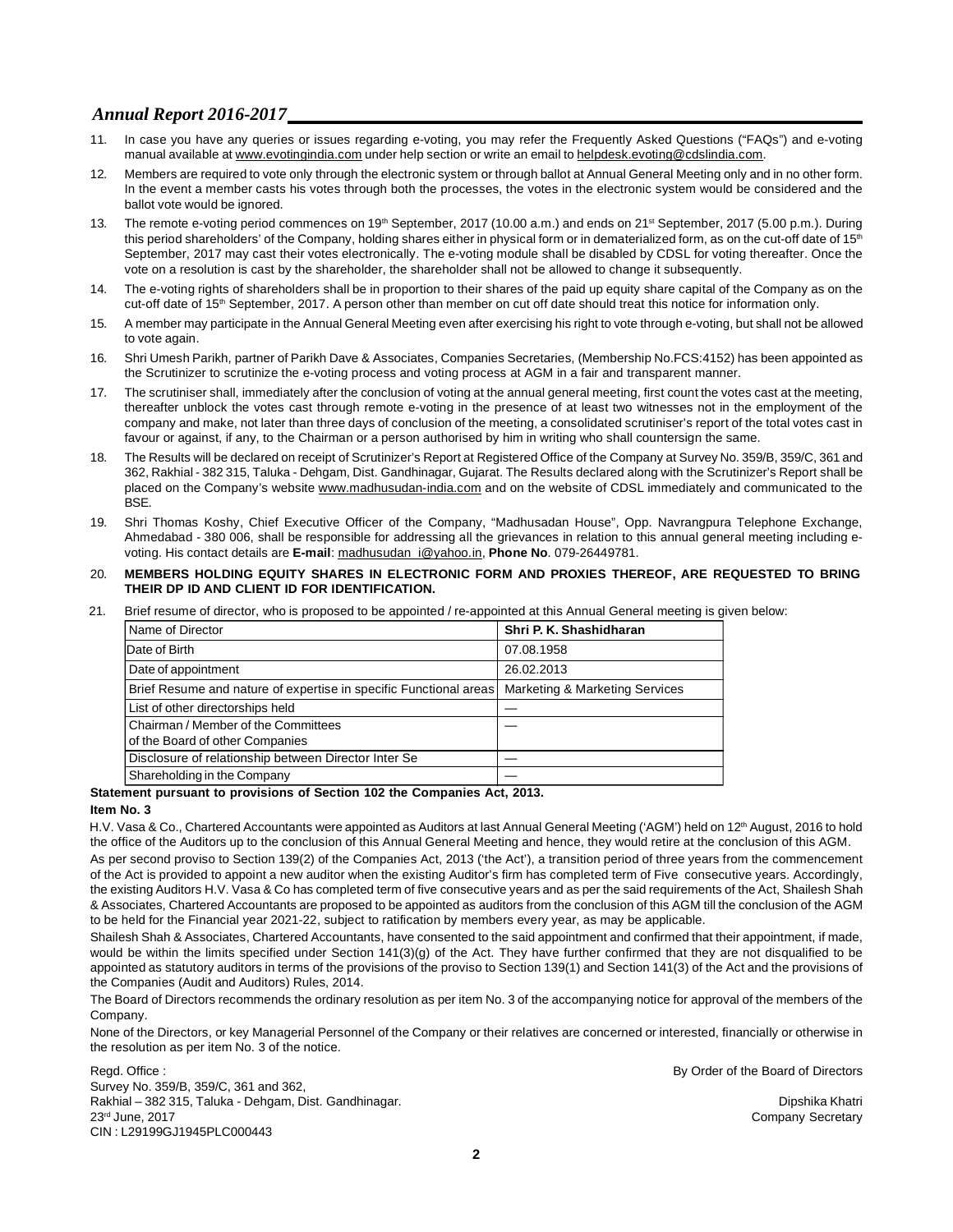## Madhusudan Industries Limited

#### **Procedure on e-voting**

#### **The instructions for shareholders voting electronically are as under:**

- (i) The voting period begins on 19<sup>th</sup> September, 2017 (10.00 a.m.) and ends on 21<sup>st</sup> September, 2017 (5.00 p.m.). During this period shareholders' of the Company, holding shares either in physical form or in dematerialized form, as on the cut-off date 15<sup>th</sup> September, 2017, may cast their vote electronically. The e-voting module shall be disabled by CDSL for voting thereafter.
- (ii) The shareholders should log on to the e-voting website www.evotingindia.com
- (iii) Click on Shareholders.
- (iv) Now Enter your User ID
	- a. For CDSL: 16 digits beneficiary ID,
	- b. For NSDL: 8 Character DP ID followed by 8 Digits Client ID,
	- c. Members holding shares in Physical Form should enter Folio Number registered with the Company.
- (v) Next enter the Image Verification as displayed and Click on Login.
- (vi) If you are holding shares in demat form and had logged on to www.evotingindia.com and voted on an earlier voting of any company, then your existing password is to be used.
- (vii) If you are a first time user follow the steps given below:

|                                                                    | For Members holding shares in Demat Form and Physical Form                                                                                                                                                                                                                                                                                           |
|--------------------------------------------------------------------|------------------------------------------------------------------------------------------------------------------------------------------------------------------------------------------------------------------------------------------------------------------------------------------------------------------------------------------------------|
| <b>PAN</b>                                                         | Enter your 10 digit alpha-numeric PAN issued by Income Tax Department (Applicable for both demat shareholders as well<br>as physical shareholders)                                                                                                                                                                                                   |
|                                                                    | Members who have not updated their PAN with the Company / Depository Participant are requested to use the<br>sequence number which is printed on Address Sticker indicated in the PAN field.                                                                                                                                                         |
| Dividend<br>Bank<br>Details<br><b>OR</b> Date<br>of Birth<br>(DOB) | Enter the Dividend Bank Details or Date of Birth (in dd/mm/yyyy format) as recorded in your demat account or in the<br>company records in order to login.<br>- If both the details are not recorded with the depository or company please enter the member id / folio number in the<br>Dividend Bank details field as mentioned in instruction (iv). |

- (viii) After entering these details appropriately, click on "SUBMIT" tab.
- (ix) Members holding shares in physical form will then directly reach the Company selection screen. However, members holding shares in demat form will now reach 'Password Creation' menu wherein they are required to mandatorily enter their login password in the new password field. Kindly note that this password is to be also used by the demat holders for voting for resolutions of any other company on which they are eligible to vote, provided that company opts for e-voting through CDSL platform. It is strongly recommended not to share your password with any other person and take utmost care to keep your password confidential.
- (x) For Members holding shares in physical form, the details can be used only for e-voting on the resolutions contained in this Notice.
- (xi) Click on the EVSN of Madhusudan Industries Ltd. on which you choose to vote.
- (xii) On the voting page, you will see "RESOLUTION DESCRIPTION" and against the same the option "YES / NO" for voting. Select the option YES or NO as desired. The option YES implies that you assent to the Resolution and option NO implies that you dissent to the Resolution.
- (xiii) Click on the "RESOLUTIONS FILE LINK" if you wish to view the entire Resolution details.
- (xiv) After selecting the resolution you have decided to vote on, click on "SUBMIT". A confirmation box will be displayed. If you wish to confirm your vote, click on "OK", else to change your vote, click on "CANCEL" and accordingly modify your vote.
- (xv) Once you "CONFIRM" your vote on the resolution, you will not be allowed to modify your vote.
- (xvi) You can also take a print of the votes cast by clicking on "Click here to print" option on the Voting page.
- (xvii) If Demat account holder has forgotten the log in password then enter the User ID and Image Verification Code and click on Forgot Password & enter the details as prompted by the system.
- (xviii) Shareholders can also use Mobile app "m-Voting" for e-voting. M-Voting app is available on IOS, Android & Windows based Mobile. Shareholders may log in to m-Voting using their e voting credentials to vote for the company resolution(s).
- (xix) Note for Non Individual Shareholders and Custodians
	- Non-Individual shareholders (i.e. other than Individuals, HUF, NRI etc.) and Custodian are required to log on to www.evotingindia.com and register themselves as Corporates.
	- A scanned copy of the Registration Form bearing the stamp and sign of the entity should be emailed to helpdesk.evoting@cdslindia.com.
	- After receiving the login details a compliance user should be created using the admin login and password. The Compliance user would be able to link the account(s) for which they wish to vote on.
	- The list of accounts linked in the log in should be mailed to helpdesk.evoting@cdslindia.com and on approval of the accounts they would be able to cast their vote.
	- A scanned copy of the Board Resolution and Power of Attorney (POA) which they have issued in favour of the Custodian, if any, should be uploaded in PDF format in the system for the scrutinizer to verify the same.
- (xx) In case you have any queries or issues regarding e-voting, you may refer the Frequently Asked Questions ("FAQs") and e-voting manual available at www.evotingindia.com, under help section or write an email to helpdesk.evoting@cdslindia.com.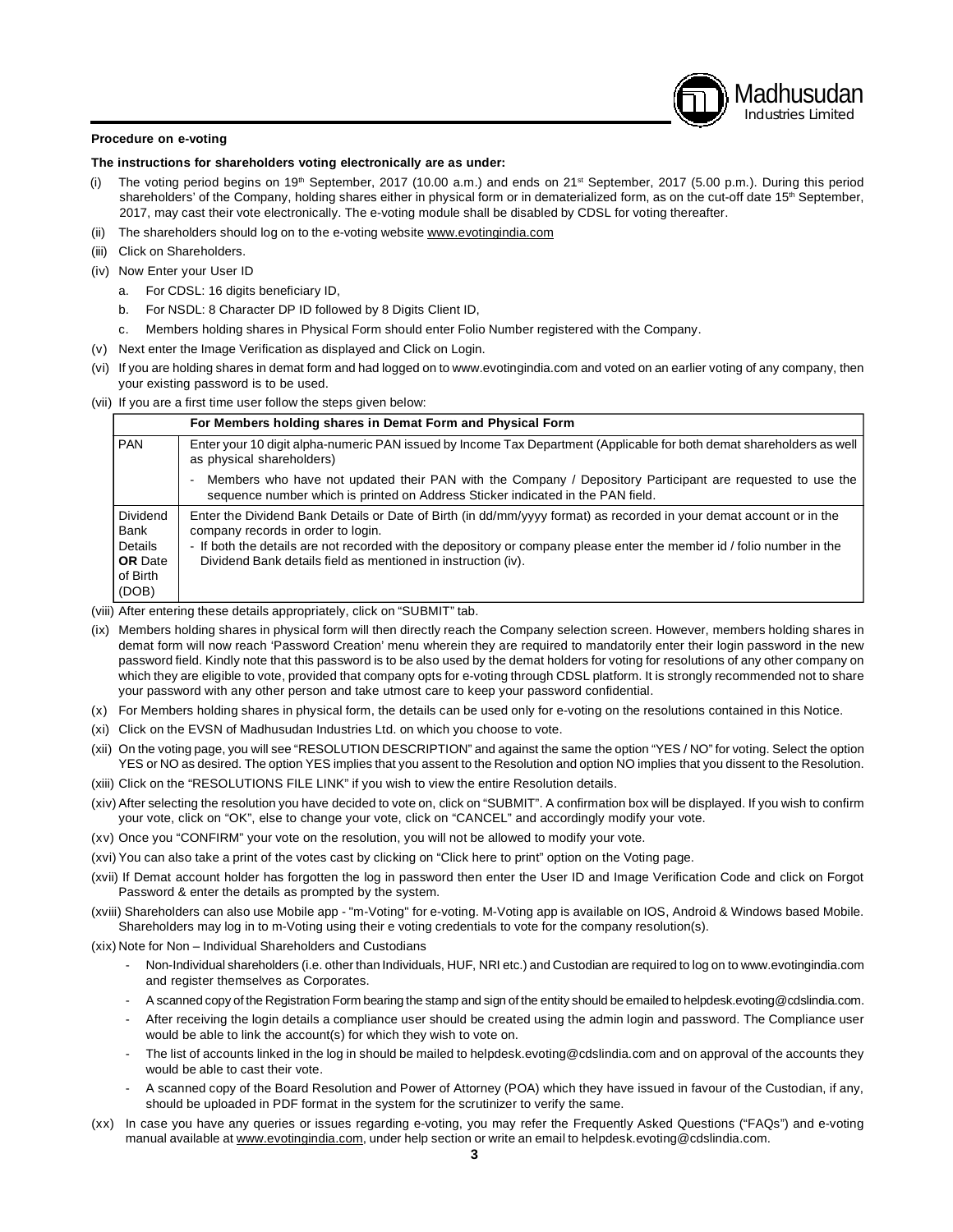## Directors' Report

## To

The Members,

The Directors have pleasure in submitting the Annual Report together with the Statement of Accounts of your Company for the year ended 31<sup>st</sup> March, 2017.

#### **Performance**

The summary of your Company's financial performance is given below:

| Year ended                                                   | Year ended      |
|--------------------------------------------------------------|-----------------|
| March 31, 2017                                               | March 31, 2016  |
| (Rs. in lacs)                                                | (Rs. in lacs)   |
| 47.81<br>Profit before Depreciation and Taxes                | 63.27           |
| 18.52<br>Deducting there from Depreciation                   | 26.27           |
| Profit / Loss before tax<br>29.29                            | 37.00           |
| Deducting therefrom taxes of:                                |                 |
| - Current Tax<br>3.50                                        | 0.75            |
| - Deferred Tax<br>$(-)20.29$                                 | 10.17           |
| 46.08<br>Profit after tax                                    | 26.08           |
| (-)648.27<br>Add: Balance brought forward from previous year | 674.35<br>$(-)$ |
| $(-)602.19$<br>Amount available for appropriations           | $(-)$ 648.27    |
| The proposed appropriations are:                             |                 |
| 1. Proposed Dividend                                         |                 |
| 2. Tax on proposed Dividend                                  |                 |
| 3. Balance Carried forward<br>$(-)602.19$                    | 648.27<br>$(-)$ |
| $(-)602.19$<br>Total                                         | $(-)$ 648.27    |

#### **Transfer to Reserves**

Due to Carry forward loss of previous years the Company has not transferred any amount to General Reserve in the current year.

#### **Highlights / Performance of the Company**

Total income of the Company was Rs.95.06 lacs during the year.

#### **Management Discussion and Analysis**

#### **a) Industry Structure and Developments**

The Company continues to explore in finding out a suitable project that can be set up in the existing facilities available with the Company at Rakhial.

#### **b) Opportunities and Threats**

The Management intend to undertake a viable business activities in the existing infrastructure and land available with the Company. As such we do not find any particular threat that can affect the existence of the Company.

#### **c) Outlook**

The future outlook will mainly depend on the project to be undertaken by the Company.

#### **d) Risks and Concerns**

At present the Company is exposed to the common risks such as any uncertainties / drastic changes in government policies, delay in economic reforms, emergence of inflationary conditions, any unexpected changes in regulatory framework etc.

#### **e) Internal Control Systems and their adequacy**

The Company has computerized its accounting system since many years. Adequate internal control system exists in the Company and the internal control system of the Company is commensurate with the size and complexity of the Company's business. The operations are subject to periodic internal audit by independent Auditors.

**f)** Financial performance with respect to Operational Performance is discussed in the main part of the report.

#### **g) Material Developments in Human Resources, Industrial Relations, Environment, Health & Safety**

The Company values and nurtures its human resources and Company would continue to adopt and implement the best HRD practices in future. Manpower strength of the Company as on March 31, 2017 stands at 7.

#### **Conservation of energy, technology absorption and foreign exchange earnings and outgo**

The information required under Section 134 (3)(m) of the Companies Act, 2013 read with Rule 8 of The Companies (Accounts) Rules, 2014 is annexed herewith as a separate Annexure-I.

#### **Particulars of contracts or arrangements with related parties**

All transactions entered into with Related parties as defined under the Companies Act, 2013 and SEBI (Listing Obligations and Disclosure Requirements) Regulations, 2015 during the financial year were in the ordinary course of business and on an arm's length basis.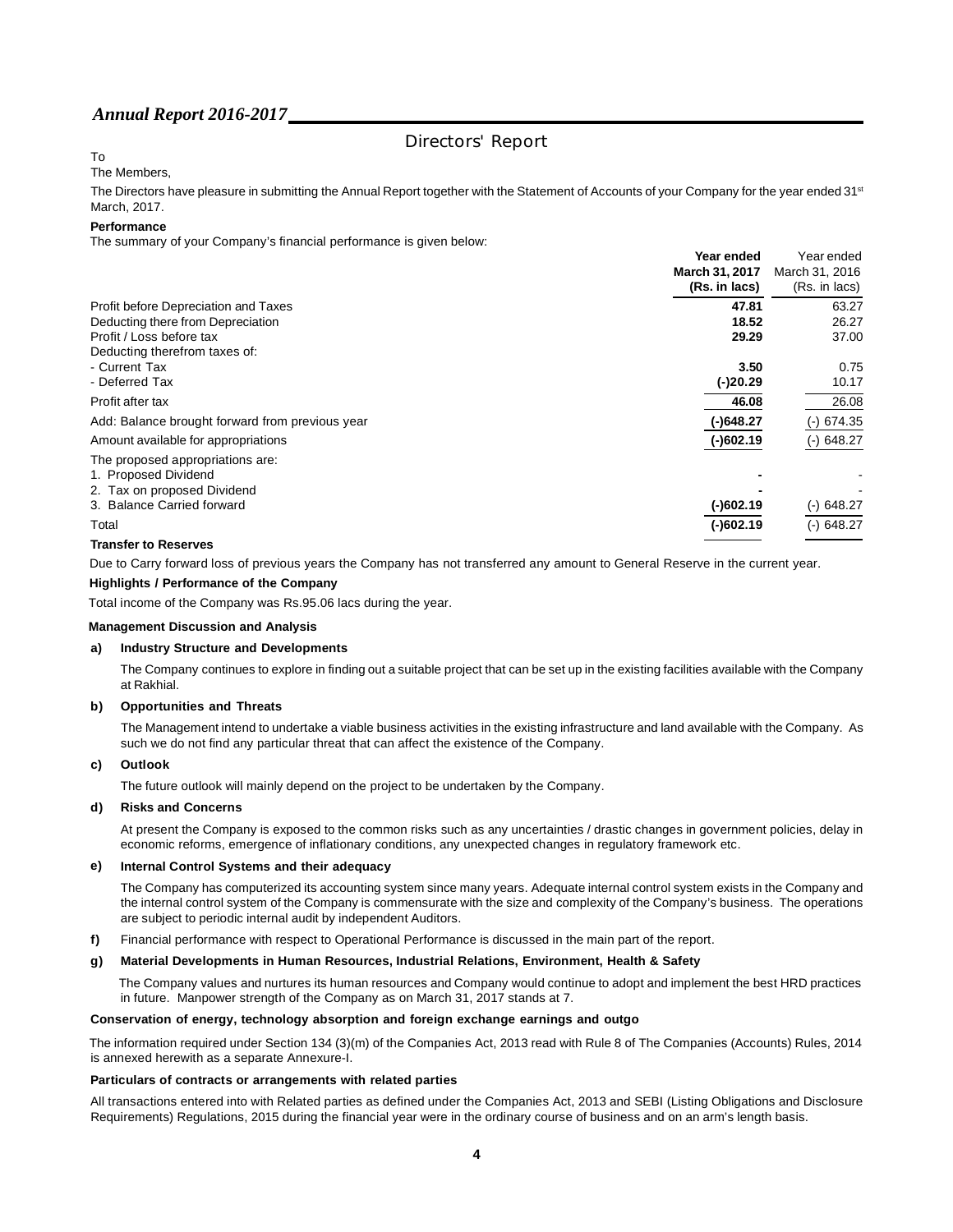There were no materially significant related party transactions made by the Company with Directors, Key Managerial Personnel or other designated persons which may have a Potential Conflict with the interest of the Company at large. All related party transactions were placed before the Audit Committee and also the Board for approval. The Policy on related party transactions as approved by the Board is uploaded on the Company's website i.e. www.madhusudan-india.com

Madhusudan Industries Limited

The particulars of contracts or arrangement with related Parties as per Section 188(1) of the Companies Act, 2013, including arm's length transactions if any, as per Form No. AOC – 2 are enclosed as separate Annexure – II.

#### **Director's Responsibility Statement**

In compliance of Section 134(5) of the Companies Act, 2013, the Directors of your Company confirm:

- that in the preparation of annual accounts, the applicable accounting standards have been followed and that there are no material departures;
- that such accounting policies have been selected and applied consistently and made judgements and estimates that are reasonable and prudent so as to give a true and fair view of the state of affairs of the Company as on March 31, 2017 and of the profit of the Company for the year ended on that date;
- that proper and sufficient care has been taken for the maintenance of adequate accounting records in accordance with the provisions of the Companies Act, 2013 for safeguarding the assets of the Company and for preventing and detecting fraud and other irregularities;
- that the annual accounts have been prepared on a going concern basis.
- that internal financial controls have been laid down to be followed by the Company and that such internal financial controls are adequate and were operating effectively;
- that proper systems have been devised to ensure compliance with the provisions of all applicable laws and that such systems were adequate and operating effectively.

#### **Managerial Remuneration and Employees**

Details required pursuant to Rule 5(1) of the Companies (Appointment and Remuneration of Managerial Personnel) Rules 2014 are enclosed as a separate Annexure-III.

Details of employees as specified under Rule 5(2) of the Companies (Appointment and Remuneration of Managerial Personnel) Rules 2014, are available at the Registered Office of the Company during working hours, 21 days before the Annual General Meeting and shall be made available to any shareholder on request, being made to the Company Secretary. The above detail is not being sent alongwith this Annual Report to the members in line with the provisions of Section 136 of the Companies Act, 2013.

Company has not offered its shares to its employees under ESOS during the year under review.

Company has not sanctioned loan to any of its employees for purchase of Company's shares under any scheme.

#### **Extract of Annual Return**

The details forming part of the extract of the annual return in Form No.MGT-9 is annexed herewith as a separate Annexure-IV.

#### **Corporate Governance**

Pursuant to SEBI (Listing Obligations and Disclosure Requirements) Regulations, 2015, report on Corporate Governance alongwith Auditors' Certificate on its Compliance has been included in this Annual Report as a separate Annexure - V.

As per Regulation 15 of SEBI (Listing Obligations and Disclosure Requirements) Regulations, 2015 the Company is not required to comply with Regulations 17 to 27 and Clauses (b) to (i) of sub-regulation (2) of Regulation 46 and para C, D and E of Schedule V. However as a good corporate governance practice, the Company has been complying with all the aforesaid provisions / regulations voluntarily.

#### **Number of Meetings of the Board**

The Board of Directors, during the financial year 2016-17 duly met 4 times on 26.05.2016, 08.08.2016, 25.10.2016 and 31.01.2017 in respect of which meetings, proper notices were given and the proceedings were properly recorded and signed in the Minutes Book maintained for the purpose.

#### **Particulars of Loans, guarantees or investments u/s 186**

The loans if any, made by the Company are within the limits prescribed u/s 186 of the Companies Act, 2013 and no guarantee or security is provided by the Company.

Details of investments covered u/s 186 of the Companies Act, 2013 are given in the notes to the Financial Statements.

#### **Risk Management Policy**

The Board has approved and implemented risk management Policy of the Company including identification and element of risks.

The Risk Management is overseen by the Audit Committee / Board of Directors of the Company on a continuous basis. The Committee oversees Company's process and policies for determining risk tolerance and review management's measurement and comparison of overall risk tolerance to established levels. Major risks identified by the businesses and functions are systematically addressed through mitigating actions on a continuous basis. For details please refer to the Management Discussion and Analysis.

#### **Audit Committee**

The Company has constituted Audit Committee. For details please refer Corporate Governance Report attached as a separate Annexure-V.

#### **Internal Control System and its Adequacy**

The Company has internal control system commensurate with the size, scale and complexity of its business operations. The scope and functions of Internal Auditor are defined and reviewed by the Audit Committee. The Internal Auditor reports to the Chairman of the Audit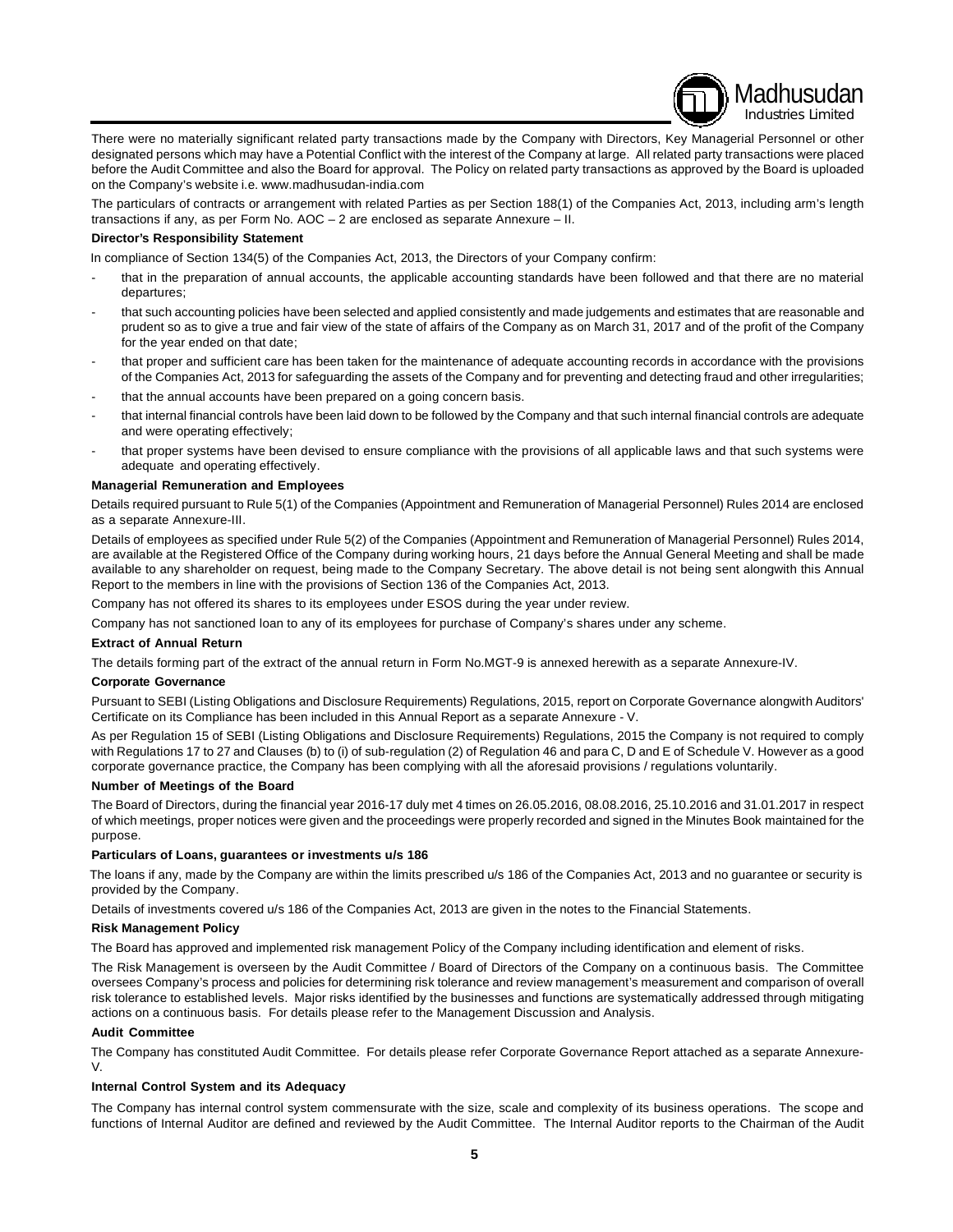Committee. The Internal Auditor assesses opportunities for improvement of business processes, systems and controls, to provide recommendations, which can add value to the organisation.

#### **Dividend**

Due to carry forward loss of previous years the Board of Directors has not recommended any dividend. During the year the Company was not required to transfer unclaimed dividend to the Investor Education and Protection Fund.

#### **Share Capital**

The paid up Equity Share Capital as on 31<sup>st</sup> March, 2016 was Rs.268.75 lacs. During the year under review the Company has not issued any equity shares. As on 31<sup>st</sup> March, 2017 the Share Capital was Rs.268.75 lacs.

No shares with differential voting rights, stock or sweat equity shares were issued by the Company during the year under review.

#### **Exchequer**

The Company has contributed Rs.15.70 lacs to the exchequer by way of Service Tax, Income tax and other fiscal levies.

#### **Deposits**

The Company has not accepted fixed deposit from the public falling within the ambit of Section 73 of the Companies Act, 2013 and The Companies (Acceptance of Deposits) Rules, 2014. There have been no default in repayment of deposits or payment of interest thereon during the year.

The Company has no unclaimed/unpaid fixed deposits as at end of the year.

#### **Directors**

Members at the Annual General Meeting held on 26.09.2014 have appointed Shri Rajesh B. Shah, Shri Prem Chand Surana and Smt. Rutva Acharya as Independent Directors of the Company to hold office for five consecutive years for a term up to 31<sup>st</sup> March, 2019 (they will not retire by rotation).

All independent directors have given declarations that they meet the criteria of independence as laid down under section 149(6) of The Companies Act, 2013 and SEBI (LODR) Regulations, 2015. There has been no change in the circumstance which may affect their status as Independent Directors during the year under review. The Company keeps informed independent directors about changes in the Companies Act, 2013 from time to time and their role, duties and responsibilities.

Shri. P.K. Shashidharan, director is due to retire at the end of the ensuing Annual General Meeting and being eligible, offers himself for re-appointment. Brief resume of Shri. P.K. Shashidharan, director as required as per SEBI (Listing Obligations and Disclosure Requirements) Regulations, 2015 is provided in the notice convening the Annual General Meeting of the Company.

#### **Board Evaluation**

Pursuant to the provisions of the Companies Act, 2013 and Rules made thereunder, Schedule – IV of the Act and SEBI (LODR) Regulations, 2015, the Board has carried the evaluation of its own performance, individual Directors, its Committees and Key Managerial Personnel, on the basis of attendance, contribution and various criteria as recommended by the Nomination and Remuneration Committee of the Company.

The performance of each of the non-independent directors was also evaluated by the Independent Directors at the separate meeting of Independent Directors of the Company.

#### **Policy on Directors appointment and remuneration**

Criteria determining the qualifications, positive attributes and independence of Directors.

#### **Independent Directors**

· Qualifications of Independent Director

An independent director shall possess appropriate skills, qualifications, experience and knowledge in one or more fields of finance, law, management, marketing, administration, corporate governance, operations or other disciplines related to the Company's business.

· Positive attributes of Independent Directors

An independent director shall be a person of integrity, who possesses knowledge, qualifications, experience, expertise in any area, integrity, level of independence from the Board and the Company etc. Independent Directors are appointed on the basis of requirement of the Company, qualifications & experience, association with the Company etc. He should also devote sufficient time to his professional obligations for informed and balanced decision making; and assist the Company in implementing the best corporate governance practices.

Independence of Independent Directors An independent director should meet the requirements of Section 149(6) of the Companies Act, 2013 and SEBI (LODR) Regulations, 2015.

#### **Other Directors and Senior Management**

The Nomination and Remuneration Committee shall identify and ascertain the qualifications, expertise and experience of the person for appointment as Director or at Senior Management Level and recommend to the Board his/her appointment.

The Company shall not appoint or continue the employment of any person as Director or Senior Management Personnel if the evaluation of his performance is not satisfactory.

Other details are disclosed in the Corporate Governance Report under the head Nomination and Remuneration Committee and details of Remuneration (Managing Director/Whole Time Director and Non-Executive Directors).

#### **Remuneration / commission from Holding or Subsidiary Company**

The Company has no Holding Company or Subsidiary Company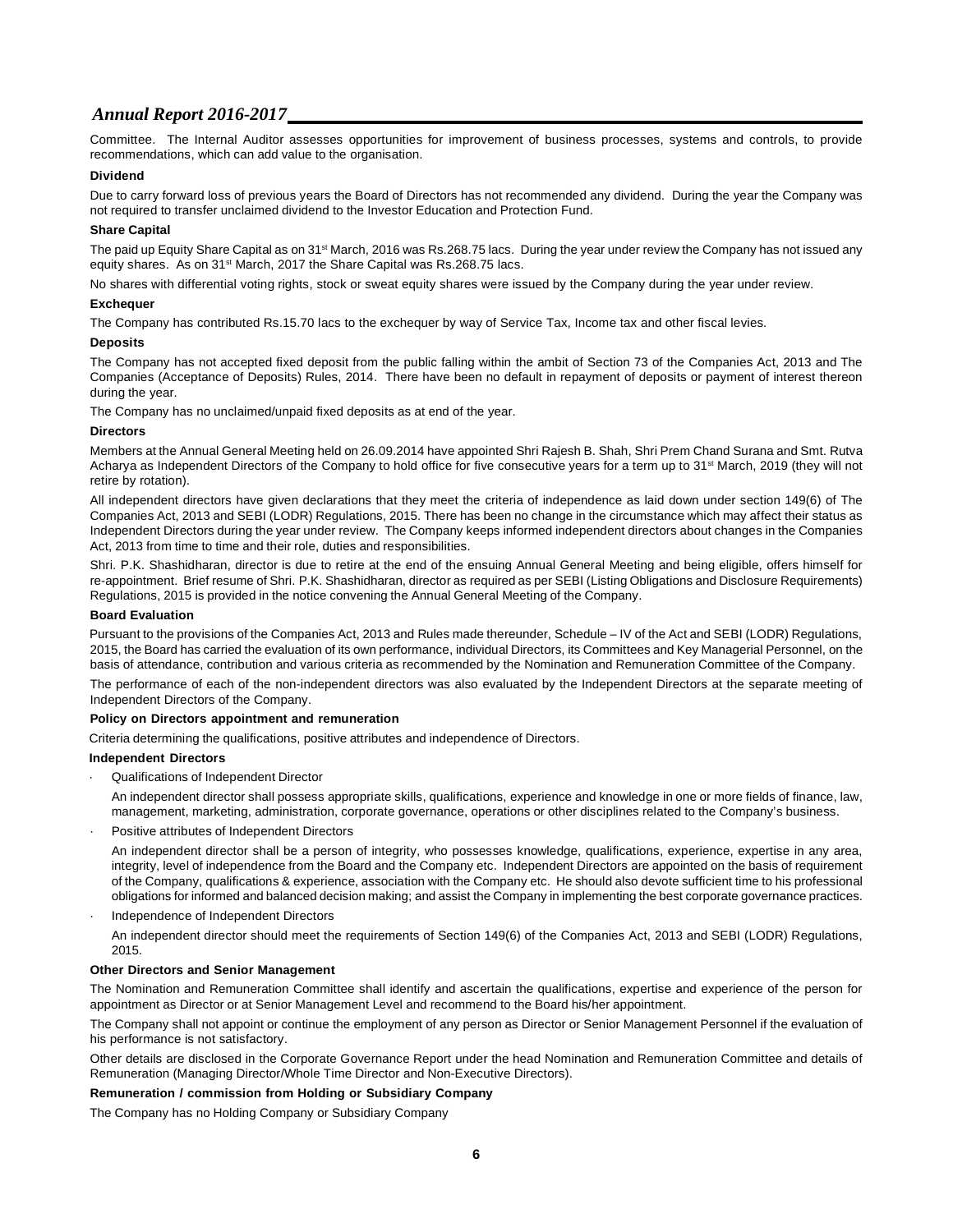#### **Remuneration Policy**

It is separately disclosed in the Corporate Governance Report attached as a separate Annexure-V to this Report.

#### **Auditors and their Observations**

H.V. Vasa & Co., Statutory Auditors of the Company retire at the end of the ensuing Annual General Meeting.

As per second proviso to Section 139(2) of the Companies Act, 2013 ('the Act'), a transition period of three years from the commencement of the Companies Act,2013, is provided to appoint a new auditors, when the existing Auditor's firm has completed terms of Five consecutive years. Accordingly, the existing Auditors H.V. Vasa & Co has completed term of five consecutive years and as per the said requirements of the Act, it is proposed to appoint new Statutory Auditors for period of five years with effect from the conclusion of this AGM till the conclusion of the AGM of Financial year 2021-22, subject to ratification by members every year, as may be applicable.

The Auditors' Report and Secretarial Audit Report to the members for the year under review does not contain any qualification, reservation or adverse remarks or disclaimer.

The Statutory Auditors have not reported any fraud during the year under review.

#### **Secretarial Audit**

Pursuant to provisions of Section 204 of Companies Act, 2013 and Rules made there under, the Company has appointed Parikh Dave and Associates, Practicing Company Secretaries to undertake the secretarial audit of the Company for the year 2016-17.

The Secretarial Audit Report given by Parikh Dave and Associates, Company Secretaries in practice is annexed with this report.

#### **Insurance**

Your Company has adequately insured all its properties.

#### **Industrial Relations**

Your Company's relations with its employees remained cordial throughout the year. The Directors wish to place on record their deep appreciation for the services rendered by staff members and executives of the Company.

Your Company has taken adequate steps for the health and safety of its employees, as required under the Gujarat Factories Rules, 1963. The Company has not received any complaint under The Sexual Harassment of women at Workplace (prevention, prohibition and redressal) Act, 2013.

#### **Material Changes Affecting Financial Position of the Company**

No material changes or commitments, affecting the financial position of the Company have occurred between the end of the financial year of the Company to which the financial statements relate, i.e. 31<sup>st</sup> March, 2017 and the date of the Board's Report.

#### **Change in Nature of Business**

There has been no change in the nature of the business of the Company during the Financial year 2016-17.

#### **Orders passed by Regulatory Bodies or Courts**

No regulatory body or court or tribunal has passed any significant and material orders impacting the going concern status and operations of the company.

#### **Vigil Mechanism**

The Company has implemented Vigil Mechanism. For details please refer Corporate Governance Report attached as a separate Annexure-V. **Appreciation**

Your Directors would like to place on record their gratitude for the co-operation and assistance given by various departments of both State and Central Governments.

For and on behalf of the Board of Directors, Ahmedabad **Rajesh B. Shah** th 25 May, 2017 **P. C. Surana P. K. Shashidharan Sanwarmal D. Agarwal Rutva Acharya** Directors

Madhusudan Industries Limited

### Annexure I to the Directors' Report

Disclosure of particulars with respect to Information on Conservation of Energy, Technology Absorption, Foreign Exchange Earnings and Outgo stipulated under Section 134 (3) (m) of the Companies Act, 2013 read with Rule 8 of The Companies (Accounts) Rules 2014 and forming part of the Report of the Board of Directors for the year ended 31<sup>st</sup> March, 2017.

| А. | <b>Conservation of Energy</b>       |   | Nil |
|----|-------------------------------------|---|-----|
| В. | <b>Technology Absorption</b>        |   | Nil |
| C. | Foreign Exchange earnings and outgo | ٠ | Nil |

For and on behalf of the Board of Directors,

Ahmedabad **Rajesh B. Shah** th 25 May, 2017 **P. C. Surana P. K. Shashidharan Sanwarmal D. Agarwal Rutva Acharya Directors**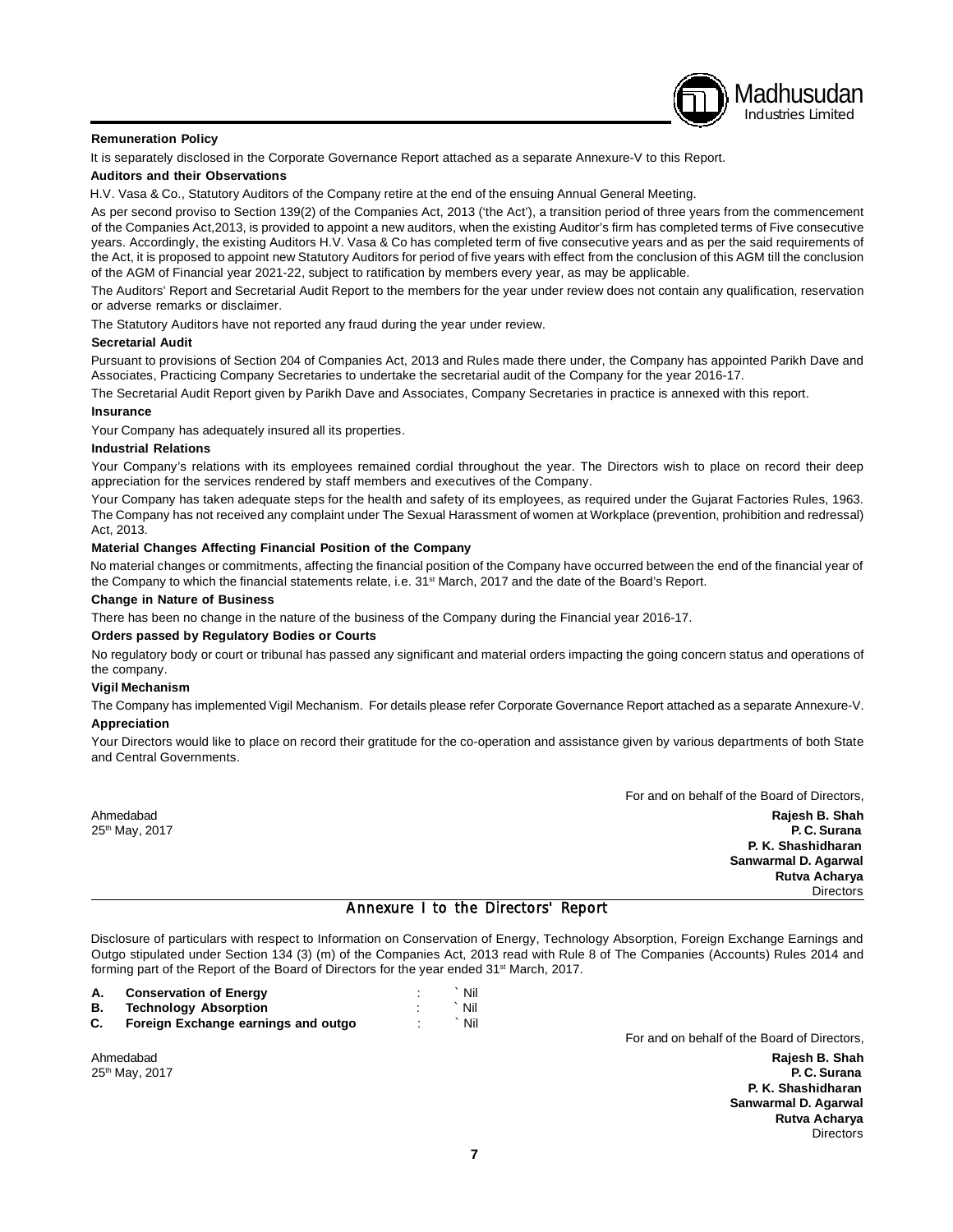## Annexure II to the Directors' Report

## **FORM No.AOC-2**

(Pursuant to clause (h) of sub-section (3) of Section 134 of the Act and Rule 8 (2) of the Companies (Accounts) Rules, 2014

Form for disclosure of particulars of contracts / arrangements entered into by the company with related parties referred to in sub-section (1) of section 188 of the Companies Act, 2013 including certain arm's length transactions under third proviso thereto.

1) Details of contracts or arrangements or transactions not at arm's length basis

|    | (a)                                                      |                                                                                                                      |                                                  |  |  |
|----|----------------------------------------------------------|----------------------------------------------------------------------------------------------------------------------|--------------------------------------------------|--|--|
|    | Nature of contracts / arrangements / transactions<br>(b) |                                                                                                                      |                                                  |  |  |
|    | (c)                                                      | Duration of the contracts / arrangements/ transactions                                                               |                                                  |  |  |
|    | (d)                                                      | Salient terms of the contracts or arrangements or transactions<br>including the value, if any                        | NOT APPLICABLE                                   |  |  |
|    | (e)                                                      | Justification for entering into such contracts or arrangements<br>or transactions                                    |                                                  |  |  |
|    | (f)                                                      | Date (s) of approval by the Board                                                                                    |                                                  |  |  |
|    | (g)                                                      | Amount paid as advances, if any;                                                                                     |                                                  |  |  |
|    | (h)                                                      | Date on which the special resolution was passed in general<br>meeting as required under first proviso to section 188 |                                                  |  |  |
| 2) |                                                          | Details of material contracts or arrangements or transactions at arm's length basis                                  |                                                  |  |  |
|    | (a)                                                      | Names of the related party and nature of relationship                                                                | Gujarat Soaps Private Ltd. - Director interested |  |  |
|    |                                                          |                                                                                                                      |                                                  |  |  |

| (a) | Names of the related party and nature of relationship                                         | Gujarat Soaps Private Ltd. - Director Interested |
|-----|-----------------------------------------------------------------------------------------------|--------------------------------------------------|
| (b) | Nature of contracts / arrangements / transactions                                             | <b>Reimbursement of Expenses</b>                 |
| (c) | Duration of the contracts / arrangements/ transactions                                        | As and When actual payment made                  |
| (d) | Salient terms of the contracts or arrangements or transactions<br>including the value, if any | No formal contract                               |
| (e) | Date (s) of approval by the board if any,                                                     | Every Board meeting held after payment           |
| (f) | Amount paid as advances, if any:                                                              | <b>NA</b>                                        |

The other details are mentioned in note no. 26 of attached Financial Statements for the year ended 31-03-2017.

For and on behalf of the Board of Directors,

Ahmedabad **Rajesh B. Shah** th 25 May, 2017 **P. C. Surana P. K. Shashidharan Sanwarmal D. Agarwal Rutva Acharya Directors**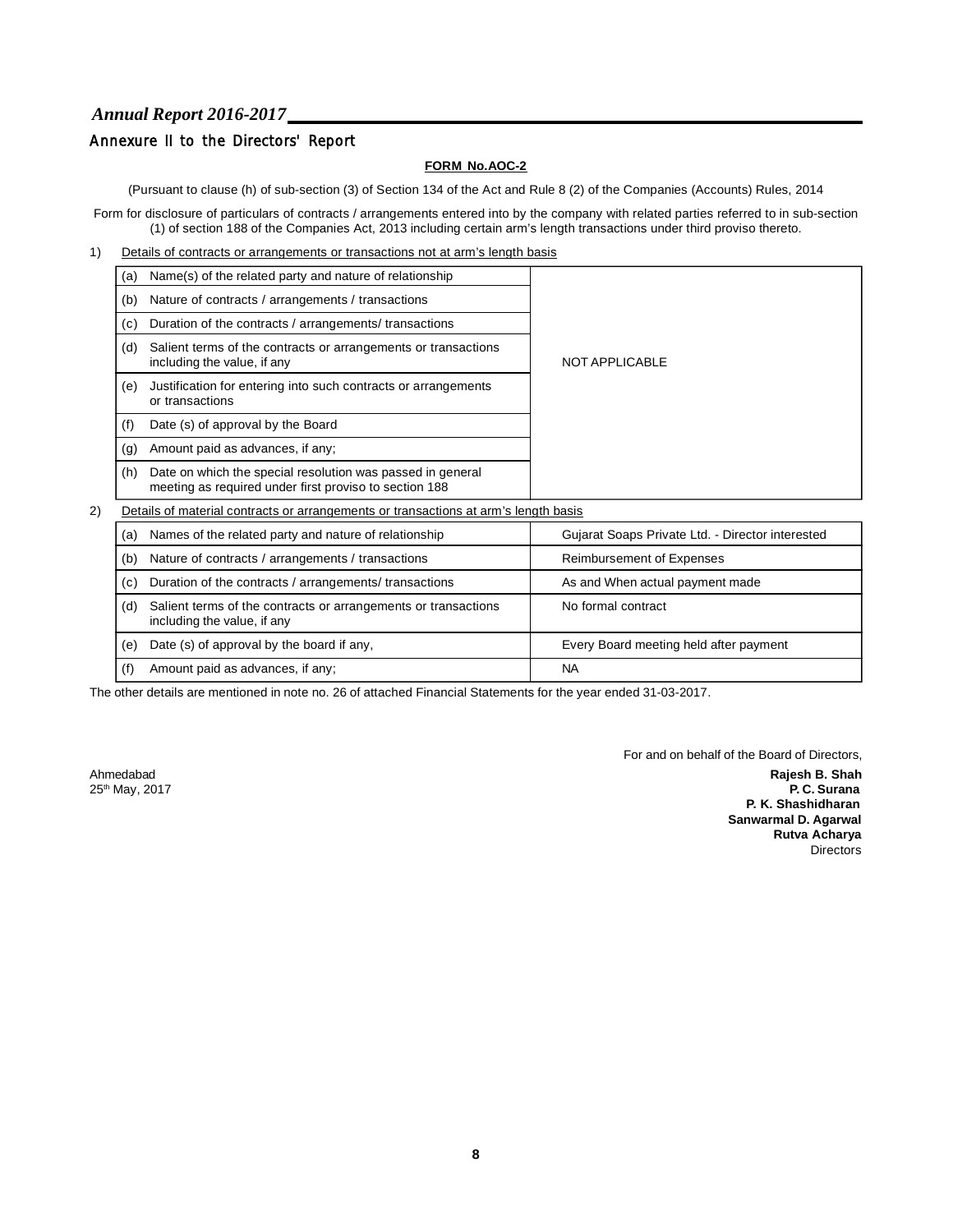

## Annexure III to the Directors' Report

Details as per Rule 5 (1) of the Companies (Appointment and Remuneration of Managerial Personnel) Rules,2014

| S. N. | Particulars                                                                                                                                                                                                                                                                                                                                                        |                                                                                                                                                                                                                                                                                                                                                                                  |            |               |            |
|-------|--------------------------------------------------------------------------------------------------------------------------------------------------------------------------------------------------------------------------------------------------------------------------------------------------------------------------------------------------------------------|----------------------------------------------------------------------------------------------------------------------------------------------------------------------------------------------------------------------------------------------------------------------------------------------------------------------------------------------------------------------------------|------------|---------------|------------|
|       | The ratio of the remuneration of each director to the median<br>remuneration of the employees of the company for the financial<br>year                                                                                                                                                                                                                             | There is no working director in the Company and no remuneration<br>was paid to any director except sitting fees.                                                                                                                                                                                                                                                                 |            |               |            |
| ii.   | The % increase in remuneration of each Director, Chief Financial                                                                                                                                                                                                                                                                                                   | <b>Directors</b>                                                                                                                                                                                                                                                                                                                                                                 |            | <b>KMPs</b>   |            |
|       | Officer, Chief Executive Officer, Company Secretary or Manager,<br>if any in the financial year                                                                                                                                                                                                                                                                    | NIL                                                                                                                                                                                                                                                                                                                                                                              | CEO<br>16% | CFO<br>12.95% | CS.<br>18% |
| iii.  | The % increase in the median remuneration of employees in the<br>financial year                                                                                                                                                                                                                                                                                    |                                                                                                                                                                                                                                                                                                                                                                                  | 12.32%     |               |            |
| iv.   | The number of permanent employees on the rolls of company.                                                                                                                                                                                                                                                                                                         |                                                                                                                                                                                                                                                                                                                                                                                  | 7          |               |            |
| V.    | Average percentile increase already made in the salaries of<br>employees other than the managerial personnel in the last financial<br>year and its comparison with the percentile increase in the<br>managerial remuneration and justification thereof and point out if<br>there are any exceptional circumstances for increase in the<br>managerial remuneration. | The percentage increase in salary of employees in last financial<br>year is 12.32%. There was no wholetime director (Managerial<br>Personnel defined under the Companies Act) in the Company.<br>Annual increase in remuneration was based on remuneration<br>policy, qualifications and experience, responsibilities shouldered<br>and individual performance of the employees. |            |               |            |
| vi.   | Affirmation that the remuneration is as per the remuneration policy<br>of the company.                                                                                                                                                                                                                                                                             | Remuneration is as per the remuneration policy of the Company.                                                                                                                                                                                                                                                                                                                   |            |               |            |

 $25<sup>th</sup>$  May, 2017

For and on behalf of the Board of Directors,

Ahmedabad **Rajesh B. Shah P. K. Shashidharan Sanwarmal D. Agarwal Rutva Acharya Directors**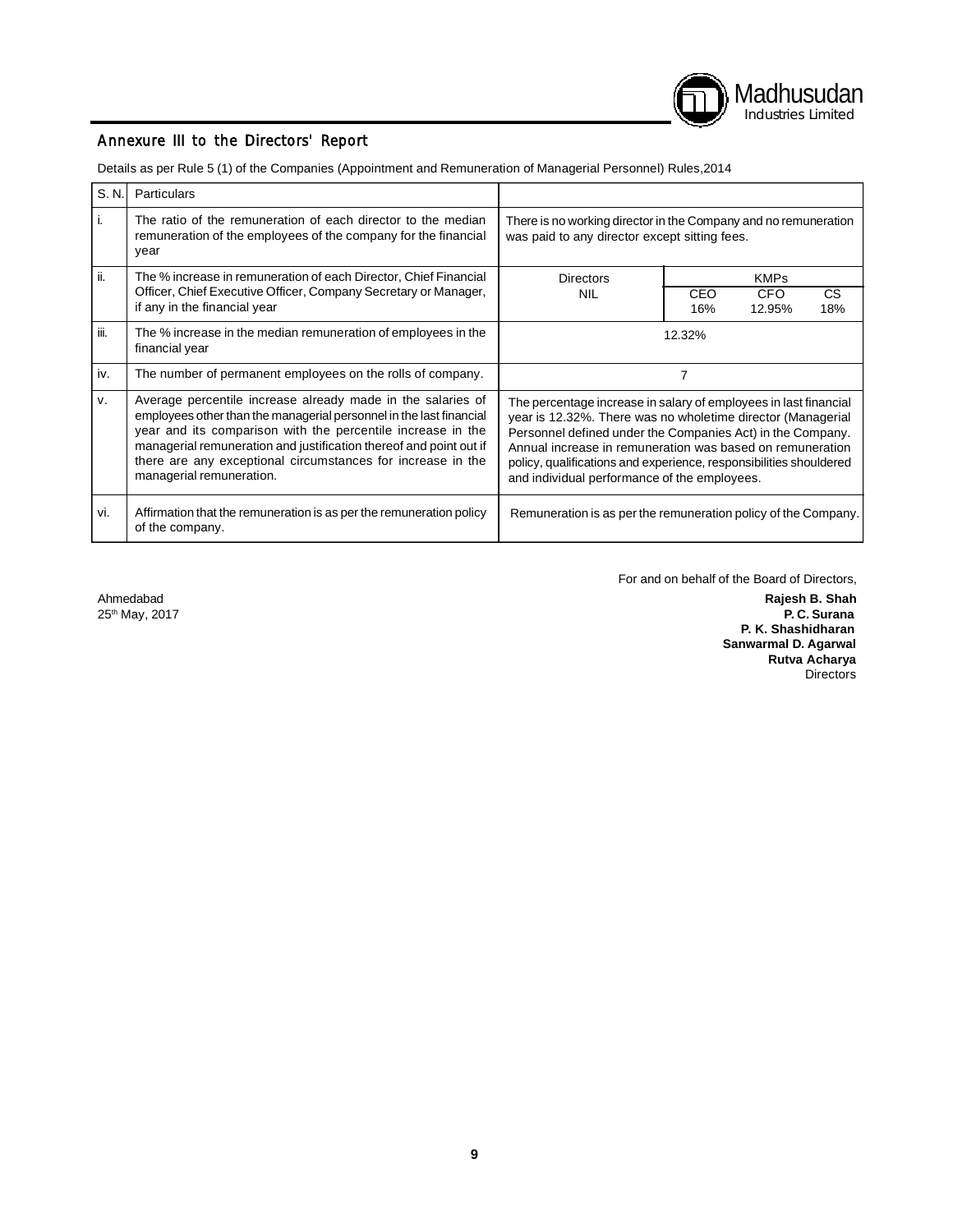## Annexure IV to the Directors' Report

## **Form No. MGT-9**

## **EXTRACT OF ANNUAL RETURN**

#### **as on the financial year ended on 31.03.2017**

[Pursuant to Section 92(3) of the Companies Act, 2013 and Rule 12(1) of the Companies (Management and Administration) Rules, 2014] I. **REGISTRATION AND OTHER DETAILS:**

|      | <b>CIN</b>                                                                   |                                    | : L29199GJ1945PLC000443                                                                                                                                                                               |
|------|------------------------------------------------------------------------------|------------------------------------|-------------------------------------------------------------------------------------------------------------------------------------------------------------------------------------------------------|
| ii)  | <b>Registration Date</b>                                                     |                                    | : 27.08.1945                                                                                                                                                                                          |
| iii) | Name of the Company                                                          |                                    | : MADHUSUDAN INDUSTRIES LIMITED                                                                                                                                                                       |
| iv)  | Category / Sub-Category of the Company                                       |                                    | : Public Limited Company                                                                                                                                                                              |
| V)   |                                                                              |                                    | Address of the Registered office and contact details : Survey No. 359/B, 359/C, 361 and 362, Rakhial - 382 315, Taluka - Dehgam,<br>Dist. Gandhinagar. Phone: (02716) 267270  Fax (079) 26427287      |
| Vi)  | Whether listed Company ? Yes / No                                            |                                    |                                                                                                                                                                                                       |
| Vii) | Name, Address and Contact details of Registrar<br>and Transfer Agent, if any |                                    | : MCS Share Transfer Agent Limited,<br>201, Shatdal Complex, 2 <sup>nd</sup> Floor, Opp. Bata Show Room,<br>Ashram road, Ahmedabad - 380 009.<br>Phone: (079) 26580461 Email ID: mcsstaahmd@gmail.com |
|      |                                                                              | 1129811181108.882 0111211 DETAILS. | : Yes                                                                                                                                                                                                 |

## II. **PRINCIPAL BUSINESS ACTIVITIES OF THE COMPANY**

All the business activities contributing 10% or more of the total turnover of the company shall be stated:-

| ' SI. No. | Name and Description of main<br>products /<br>' services | NIC Code of the Product/ service | % to total turnover of the company |
|-----------|----------------------------------------------------------|----------------------------------|------------------------------------|
|           | <b>NIL</b>                                               | <b>NIL</b>                       | <b>NIL</b>                         |

### III. **PARTICULARS OF HOLDING, SUBSIDIARY AND ASSOCIATE COMPANIES**

| ISI.No. | Name and Address of the Company | <b>CIN/GLN</b> | Holdina/<br>Subsidiary/Associate | % of shares<br>held | Applicable<br>Section |
|---------|---------------------------------|----------------|----------------------------------|---------------------|-----------------------|
|         | <b>NIL</b>                      | <b>NIL</b>     | <b>NIL</b>                       | <b>NIL</b>          | <b>NIL</b>            |

#### IV. **SHARE HOLDING PATTERN (Equity Share Capital Breakup as percentage of Total Equity)**

| i) | Category-wise Share Holding |  |
|----|-----------------------------|--|
|----|-----------------------------|--|

|              | Category of<br>Shareholders                                                             |                |              | No. shares held at the beginning<br>of the year |                             |          | No. shares held at the end | of the year |                             | % change<br>during |
|--------------|-----------------------------------------------------------------------------------------|----------------|--------------|-------------------------------------------------|-----------------------------|----------|----------------------------|-------------|-----------------------------|--------------------|
|              |                                                                                         | Demat          | Physical     | Total                                           | % of total<br><b>Shares</b> | Demat    | Physical                   | Total       | % of total<br><b>Shares</b> | the Year           |
| (A)          | Shareholding of<br><b>Promoter and</b><br><b>Promoter Group</b>                         |                |              |                                                 |                             |          |                            |             |                             |                    |
| 1            | Indian                                                                                  |                |              |                                                 |                             |          |                            |             |                             |                    |
| (a)          | Individuals/Hindu<br><b>Undivided Family</b>                                            | 1090942        | $\Omega$     | 1090942                                         | 20.30                       | 1090942  | $\Omega$                   | 1090942     | 20.30                       | 0.00               |
| (b)          | Central Government/<br>State Government(s)                                              | $\Omega$       | $\mathbf 0$  | $\Omega$                                        | 0.00                        | $\Omega$ | $\mathbf 0$                | $\mathbf 0$ | 0.00                        | 0.00               |
| (c)          | <b>Bodies Corporate</b>                                                                 | 2015344        | $\mathbf 0$  | 2015344                                         | 37.49                       | 2015344  | $\overline{0}$             | 2015344     | 37.49                       | 0.00               |
| (d)          | Financial Institutions/<br><b>Banks</b>                                                 | 0              | $\mathbf 0$  | $\Omega$                                        | 0.00                        | 0        | $\mathbf 0$                | 0           | 0.00                        | 0.00               |
| (e)          | Any Others (Specify)                                                                    | $\Omega$       | $\Omega$     | $\Omega$                                        | 0.00                        | $\Omega$ | $\mathbf 0$                | $\Omega$    | 0.00                        | 0.00               |
|              | Sub Total(A)(1)                                                                         | 3106286        | $\mathbf{0}$ | 3106286                                         | 57.79                       | 3106286  | $\mathbf{0}$               | 3106286     | 57.79                       | 0.00               |
| $\mathbf{2}$ | Foreign                                                                                 |                |              |                                                 |                             |          |                            |             |                             |                    |
| (a)          | Individuals (Non-<br>Residents Individuals/                                             |                |              |                                                 |                             |          |                            |             |                             |                    |
|              | Foreign Individuals)                                                                    | 0              | 0            | $\mathbf 0$                                     | 0.00                        | 0        | $\mathbf 0$                | 0           | 0.00                        | 0.00               |
| (b)          | <b>Bodies Corporate</b>                                                                 | $\Omega$       | $\Omega$     | $\Omega$                                        | 0.00                        | 0        | $\Omega$                   | 0           | 0.00                        | 0.00               |
| (c)          | <b>Financial Institutions/Banks</b>                                                     | 0              | $\mathbf 0$  | $\Omega$                                        | 0.00                        | 0        | $\mathbf 0$                | 0           | 0.00                        | 0.00               |
| (d)          | <b>Qualified Foreign Investor</b>                                                       | 0              | $\mathbf 0$  | $\mathbf 0$                                     | 0.00                        | 0        | $\mathbf 0$                | $\mathbf 0$ | 0.00                        | 0.00               |
| (e)          | Any Others (Specify)                                                                    | $\mathbf 0$    | $\mathbf 0$  | $\mathbf 0$                                     | 0.00                        | 0        | $\mathbf 0$                | 0           | 0.00                        | 0.00               |
|              | Sub Total(A)(2)                                                                         | $\overline{0}$ | $\mathbf 0$  | $\Omega$                                        | 0.00                        | $\Omega$ | $\mathbf 0$                | 0           | 0.00                        | 0.00               |
|              | <b>Total Shareholding of</b><br><b>Promoter and Promoter</b><br>Group (A)=(A)(1)+(A)(2) | 3106286        | $\mathbf{0}$ | 3106286                                         | 57.79                       | 3106286  | $\mathbf{0}$               | 3106286     | 57.79                       | 0.00               |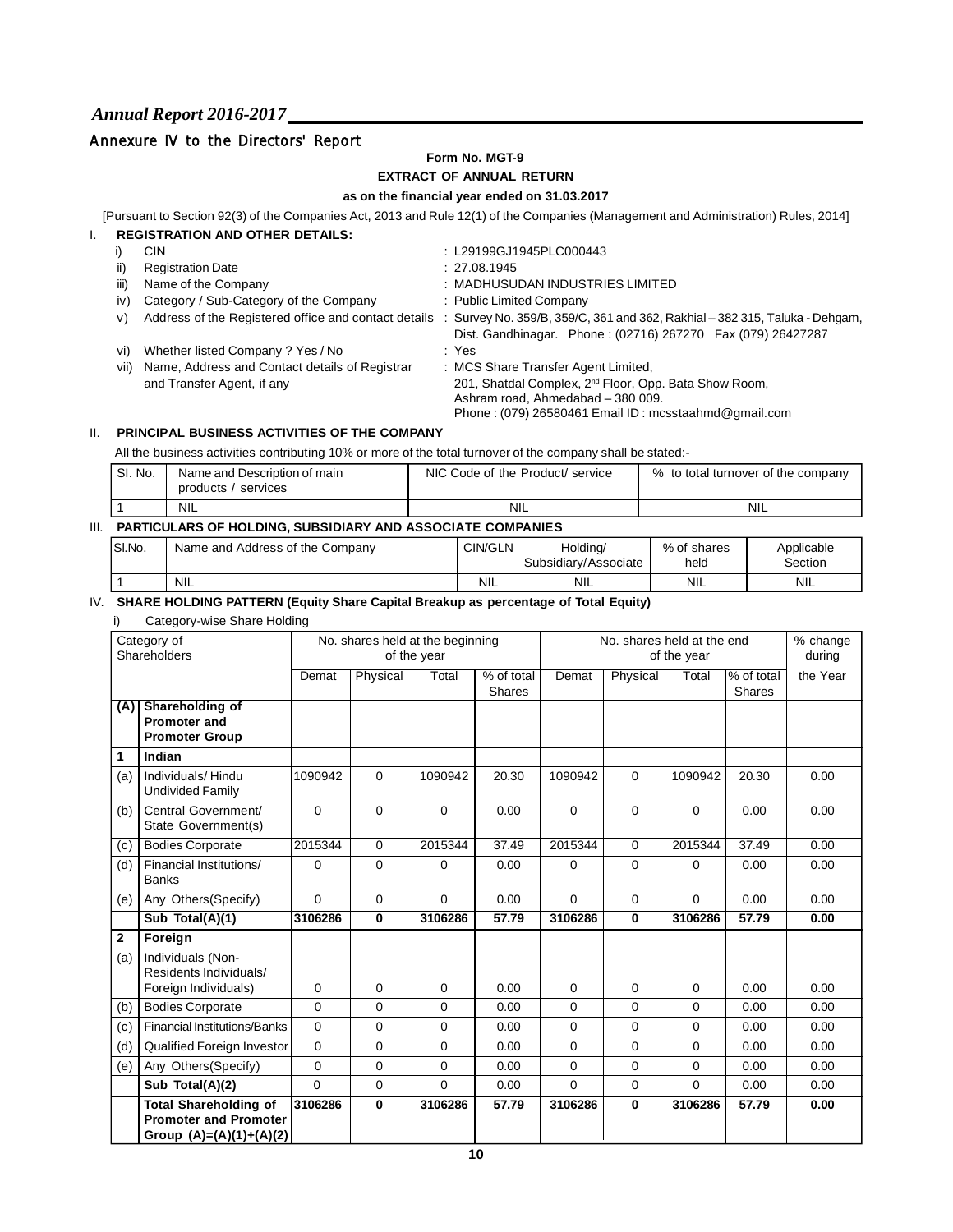|                |                                                                                                                |             |             |                                                 |                      |             |                            |             |                             | Industries Limited   |
|----------------|----------------------------------------------------------------------------------------------------------------|-------------|-------------|-------------------------------------------------|----------------------|-------------|----------------------------|-------------|-----------------------------|----------------------|
|                | Category of<br>Shareholders                                                                                    |             |             | No. shares held at the beginning<br>of the year |                      |             | No. shares held at the end | of the year |                             | % change<br>during   |
|                |                                                                                                                | Demat       | Physical    | Total                                           | % of total<br>Shares | Demat       | Physical                   | Total       | % of total<br><b>Shares</b> | the Year             |
| (B)            | <b>Public shareholding</b>                                                                                     |             |             |                                                 |                      |             |                            |             |                             | $\ddot{\phantom{a}}$ |
| 1              | <b>Institutions</b>                                                                                            |             |             |                                                 |                      |             |                            |             |                             |                      |
| (a)            | Mutual Funds/ UTI                                                                                              | 0           | 275         | 275                                             | 0.01                 | 0           | 275                        | 275         | 0.01                        | 0.00                 |
| (b)            | Financial Institutions /<br><b>Banks</b>                                                                       | 0           | 2625        | 2625                                            | 0.05                 | 0           | 2625                       | 2625        | 0.05                        | 0.00                 |
| (c)            | Central Government/<br>State Government(s)                                                                     | $\mathbf 0$ | $\mathbf 0$ | 0                                               | 0.00                 | $\mathbf 0$ | 0                          | 0           | 0.00                        | 0.00                 |
| (d)            | Venture Capital Funds                                                                                          | $\mathbf 0$ | $\mathbf 0$ | 0                                               | 0.00                 | $\pmb{0}$   | $\mathbf 0$                | 0           | 0.00                        | 0.00                 |
| (e)            | <b>Insurance Companies</b>                                                                                     | 268492      | $\mathbf 0$ | 268492                                          | 5.00                 | 268492      | 0                          | 268492      | 5.00                        | 0.00                 |
| (f)            | Foreign Institutional<br>Investors                                                                             | 0           | $\mathbf 0$ | 0                                               | 0.00                 | 0           | 0                          | 0           | 0.00                        | 0.00                 |
| (g)            | Foreign Venture<br>Capital Investors                                                                           | 0           | $\mathbf 0$ | 0                                               | 0.00                 | $\mathbf 0$ | $\mathbf 0$                | $\mathbf 0$ | 0.00                        | 0.00                 |
| (h)            | Qualified Foreign Investor                                                                                     | $\mathbf 0$ | $\mathbf 0$ | 0                                               | 0.00                 | $\mathbf 0$ | $\mathbf 0$                | $\mathbf 0$ | 0.00                        | 0.00                 |
| (i)            | Any Other (specify) -                                                                                          | 0           | $\mathbf 0$ | 0                                               | 0.00                 | $\mathbf 0$ | 0                          | $\mathbf 0$ | 0.00                        | 0.00                 |
|                | Sub-Total (B)(1)                                                                                               | 268492      | 2900        | 271392                                          | 5.05                 | 268492      | 2900                       | 271392      | 5.05                        | 0.00                 |
| 2              | <b>Non-institutions</b>                                                                                        |             |             |                                                 |                      |             |                            |             |                             |                      |
| (a)            | <b>Bodies Corporate</b>                                                                                        | 131051      | 8870        | 139921                                          | 2.60                 | 118354      | 8870                       | 127224      | 2.37                        | -0.23                |
| (b)            | Individuals                                                                                                    |             |             |                                                 |                      |             |                            |             |                             |                      |
| T              | Individual shareholders<br>holding nominal share<br>capital up to Rs. 1 lakh                                   | 663823      | 379432      | 1043255                                         | 19.41                | 682462      | 377062                     | 1059524     | 19.71                       | 0.30                 |
| Ш              | Individual shareholders<br>holding nominal share<br>capital in excess of<br>Rs. 1 lakh                         | 784647      | $\mathbf 0$ | 784647                                          | 14.60                | 787365      | $\mathbf 0$                | 787365      | 14.64                       | 0.04                 |
| (c)            | Qualified Foreign<br>Investor                                                                                  | 0           | $\mathbf 0$ | 0                                               | 0.00                 | 0           | 0                          | $\mathbf 0$ | 0.00                        | 0.00                 |
| (d)            | Any Other (specify)                                                                                            |             |             |                                                 |                      |             |                            |             |                             |                      |
|                | <b>Hindu Undivided Family</b>                                                                                  | 27975       | 250         | 28225                                           | 0.53                 | 21685       | 250                        | 21935       | 0.41                        | $-0.12$              |
| Ш              | Non Resident Individual                                                                                        | 524         | 750         | 1274                                            | 0.02                 | 524         | 750                        | 1274        | 0.02                        | 0.00                 |
|                | Sub-Total (B)(2)                                                                                               | 1608020     | 389302      | 1997322                                         | 37.16                | 1610390     | 386932                     | 1997322     | 37.16                       | 0.00                 |
| (B)            | <b>Total Public</b><br>Shareholding<br>$(B)=(B)(1)+(B)(2)$                                                     | 1876512     | 392202      | 2268714                                         | 42.21                | 1878882     | 389832                     | 2268714     | 42.21                       | 0.00                 |
|                | TOTAL (A)+(B)                                                                                                  | 4982798     | 392202      | 5375000                                         | 100.00               | 4985168     | 389832                     | 5375000     | 100.00                      | 0.00                 |
|                | (C) Shares held by<br><b>Custodians and</b><br>against which<br><b>Depository Receipts</b><br>have been issued |             |             |                                                 |                      |             |                            |             |                             |                      |
| 1              | Promoter and<br><b>Promoter Group</b>                                                                          | 0           | $\mathbf 0$ | 0                                               | 0.00                 | 0           | 0                          | 0           | 0.00                        | 0.00                 |
| $\overline{2}$ | Public                                                                                                         | $\mathbf 0$ | $\mathbf 0$ | $\mathbf 0$                                     | 0.00                 | $\mathbf 0$ | $\mathbf 0$                | $\mathbf 0$ | 0.00                        | 0.00                 |
|                | Sub-Total (C)                                                                                                  | $\mathbf 0$ | $\mathbf 0$ | $\mathbf 0$                                     | 0.00                 | $\pmb{0}$   | $\mathbf 0$                | $\mathbf 0$ | 0.00                        | 0.00                 |
|                | <b>GRAND TOTAL</b><br>$(A)+(B)+(C)$                                                                            | 4982798     | 392202      | 5375000                                         | 100.00               | 4985168     | 389832                     | 5375000     | 100.00                      | 0.00                 |

Madhusudan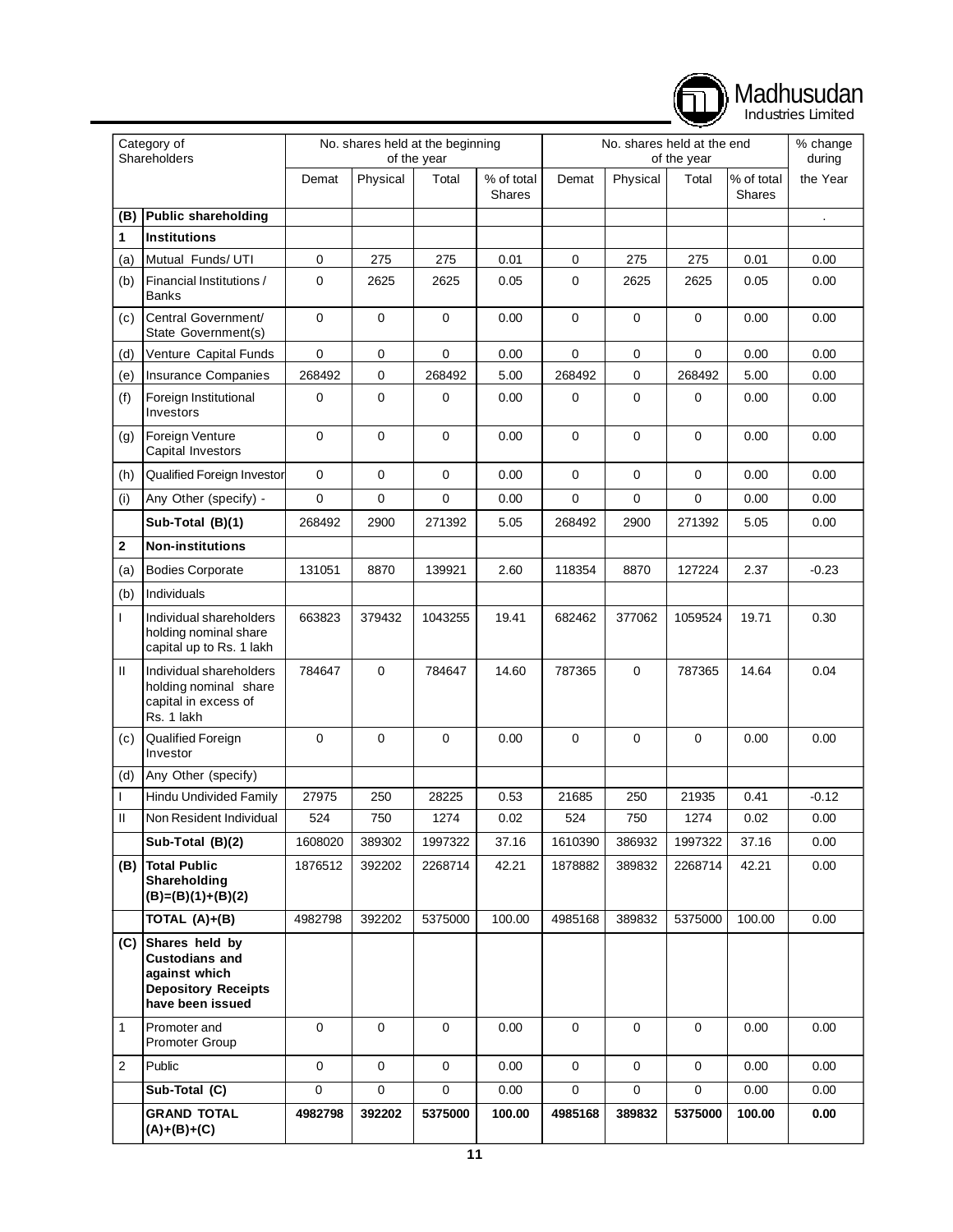## (ii) Shareholding of Promoters

| Sr.<br>No.     | Name of the<br>shareholder               | Shareholding at the<br>Shareholding at the<br>beginning of the year<br>end of the year |                                              |                                                                          |                         |                                                |                                                                          |                                                   |
|----------------|------------------------------------------|----------------------------------------------------------------------------------------|----------------------------------------------|--------------------------------------------------------------------------|-------------------------|------------------------------------------------|--------------------------------------------------------------------------|---------------------------------------------------|
|                |                                          | No. of<br><b>Shares</b>                                                                | % of<br>total<br>shares of<br>the<br>company | $%$ of<br><b>Shares</b><br>pledged /<br>encumbered<br>to total<br>shares | No. of<br><b>Shares</b> | $%$ of<br>total<br>shares of<br>the<br>company | $%$ of<br><b>Shares</b><br>pledged /<br>encumbered<br>to total<br>shares | % change in<br>shareholding<br>during<br>the year |
|                | Vikram Investment Co. Ltd.               | 936640                                                                                 | 17.43                                        | 0.00                                                                     | 936640                  | 17.43                                          | 0.00                                                                     | 0.00                                              |
| 2              | Madhusudan Holdings Ltd.                 | 440600                                                                                 | 8.20                                         | 0.00                                                                     | 440600                  | 8.20                                           | 0.00                                                                     | 0.00                                              |
| 3              | Vikram Somany                            | 408264                                                                                 | 7.60                                         | 0.00                                                                     | 458264                  | 8.53                                           | 0.00                                                                     | 0.93                                              |
| $\overline{4}$ | Rekha Commercial Ltd.                    | 266194                                                                                 | 4.95                                         | 0.00                                                                     | 266194                  | 4.95                                           | 0.00                                                                     | 0.00                                              |
| 5              | Trisure Promotions &<br>Tradings Ltd.    | 242200                                                                                 | 4.51                                         | 0.00                                                                     | 242200                  | 4.51                                           | 0.00                                                                     | 0.00                                              |
| 6              | Smiti Somany                             | 613120                                                                                 | 11.41                                        | 0.00                                                                     | 613120                  | 11.41                                          | 0.00                                                                     | 0.00                                              |
| $\overline{7}$ | Suvinay Trading &<br>Investment Co. Ltd. | 129710                                                                                 | 2.41                                         | 0.00                                                                     | 129710                  | 2.41                                           | 0.00                                                                     | 0.00                                              |
| 8              | Vikram Somany                            | 50000                                                                                  | 0.93                                         | 0.00                                                                     | $\Omega$                | 0.00                                           | 0.00                                                                     | $-0.93$                                           |
| 9              | Deepshikha Khaitan                       | 19558                                                                                  | 0.36                                         | 0.00                                                                     | 19558                   | 0.36                                           | 0.00                                                                     | 0.00                                              |
|                | <b>TOTAL</b>                             | 3106286                                                                                | 57.79                                        | 0.00                                                                     | 3106286                 | 57.79                                          | 0.00                                                                     | 0.00                                              |

### (iii) **Change in Promoters' Shareholding (please specify, if there is no change)**

| $\overline{\mathsf{SI}}$ . |                              |               | Shareholding at the beginning of the year |               | Cumulative Shareholding during the year |  |  |
|----------------------------|------------------------------|---------------|-------------------------------------------|---------------|-----------------------------------------|--|--|
| No.                        |                              | No. of shares | % of total                                | No. of shares | % of total                              |  |  |
|                            |                              |               | shares of the company                     |               | shares of the company                   |  |  |
|                            | At the beginning of the year | 3106286       | 57.79                                     | 3106286       | 57.79                                   |  |  |
|                            | (InterSeTransfer Between)    |               |                                           |               |                                         |  |  |
|                            | Two Promoters)               | 50000         | 0.93                                      | 3106286       | 57.79                                   |  |  |
|                            | At the end of the year       | 3106286       | 57.79                                     | 3106286       | 57.79                                   |  |  |

### **(iv) Shareholding Pattern of top ten Shareholders (other than Directors, Promoters and Holders of GDRs and ADRs):**

| Sr.<br>No.              | For Each of the top 10<br>Shareholders               | Shareholding at the<br>beginning of the year |                                        | Shareholding at the<br>end of the year |                                        |  |
|-------------------------|------------------------------------------------------|----------------------------------------------|----------------------------------------|----------------------------------------|----------------------------------------|--|
|                         |                                                      | No. of Shares                                | % of total<br>shares of<br>the Company | No. of Shares                          | % of total<br>shares of<br>the Company |  |
|                         | Manju Bachhawat                                      | 183700                                       | 3.42                                   | 183700                                 | 3.42                                   |  |
|                         | No Change                                            |                                              |                                        |                                        |                                        |  |
| $\overline{\mathbf{c}}$ | Life Insurance Corporation of India                  | 150029                                       | 2.79                                   | 150029                                 | 2.79                                   |  |
|                         | No Change                                            |                                              |                                        |                                        |                                        |  |
| 3                       | Sajan Kumar Pasari                                   | 128570                                       | 2.39                                   | 128570                                 | 2.39                                   |  |
|                         | No Change                                            |                                              |                                        |                                        |                                        |  |
| 4                       | Saurav Gupta                                         | 109172                                       | 2.03                                   | 109172                                 | 2.03                                   |  |
|                         | No Change                                            |                                              |                                        |                                        |                                        |  |
| $\mathbf 5$             | General Insurance Corporation of India               | 98948                                        | 1.84                                   | 98948                                  | 1.84                                   |  |
|                         | No Change                                            |                                              |                                        |                                        |                                        |  |
| 6                       | S Kumar & Sons Holding Pvt. Ltd.                     | 85000                                        | 1.58                                   | 85000                                  | 1.58                                   |  |
|                         | No Change                                            |                                              |                                        |                                        |                                        |  |
| 7                       | Sarla Baid                                           | 52500                                        | 0.98                                   | 52500                                  | 0.98                                   |  |
|                         | No Change                                            |                                              |                                        |                                        |                                        |  |
| 8                       | Dipak Kanayalal Shah                                 | 50000                                        | 0.93                                   | 50000                                  | 0.93                                   |  |
|                         | No Change                                            |                                              |                                        |                                        |                                        |  |
| 9                       | Sunil Kumar Daga                                     | 42652                                        | 0.79                                   | 42652                                  | 0.79                                   |  |
|                         | No Change                                            |                                              |                                        |                                        |                                        |  |
| 10                      | Vinodchandra Muljibhai Shah                          | 34021                                        | 0.63                                   | 36071                                  | 0.67                                   |  |
|                         | Purchase<br>Cumulative Holdings - 21.10.2016 - 36071 |                                              |                                        |                                        |                                        |  |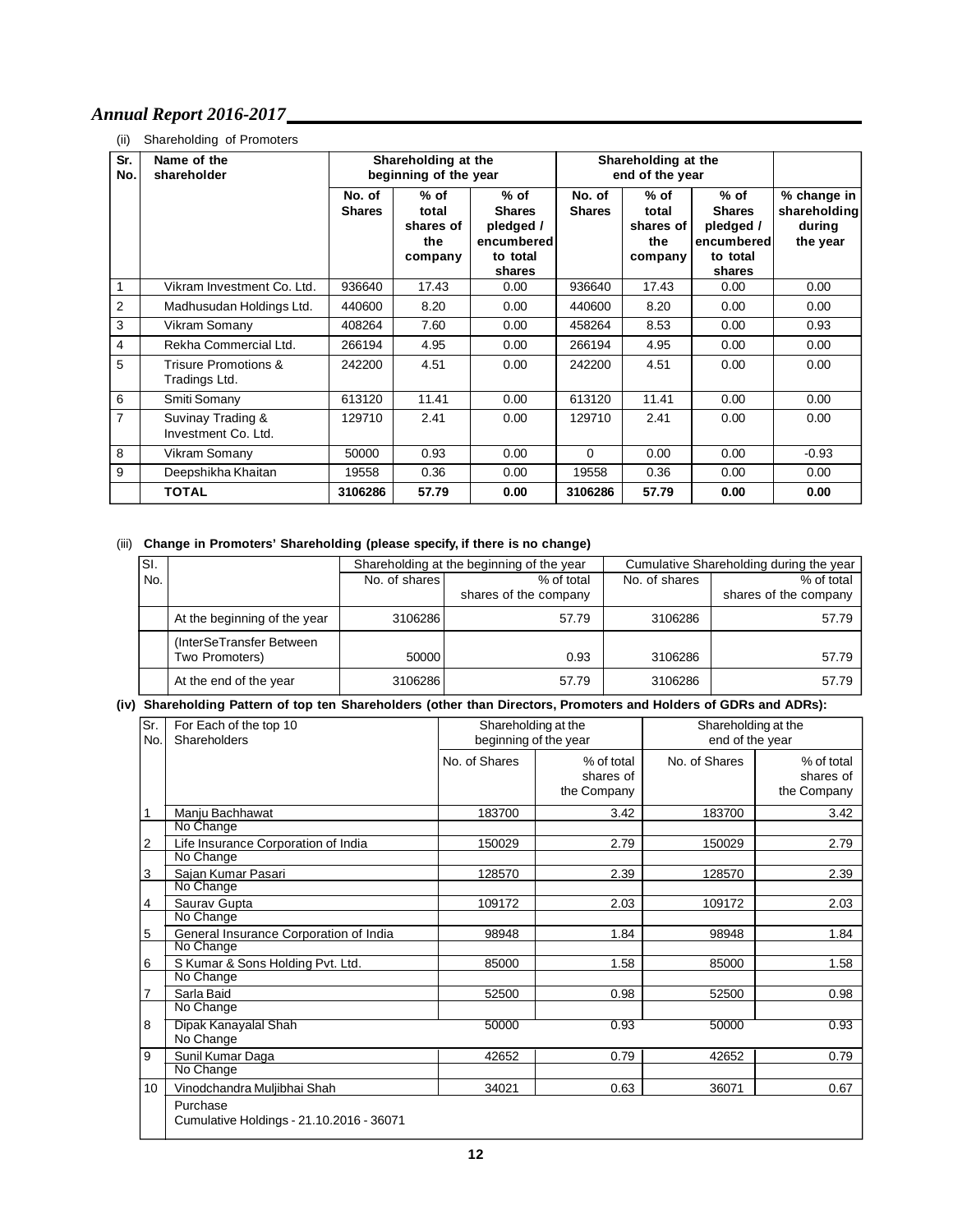

### **(v) Shareholding of Directors and Key Managerial Personnel**

| Sr.<br>No.     |                                   |               | Shareholding at the beginning of<br>the year | Shareholding at the end of<br>the year |                                     |  |
|----------------|-----------------------------------|---------------|----------------------------------------------|----------------------------------------|-------------------------------------|--|
|                | For each of the Directors and KMP | No. of shares | % of total shares<br>of the company          | No. of shares                          | % of total shares<br>of the company |  |
| 1              | Shri Rajesh B. Shah               | $\Omega$      | 0.00                                         | 0                                      | 0.00                                |  |
| 2              | Shri P. K. Shashidharan           | 0             | 0.00                                         | 0                                      | 0.00                                |  |
| 3              | Smt. Rutva Acharya                | 150           | 0.00                                         | 150                                    | 0.00                                |  |
| 4              | Shri P. C. Surana                 | $\Omega$      | 0.00                                         | 0                                      | 0.00                                |  |
| 5              | Shri S. M. Agarwal                | 200           | 0.00                                         | 200                                    | 0.00                                |  |
| 6              | Shri Thomas Koshy                 | 50            | 0.00                                         | 50                                     | 0.00                                |  |
| $\overline{7}$ | Shri Tarun Panchal                | $\Omega$      | 0.00                                         | 0                                      | 0.00                                |  |
| 8              | Ms. Dipshika Khatri               | 0             | 0.00                                         | 0                                      | 0.00                                |  |

### V. INDEBTEDNESS

| <b>Particulars</b>                                  | Secured Loans      | Unsecured Loans | Deposits | Total        |
|-----------------------------------------------------|--------------------|-----------------|----------|--------------|
|                                                     | excluding deposits |                 |          | Indebtedness |
| Indebtedness at the beginning of the financial year |                    |                 |          |              |
| <b>Principal Amount</b><br>I)                       | 0                  | 0               | $\Omega$ | 0            |
| ii)<br>Interest due but not paid                    | 0                  | 0               | $\Omega$ | O            |
| Interest accrued but not due<br>iii)                | 0                  | 0               | 0        | 0            |
| Total (i+ii+iii)                                    | 0                  | 0               | 0        | 0            |
| Change in Indebtedness during the financial year    |                    |                 |          |              |
| Addition                                            | $\Omega$           | 0               | 0        | 0            |
| Reduction                                           | $\Omega$           | 0               | $\Omega$ |              |
| <b>Net Change</b>                                   | 0                  | 0               | $\Omega$ | 0            |
| Indebtedness at the end of the financial year       |                    |                 |          |              |
| <b>Principal Amount</b>                             | 0                  | 0               | 0        | 0            |
| ii)<br>Interest due but not paid                    | $\Omega$           | 0               | $\Omega$ | O            |
| iii)<br>Interest accrued but not due                | $\Omega$           | 0               | $\Omega$ | 0            |
| Total (i+ii+iii)                                    | 0                  | 0               | $\Omega$ | 0            |

**VI.** REMUNERATION OF DIRECTORS AND KEY MANAGERIAL PERSONNEL

A. Remuneration to Managing Director, Whole-time Directors and/ or Manager:

| SI.<br>no. | Particulars of Remuneration                                                        | Name of MD/WTD/ Manager           | Total Amount (Rs.) |  |  |  |  |
|------------|------------------------------------------------------------------------------------|-----------------------------------|--------------------|--|--|--|--|
|            | Gross salary                                                                       |                                   |                    |  |  |  |  |
| (a)        | Salary as per provisions contained in<br>section 17(1) of the Income-tax Act, 1961 |                                   |                    |  |  |  |  |
| (b)        | Value of perquisites u/s 17(2) Income-tax Act, 1961                                |                                   |                    |  |  |  |  |
| (c)        | Profits in lieu of salary under section 17(3)<br>Income-tax Act, 1961              |                                   |                    |  |  |  |  |
| 2          | <b>Stock Option</b>                                                                | There is no Managing Director,    |                    |  |  |  |  |
| 3          | <b>Sweat Equity</b>                                                                | Whole-time Director or Manager in |                    |  |  |  |  |
| 4          | Commission                                                                         | the Company.                      |                    |  |  |  |  |
|            | - as % of Profit                                                                   |                                   |                    |  |  |  |  |
|            | - Others, specify                                                                  |                                   |                    |  |  |  |  |
| 5          | Others, specify (perq $+$ PF)                                                      |                                   |                    |  |  |  |  |
|            | Total (A)                                                                          |                                   |                    |  |  |  |  |
|            | Celling as per Act                                                                 |                                   |                    |  |  |  |  |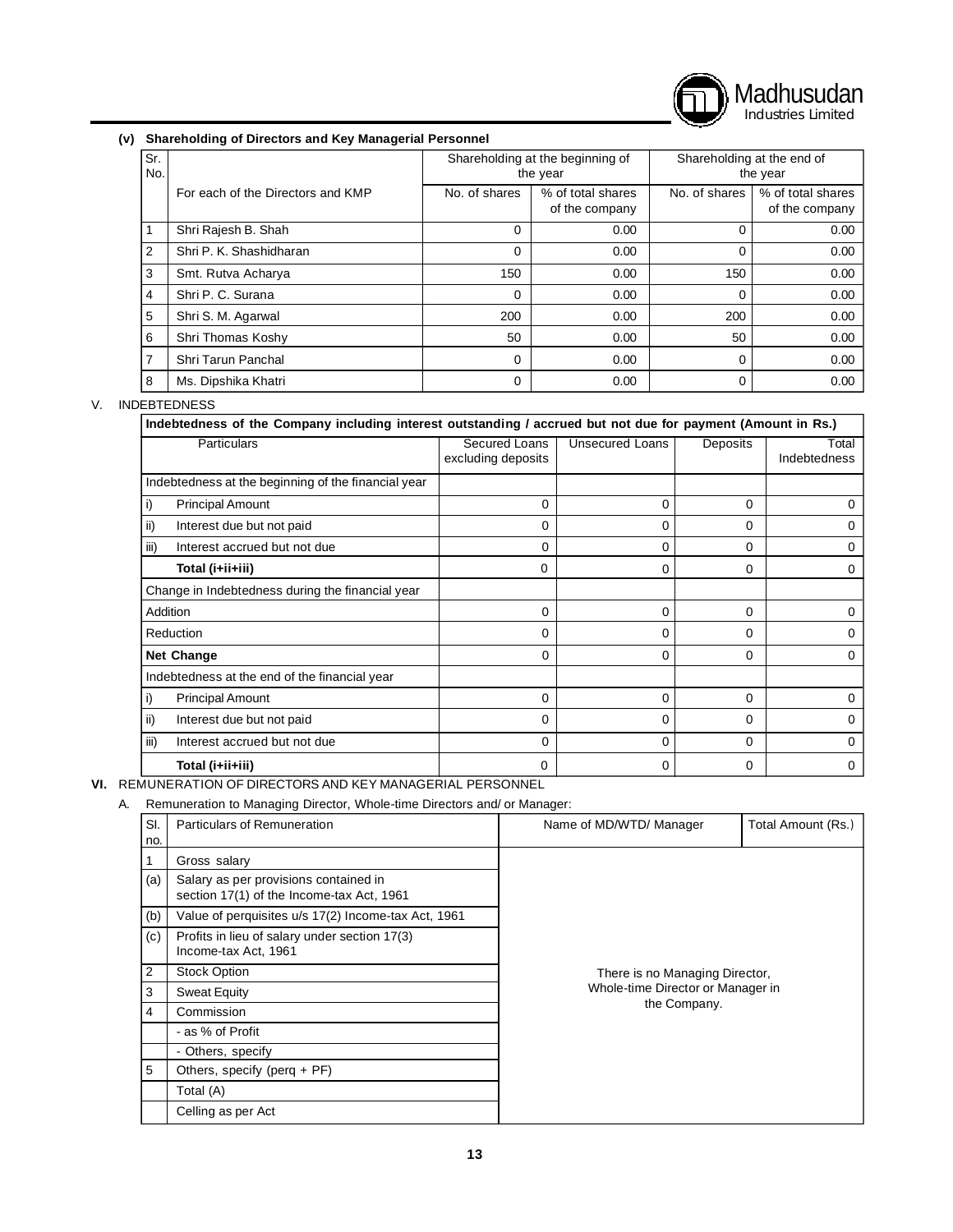B. Remuneration to other directors:

| SI.<br>no. | <b>Particulars of Remuneration</b>           |                        | Name of Directors |                  |       |  |  |
|------------|----------------------------------------------|------------------------|-------------------|------------------|-------|--|--|
|            |                                              | Rajesh<br>B. Shah      | P. C.<br>Surana   | Rutva<br>Acharya |       |  |  |
| 1          | <b>Independent Directors</b>                 |                        |                   |                  |       |  |  |
| ٠          | Fee for attending board / committee meetings | 6000                   | 8000              | 8000             | 22000 |  |  |
| ٠          | Commission                                   | 0                      | 0                 | 0                | O     |  |  |
| ٠          | Others, please specify                       | 0                      | $\Omega$          | 0                | O     |  |  |
|            | Total (1)                                    | 6000                   | 8000              | 8000             | 22000 |  |  |
| 2          | <b>Other Non-Executive Directors</b>         | P.K. Shashidharan      |                   | S. M. Agarwal    |       |  |  |
| ٠          | Fee for attending board / committee meetings |                        | 8000              | 8000             | 16000 |  |  |
| $\bullet$  | Commission                                   |                        | $\Omega$          | 0                | 0     |  |  |
| ٠          | Others, please specify                       |                        | $\Omega$          | 0                | 0     |  |  |
|            | Total (2)                                    |                        | 8000              | 8000             | 16000 |  |  |
|            | Total $(B)=(1)+(2)$                          |                        |                   |                  | 38000 |  |  |
|            | <b>Total Managerial Remuneration</b>         |                        |                   |                  | N.A.  |  |  |
|            | Overall Ceiling as per the Act               | Only sitting fees paid |                   |                  |       |  |  |

## C. Remuneration to key managerial personnel other than MD / Manager / WTD

| SI.            | Particulars of Remuneration                                                        |           | Key Managerial Personnel |            | Total     |
|----------------|------------------------------------------------------------------------------------|-----------|--------------------------|------------|-----------|
| no.            |                                                                                    | CEO       | CS.                      | <b>CFO</b> | Amount    |
|                | Gross salary                                                                       |           |                          |            | (Rs.)     |
| (a)            | Salary as per provisions contained in section 17(1)<br>of the Income-tax Act, 1961 | 1,561,160 | 131,101                  | 542,360    | 2,234,621 |
| (b)            | Value of perquisites u/s 17(2) Income-tax Act, 1961                                | 0         | $\Omega$                 | 0          | 0         |
| (c)            | Profits in lieu of salary under section 17(3) Income-tax Act, 1961                 | 0         | 0                        | 0          | 0         |
| $\overline{2}$ | <b>Stock Option</b>                                                                | 0         | 0                        | 0          | 0         |
| 3              | <b>Sweat Equity</b>                                                                | 0         | 0                        | 0          | $\Omega$  |
| 4              | Commission                                                                         |           |                          |            |           |
|                | - as % of profit                                                                   | $\Omega$  | $\Omega$                 | 0          | 0         |
|                | - others. specify                                                                  | 0         | 0                        | 0          | 0         |
| 5              | Others, please specify (Perg + PF)                                                 | 106,416   | 6,960                    | 32,112     | 145,488   |
|                | Total                                                                              | 1.667.576 | 138.061                  | 574.472    | 2.380.109 |

VII. PENALTIES / PUNISHMENT / COMPOUNDING OF OFFENCES :

| <b>Type</b> |                           | Section of the<br><b>Companies Act</b> | <b>Brief</b><br><b>Description</b> | Details of<br><b>Punishment</b><br>Compounding<br>fees imposed | Authority<br>Penalty/ [RD / NCLT/<br><b>COURT1</b> | Appeal<br>made, if any<br>(give Details) |  |
|-------------|---------------------------|----------------------------------------|------------------------------------|----------------------------------------------------------------|----------------------------------------------------|------------------------------------------|--|
| А.          | <b>COMPANY</b><br>Penalty |                                        |                                    |                                                                |                                                    |                                          |  |
|             | Punishment<br>Compounding |                                        |                                    |                                                                |                                                    |                                          |  |
| В.          | <b>DIRECTORS</b>          |                                        |                                    |                                                                |                                                    |                                          |  |
|             | Penalty                   |                                        |                                    | <b>NIL</b>                                                     |                                                    |                                          |  |
|             | Punishment                |                                        |                                    |                                                                |                                                    |                                          |  |
|             | Compounding               |                                        |                                    |                                                                |                                                    |                                          |  |
| C.          | OTHER OFFICERS IN DEFAULT |                                        |                                    |                                                                |                                                    |                                          |  |
|             | Penalty                   |                                        |                                    |                                                                |                                                    |                                          |  |
|             | Punishment                |                                        |                                    |                                                                |                                                    |                                          |  |
|             | Compounding               |                                        |                                    |                                                                |                                                    |                                          |  |

 $25<sup>th</sup>$  May, 2017

For and on behalf of the Board of Directors,

 $\hat{\mathcal{A}}$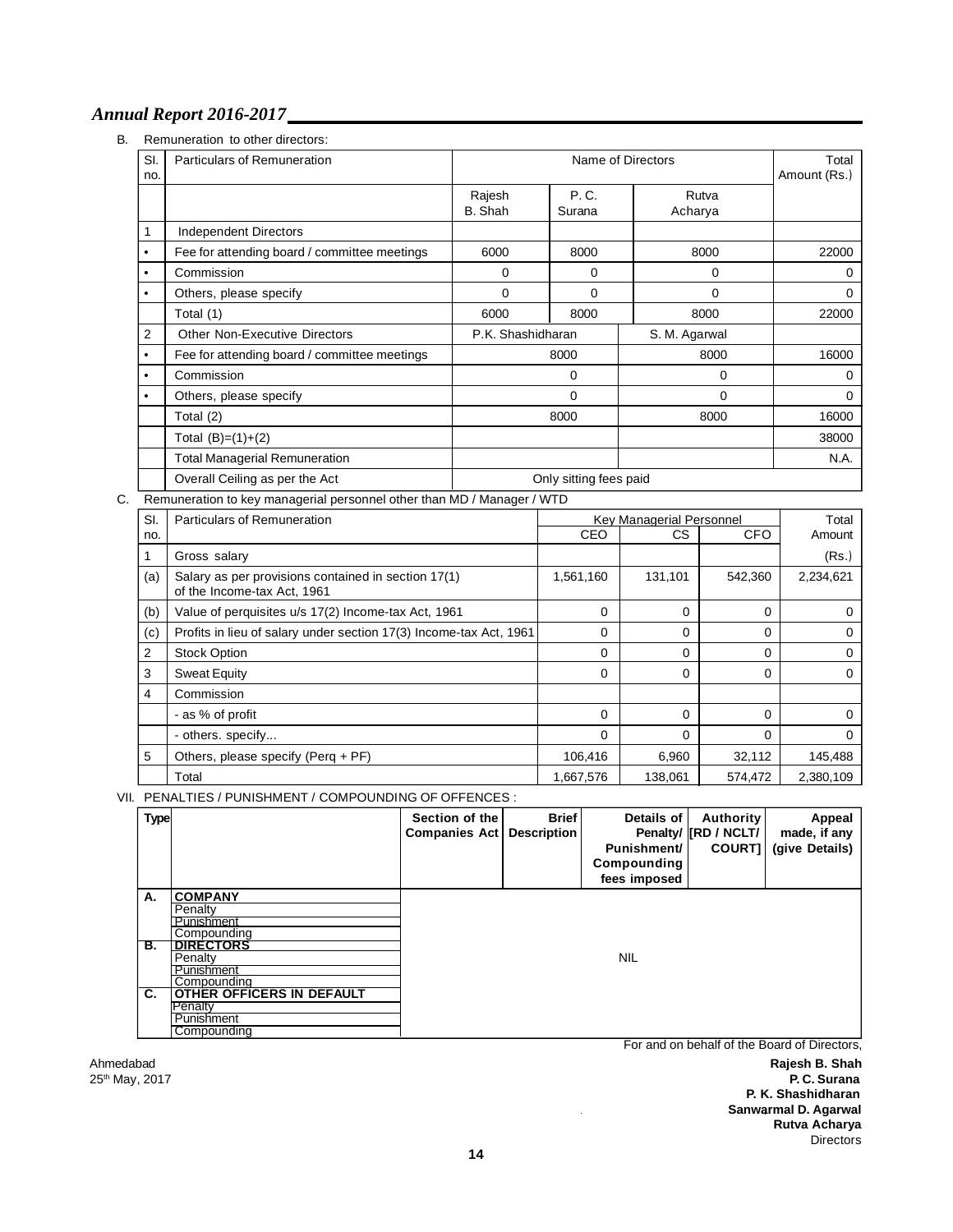## Annexure V to the Directors' Report

#### **CORPORATE GOVERNANCE REPORT**

#### **(As required under the Companies Act, 2013 and SEBI (Listing Obligations and Disclosure Requirements) Regulations, 2015)**

#### **1) Company's Philosophy**

The Company believes in the practice of good Corporate Governance and acting as a good corporate citizen.

The spirit of Corporate Governance has been prevailing in the Company. The Company believes in the values of transparency, professionalism and accountability. The Company recognizes the accountability of the Board and importance of its decisions on its customers, dealers, employees, shareholders, and with every individual, who comes in contact with the Company.

#### **2) Board of Directors**

The Board comprises of 5 (five) Non-Executive Directors.

The Company did not have any pecuniary relationship or transactions with the Non-Executive Directors during the period under review.

During the year, 4 (four) Board Meetings were held on 26.05.2016, 08.08.2016, 25.10.2016 and 31.01.2017.

None of the directors on the Board are members in more than ten committees and they do not act as Chairmen of more than five committees across all companies in which they are directors.

The composition of Board of Directors and their attendance at the Board meetings during the year and at the last Annual General Meeting as also number of other directorships and Committee Memberships aregiven below:

|    | Sr. Name of<br>No. Director | Category of<br>Directorship                     | No. of<br>Board<br>Meetings<br>attended | Atten-<br>dance<br>At<br>last<br>AGM | No. of<br>Other<br>ships | No. of<br>Other<br>director- Committee<br>Member-<br>ships |
|----|-----------------------------|-------------------------------------------------|-----------------------------------------|--------------------------------------|--------------------------|------------------------------------------------------------|
| 1. | Shri Rajesh B. Shah         | Non-Executive<br>Independent<br>Director        | 3                                       | <b>YES</b>                           | 1                        |                                                            |
| 2. | Shri Sanwarmal<br>Agarwal   | Non-Executive<br>Director                       | 4                                       | <b>YES</b>                           | 1                        |                                                            |
| 3. | Shri P.K.<br>Shashidharan   | Non-Executive<br>Director                       | 4                                       | <b>YES</b>                           |                          |                                                            |
| 4. | Shri Prem Chand<br>Surana   | Non-Executive<br>Independent<br>Director        | 4                                       | <b>YES</b>                           | 1                        |                                                            |
| 5. | Smt. Rutva Acharya          | Non-Executive<br>Independent<br><b>Director</b> | 4                                       | <b>YES</b>                           |                          |                                                            |

All Independent Directors are experienced and competent in their respective field. They actively participate in the Board and Committee which gives significant value addition in the decision making process.Familiarization programs imparted to independent directors is posted on company's website www.madhusudan-india.com

None of the Directors are related to any other director on the Board in term of Definition of 'relative' as per the Companies, Act, 2013.

#### Performance Evaluation

Pursuant to the provisions of the Companies Act, 2013 and SEBI (Listing Obligations and Disclosure Requirements) Regulations, 2015, the Board has carried out the annual performance evaluation of its own performance, the Directors individually as well as the evaluation of the working of its Audit Committee, Nomination and Remuneration Committee and

Stakeholders Relationship Committee. The Board's functioning such as adequacy of the composition of the Board and its Committees, Board culture, execution and performance of the specific duties, obligations and governance were also evaluated.

Madhusudan Industries Limited

A separate exercise was carried out to evaluate the performance of individual Directors, who were evaluated on parameters such as level of engagement and contribution, independence of judgement, safeguarding the interest of the Company and its shareholders etc. The performance evaluation of the Independent Directors was carried out by the entire Board. The performance evaluation of the Non-Independent Directors was carried out by the Independent Directors, who also reviewed the performance of the Secretarial Department. The Directors expressed their satisfaction with the evaluation process.

#### Independent Directors' Meeting:

During the year under review, the Independent Directors met on 06.03.2017 inter alia, to discuss:

- Evaluation of the performance of Independent directors, Non-Independent Directors, the Board of Directors as whole and Key Managerial Personnel;
- Evaluation of the performance of the Board of Directors, taking into account the views of the Directors.
- Evaluation of the quality, content and timeliness of flow of information between the Management and the Board that is necessary for the Board to effectively and reasonably perform its duties.

#### **Prohibition of Insider Trading:**

In Compliance with the SEBI Regulations on Prevention of Insider Trading, the Company has framed a Code of Conduct to avoid any insider trading and it is applicable to all the Directors, Promoters, Senior Managerial Personnel and other connected persons of the Company who are expected to have access to the unpublished price sensitive information relating to the Company. The Code lays down guidelines, which advises them on procedure to be followed and disclosures to be made, while dealing in the shares of the Company.

#### **Code of Conduct**

The Company has implemented model code of conduct for the Board members and senior Officers of the Company. The code of conduct has been posted on the website of the Company i.e. www.madhusudan-india.com

#### **Risk Management Policy**

The Board of directors has framed, approved and implemented Risk Management Policy of the Company including identification and element of risks.

#### **3) Audit Committee**

The Audit Committee, consists of 4 (Four) directors, namely Shri Rajesh B. Shah – Chairman (independent), Shri Prem Chand Surana (independent), Shri Sanwarmal Agarwal and Smt. Rutva Acharya (independent). The Company Secretary is also Secretary to the Audit Committee. During the year, 4 (four) Audit Committee Meetings were held on 26.05.2016, 08.08.2016, 25.10.2016 and 31.01.2017.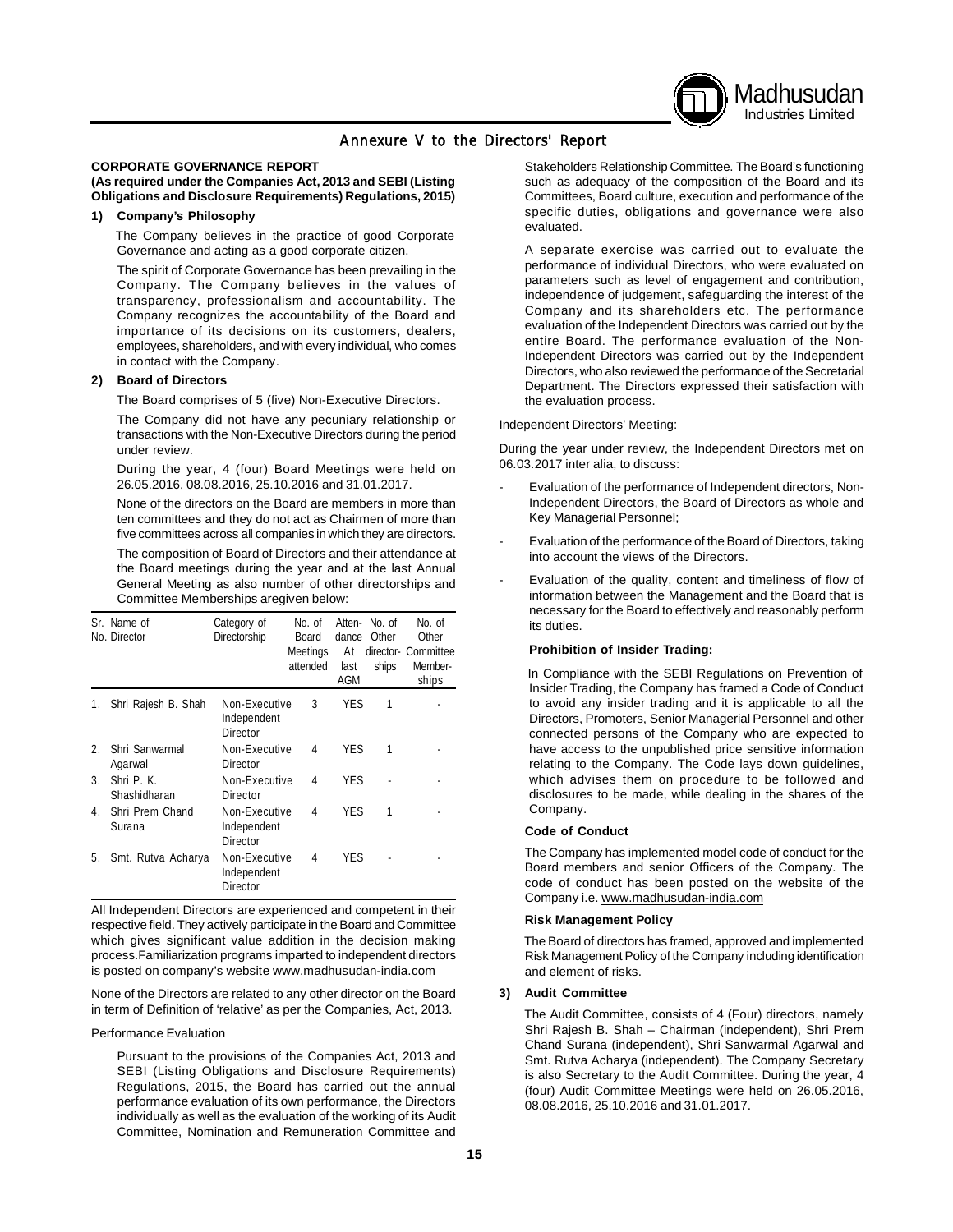#### **Terms of reference:**

The role and terms of reference of the Audit Committee cover the matters specified for Audit Committees under Regulation 18 and Part – C of Schedule - II of the SEBI (Listing Obligations and Disclosure Requirements) Regulations, 2015 and Section 177 of the Companies Act, 2013.

| <b>Name Of Director</b> | <b>No. of Meetings</b> |                 |  |  |
|-------------------------|------------------------|-----------------|--|--|
|                         | Held                   | <b>Attended</b> |  |  |
| Shri Rajesh B. Shah     |                        | 3               |  |  |
| Shri Prem Chand Surana  | 4                      |                 |  |  |
| Shri Sanwarmal Agarwal  | 4                      | 4               |  |  |
| Smt. Rutva Acharya      |                        |                 |  |  |

#### **4) Nomination and Remuneration Committee**

The Nomination and Remuneration Committee, consists of 4 (Four) directors namely, Shri Rajesh B. Shah – Chairman (independent), Shri Prem Chand Surana (independent), Shri Sanwarmal Agarwal and Smt. Rutva Acharya (independent).

The Committee fixes the Remuneration of Whole Time Directors, which include all elements of remuneration package i.e. salary, benefits, bonus, incentives, pension, retirement benefits and such other benefits.

The Committee also decides the fixed component and performance linked incentives, performance criteria, service contracts, notice period, severance fees etc. of the remuneration package of working directors, as may be necessary. Presently the company has no Whole time director. During the year under review one meeting was held on 26.05.2016.

Independent Directors are appointed and their performance is evaluated based on the criteria such as knowledge, qualifications, experience, expertise in any area, integrity, level of independence from the Board and the Company, number of meetings attended, familiarization programs attended, time devoted etc. Executive Directors are appointed on the basis of requirement of the Company, qualifications & experience, association with the Company, loyalty etc. Executive Directors are preferably promoted from within the Company based on above criteria.

The committee recommends appointment of directors to the board.

| <b>Name Of Director</b> | <b>No. of Meetings</b> |          |  |  |
|-------------------------|------------------------|----------|--|--|
|                         | Held                   | Attended |  |  |
| Shri Rajesh B. Shah     |                        |          |  |  |
| Shri Prem Chand Surana  |                        |          |  |  |
| Shri Sanwarmal Agarwal  |                        | 1        |  |  |
| Smt. Rutva Acharya      |                        |          |  |  |

#### **5) Remuneration Policy**

Remuneration of employees largely consists of basic remuneration and perquisites.

The component of the total remuneration varies for different grades and is governed by Industry pattern,qualifications and experience of the employee, responsibilities handled by him and his individual performance, etc.

The objectives of the remuneration policy are to motivate employees to excel in their performance, recognize their contribution and to retaintalent inthe organization and accord merit.

#### **6) Details of remuneration for the year ended 31.03.2017**

#### **(i) Managing Director / Whole-time Director(s)**

The company has no Whole – time Director(s).

#### **(ii) Non-Executive Directors**

Remuneration by way of sitting fees for attending Board meetings was paid to the non-executive directors. Due to inadequate profit for the year ended 31.03.2017 no commission is proposed to be paid to the Non- Executive Directors. The details of remuneration paid to them during the year are as under:

| <b>Name</b>             | <b>Sitting Fees (Rs.)</b> |
|-------------------------|---------------------------|
| Shri Rajesh B. Shah     | 6.000                     |
| Shri Prem Chand Surana  | 8,000                     |
| Shri Sanwar Mal Agarwal | 8,000                     |
| Shri P. K. Shashidhaan  | 8,000                     |
| Smt. Rutva Acharya      | 8,000                     |
| Total                   | 38,000                    |

#### **(iii) Shareholding of Non-Executive Directors**

| Name                    | No. of     | % of total               |
|-------------------------|------------|--------------------------|
|                         |            | Shares held shareholding |
| Shri Rajesh B. Shah     | NIL        | NIL                      |
| Shri Sanwar Mal Agarwal | 200        | 0.00                     |
| Shri Prem Chand Surana  | <b>NIL</b> | <b>NIL</b>               |
| Shri P. K. Shashidharan | <b>NIL</b> | NII.                     |
| Smt. Rutva Acharya      | 150        | 0.00                     |

#### **7) Share Transfer Committee**

In accordance with the SEBI (Listing Obligations and Disclosure Requirements) Regulations, 2015, the Board had delegated the powers of share transfers to the Share Transfer Committee. In order to expedite the process of share transfers / transmissions / splits / consolidation, the Committee meets at least once in 10-15 days.

The Share transfer committee consists of three directors namely Shri P.C. Surana – Chairman (independent), Shri Rajesh B. Shah (independent) and Shri Sanwarmal Agarwal. Share Transfer Agent

The Company has appointed MCS Share Transfer Agent Limited, a SEBI registered Share Transfer Agent as Registrar and Share Transfer Agent.

#### **8) Stakeholders Relationship Committee**

The Stakeholders Relationship Committee, consists of 4(four) directors namely Shri P.C. Surana – Chairman (independent), Shri Sanwarmal Agarwal, Shri P.K. Shashidharan and Smt. Rutva Acharya (independent).

All investor complaints, which can not be settled at the level of Company Secretary and Compliance Officer, are forwarded to the Stakeholders Relationship Committee for final settlement. During the year 2016-17, the Company had received 11 complaints from the Shareholders.

All the complaints received from the Shareholders were resolved. There is no complaint pending as of 31.03.2017, which is not attended / replied by the Company.

The Company confirms that there were no share transfers lying pending as on date which were received upto 31.03.2017 and all requests for dematerialization and re-materialization of shares as on that date were confirmed / rejected into the NSDL / CDSL system.

During the year,one meeting was held on 26.05.2016.

Ms. Dipshika Khatri, Company Secretary is a Compliance Officer.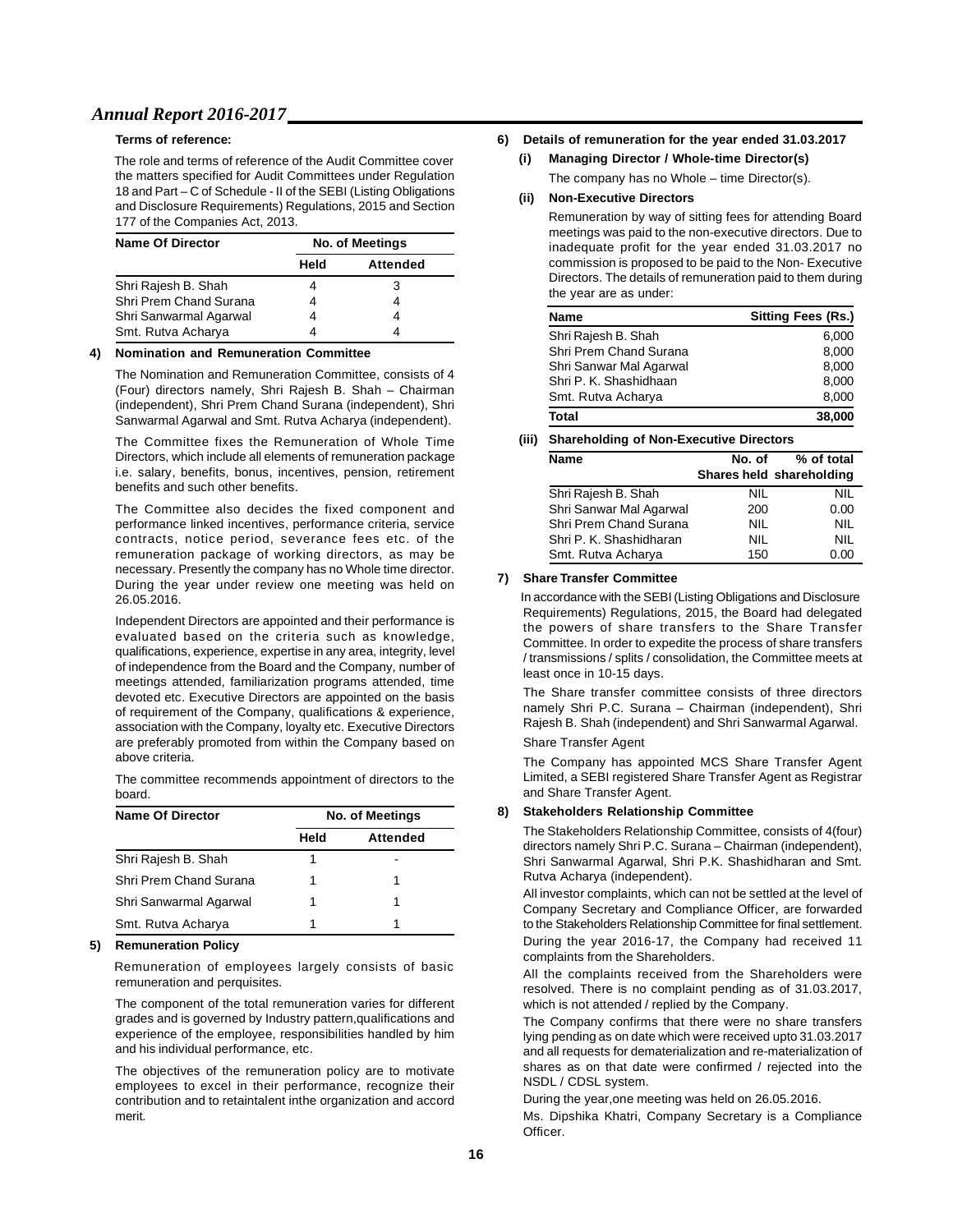

**9) General Body Meetings**

| <b>Financial</b> | Date       | Time       | Venue                                                                                                |
|------------------|------------|------------|------------------------------------------------------------------------------------------------------|
| Year ended       |            |            |                                                                                                      |
| 31.03.2016       | 12.08.2016 | 11.30 a.m. | Survey No. 359/B.<br>359/C, 361 & 362,<br>Rakhial - 382315,<br>Taluka – Dehgam,<br>Dist. Gandhinagar |
| 31.03.2015       | 25.09.2015 | 11.30 a.m. | Survey No. 359/B,<br>359/C, 361 & 362,<br>Rakhial - 382315,<br>Taluka – Dehgam,<br>Dist. Gandhinagar |
| 31.03.2014       | 26.09.2014 | 11.30 a.m. | Survey No. 359/B,<br>359/C, 361 & 362,<br>Rakhial - 382315,<br>Taluka – Dehgam,<br>Dist. Gandhinagar |

No special resolution or any resolution through postal ballot is required to be passed during the last three years, in the current year and upto the date of Annual General Meeting.

#### **10) Means of Communication**

- 1. Quarterly results are published in leading daily newspapers viz. Financial Express / Indian Express and a local language newspaper viz. Financial Express/Jai Hind. The annual results (Annual Reports) are circulated to all the members of the Company either electronically or in physical form.
- 2. Management Discussion & Analysis, forms part of this Annual Report, which is also being posted to all the members of the Company.
- 3. The official news releases, if any, are given directly to the press and simultaneously to the Stock Exchanges.
- 4. The Company sends its financial results, Shareholding pattern and other information to BSE Limited. They upload this information's on their website. i.e. http:// www.bseindia.com. The said information is also available on the company's website www.madhusudan-india.com.
- 5. Occasionally presentations are made to the institutional investors and/or analysts. Information which is published is only provided to them and only general outlook or future plans are shared with them. Such presentations or communications are posted on the website of the company www.madhusudan-india.com.

#### **11) General Shareholders' Information**

**1. Annual General Meeting**

| Date and Time : | 22 <sup>nd</sup> September, 2017 at 11:30 a.m.           |
|-----------------|----------------------------------------------------------|
| Venue           | Survey No. 359/B, 359/C, 361 & 362,                      |
|                 | Rakhial - 382315, Taluka - Dehgam,<br>Dist. Gandhinagar. |

| 2. | Financial Calendar 2017-18 (tentative)              |                               |  |  |  |
|----|-----------------------------------------------------|-------------------------------|--|--|--|
|    | <b>Annual General Meeting</b>                       | 3rd / 4th week of             |  |  |  |
|    |                                                     | September, 2018               |  |  |  |
|    | Results for quarter ending                          | By 15th day of                |  |  |  |
|    | June 30, 2017                                       | August, 2017                  |  |  |  |
|    | September 30, 2017                                  | November, 2017                |  |  |  |
|    | December 31, 2017                                   | February, 2018                |  |  |  |
|    | Results for year ending<br>March 31, 2018 (Audited) | By 29 <sup>th</sup> May, 2018 |  |  |  |

#### **3.**

**Book Closure date** 8<sup>th</sup> September, 2017 to 15<sup>th</sup> September, 2017. (Both days inclusive)

#### **4. Dividend payment**

In view of insufficient profit and accumulated losses of previous years, no dividend is recommended by the Board of Directors for the year ended 31.03.2017.

#### **5. Listing on Stock Exchange**

The Company's shares are listed at BSE Limited 1<sup>st</sup> Floor, New Trading Ring, Rotunda Building, P J Towers Dalal Street, Fort Mumbai - 400 001. The Company has paid listing fees for the year 2016-17 and 2017-18 to the Stock Exchanges.

#### BSE Limited

Stock Code : 515059

Scrip ID : MADHUIN

### **6. Share price at BSE Ltd. Month High (Rs.) Low (Rs.)** April, 2016 7.00 6.50 May, 2016 6.51 6.51 6.51 June, 2016 6.83 6.19 July, 2016 9.28 7.17 August, 2016 11.65 8.40 September, 2016 12.10 9.22 October, 2016 12.06 9.86 November, 2016 15.67 12.01 December, 2016 16.45 13.00 January, 2017 13.65 11.75 February, 2017 12.66 11.20 March, 2017 15.15 11.60



#### **7. Registrar and Share Transfer Agent**

Entire Share Transfer and dematerialization / rematerialization job is assigned to R & T Agent, MCS Share Transfer Agent Limited, a SEBI registered Share Transfer Agent. Request for Share transfer, dematerialization and rematerialization should be sent directly to MCS Share TransferAgent Limited, 201, Shatdal Complex, 2nd Floor, Opp. Bata Show Room, Ashram Road, Ahmedabad–380 009. Shareholders have option to open their accounts with either NSDL or CDSL as the Company has entered into agreements with both of these **Example 18 May 19 May 19 May 19 May 19 May 19 May 19 May 19 May 19 May 19 May 19 May 19 May 19 May 19 May 19 May 19 May 19 May 19 May 19 May 19 May 19 May 19 May 19 May 19 May 19 May 19 May 19 May 19 May 19 May 19 May 19**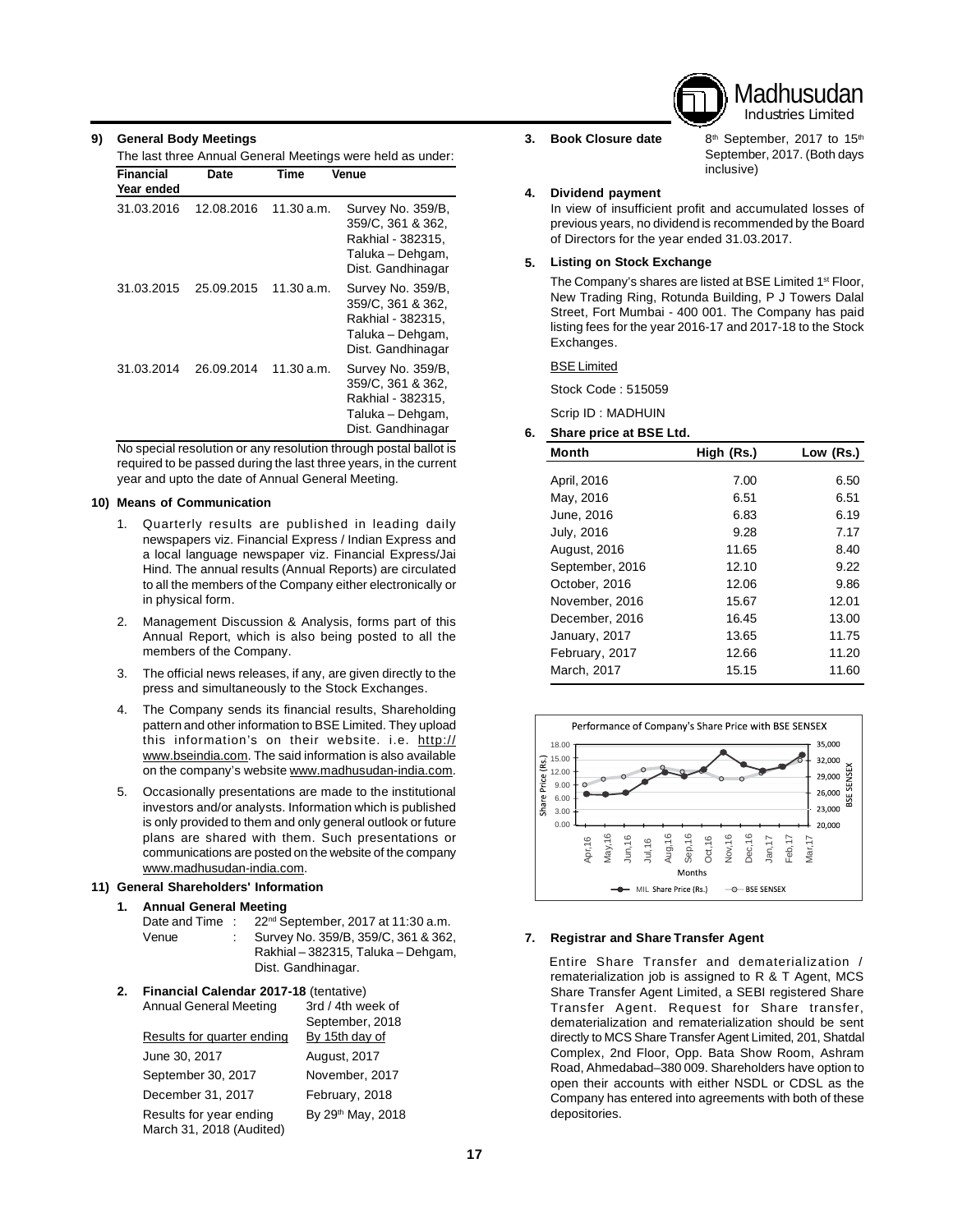#### **8. Share Transfer System**

The share transfer/s is normally effected within a period of 10-15 days from the date of receipt, provided the documents being complete in all respects. The Company has formed Share Transfer Committee of directors, which meets atleast once in 10-15 days for effecting transfer of shares and other related matters.

| 9. |  | Distribution of Shareholding as on 31.03.2017 |  |  |  |
|----|--|-----------------------------------------------|--|--|--|
|----|--|-----------------------------------------------|--|--|--|

| <b>Shares</b>      |          | <b>Total No. of</b><br><b>Shares</b> | No. of<br><b>Shareholders</b> |
|--------------------|----------|--------------------------------------|-------------------------------|
| 1                  | 500      | 643244                               | 5016                          |
| 501                | 1.000    | 106303                               | 130                           |
| 1,001              | 2,000    | 92465                                | 60                            |
| 2,001              | 3,000    | 55900                                | 23                            |
| 3.001              | 4.000    | 43191                                | 12                            |
| 4.001              | 5.000    | 60006                                | 13                            |
| 5.001              | 10,000   | 114032                               | 15                            |
| 10.001             | 50.000   | 365212                               | 13                            |
| 50.001             | 1.00.000 | 236448                               | 3                             |
| 1,00,001 And Above |          | 3658199                              | 11                            |
| Total              |          | 53.75.000                            | 5.296                         |

#### **10. Pattern of Shareholding as on 31.03.2017.**

| Sr.<br>No. | Category                      | <b>No. of Shares</b> | (%) of<br><b>Shares</b> |
|------------|-------------------------------|----------------------|-------------------------|
| 1.         | <b>NRI</b>                    | 1.274                | 0.02                    |
| 2.         | Financial Institutions/Banks/ |                      |                         |
|            | <b>Insurance Companies</b>    | 2,71,117             | 5.05                    |
| 3.         | <b>Mutual Funds</b>           | 275                  | 0.01                    |
| 4.         | Promoters                     | 31,06,286            | 57.79                   |
| 5.         | <b>Bodies Corporate</b>       | 1.27.224             | 2.37                    |
| 6.         | Indian Public                 | 18,68,824            | 34.76                   |
|            | Total                         | 53.75.000            | 100.00                  |

#### **11. Dematerialisation of Shares as on 31.03.2017**

As on 31.03.2017, 92.75% of the Company's total shares representing 49,85,168 Shares were held in dematerialized form and the balance 7.25% representing 3,89,832 shares were in paper form.

The ISIN Number in NSDL and CDSL is "INE 469C01023".

#### **12. Secretarial Audit for reconciliation of Capital**

Pursuant to SEBI (Listing Obligations and Disclosure Requirements) Regulations, 2015 a practicing company secretary carried out the Secretarial Audit for all the quarters of Financial Year 2016-17. The Audit Reports confirms that there is no discrepancy in the issued, listed and admitted capital of the Company.

**13.** There are no outstanding global depository receipts or American depository receipts or warrants or convertible instruments in the company

#### **14. Plant Locations**

Presently there is no operational plant of the Company.

The Company's Registered Office is situated at the following place:

Survey No. 359/B, 359/C, 361 & 362,

Rakhial – 382315, Taluka – Dehgam, Dist. Gandhinagar.

#### **15. Address for Correspondence**

The Company's Registered Office is situated at Survey No. 359/B, 359/C, 361 & 362, Rakhial, Taluka – Dehgam, Dist. Gandhinagar – 382315. Shareholders'

correspondence should be addressed either to the Registered Office of the Company as stated above or Ahmedabad Office at "Madhusudan House", Opp. Navrangpura Telephone Exchange, Ahmedabad - 380006 or to the Registrar and Share Transfer Agent, MCS Share Transfer Agent Limited, 201, Shatdal Complex, 2nd Floor, Opp. Bata Show Room, Ashram Road, Ahmedabad– 380009, Contact No. 079-26580461,Email : mcsahmd@gmail.com.

The Company has partly adopted non-mandatory requirements.

#### **12) Other Disclosures**

- 1. There were no transactions of material nature with the directors or the management or their subsidiaries or relatives etc. during the year, which could have potential conflict with the interests of the Company at large.
- 2. There were no instances of non-compliance, penalty or strictures imposed on the company by Stock Exchanges, SEBI or other statutory authority of any matter related to the capital market, during the last three years.
- 3. Vigil Mechanism (Whistle Blower Policy):

The Company has implemented a Vigil Mechanism (whistle Blower policy) and is posted on the Company's website i.e. www.madhusudan-india.com and no person is denied access to the Audit Committee.

- 4. The Company has partly adopted non-mandatory requirements. The company has no Managing Director. The company is having unmodified audit opinion. The Internal Auditor may report directly to the audit committee.
- 5. The company has no material subsidiary.
- 6. Related Party Transactions

All transactions entered into with Related parties as defined under the Companies Act, 2013 and SEBI (Listing Obligations and Disclosure Requirements) Regulations, 2015 during the financial year were in the ordinary course of business and on an arm's length basis and approved by the Audit Committee and the Board of Directors. There were no materially significant transactions with related parties during the financial year which were in the conflict of interest of the Company.

The Board has approved a policy for related party transactions which has been uploaded on the website of the Company i.e. www.madhusudan-india.com.

7. Commodity Risk or Foreign Exchange Risk

The Company is not dealing in any activity which may have commodity price risk or Foreign Exchange risk or undertaken hedging activities.

8. CEO and CFO certification

As per Regulation 17(8) and Part – B of Schedule II of the SEBI (Listing Obligations and Disclosure Requirements) Regulations, 2015, a certificate from CEO and CFO has been obtained.

9. The Company has no unclaimed shares, as the Company has not offered/issued any share to the public since, 1993.

For and on behalf of the Board of Directors,

Ahmedabad **Rajesh B. Shah** th 25 May, 2017 **P. C. Surana P. K. Shashidharan Sanwarmal D. Agarwal Rutva Acharya Directors**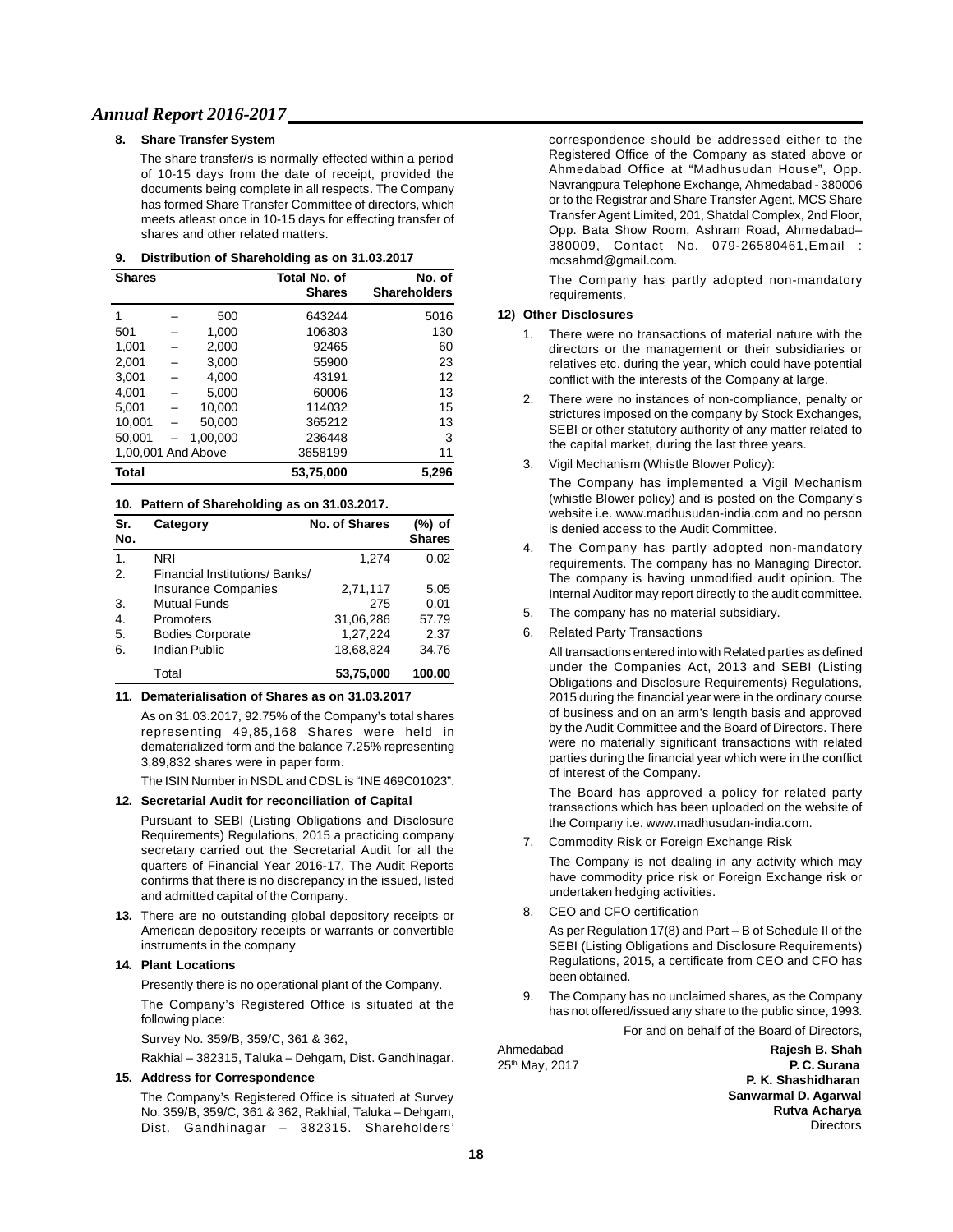

#### **AUDITORS' COMPLIANCE CERTIFICATE ON CORPORATE GOVERNANCE**

#### To, The Members of **Madhusudan Industries Limited**

We have examined the compliance of conditions of Corporate Governance by **Madhusudan Industries Limited**, for the Financial Year ended on 31st March 2017, as stipulated in Chapter IV of the SEBI (Listing Obligations and Disclosure Requirements) Regulations, 2015 pursuant to the Listing Agreement of the said Company with stock exchange.

The compliance of conditions of Corporate Governance is the responsibility of the management. Our examination was limited to procedures and implementation thereof, adopted by the Company for ensuring the compliance of the conditions of the Corporate Governance. It is neither an audit nor an expression of opinion on the financial statements of the Company.

In our opinion and to the best of our information and according to the explanations given to us, we certify that the Company has generally complied with the conditions of Corporate Governance as stipulated in the above mentioned Listing Agreement.

We further state that such compliance is neither an assurance as to the future viability of the company nor the efficiency or effectiveness with which the management has conducted the affairs of the Company.

> **For and on behalf of H. V.Vasa & Co.** Chartered Accountants Firm Reg. No. 131054W

Date : 25<sup>th</sup> May, 2017 **Proprietor Date : 25<sup>th</sup> May, 2017** 

Place : Ahmedabad **Tushar H.Vasa** Membership No. 16831

#### **DECLARATION REGARDING COMPLIANCE BY BOARD MEMBERS AND SENIOR MANAGEMENT PERSONNEL WITH THE COMPANY'S CODE OF CONDUCT**

This is to certify that the Company has laid down Code of Conduct for Board Members and Senior Management of the Company.

Further certified that the members of the Board of Directors and Senior management personnel have affirmed having complied with the Code applicable to them during the year ended 31st March, 2017.

For **Madhusudan Industries Limited**

Ahmedabad. **Thomas Koshy** 25<sup>th</sup> May, 2017 **Chief Executive Officer** Chief Executive Officer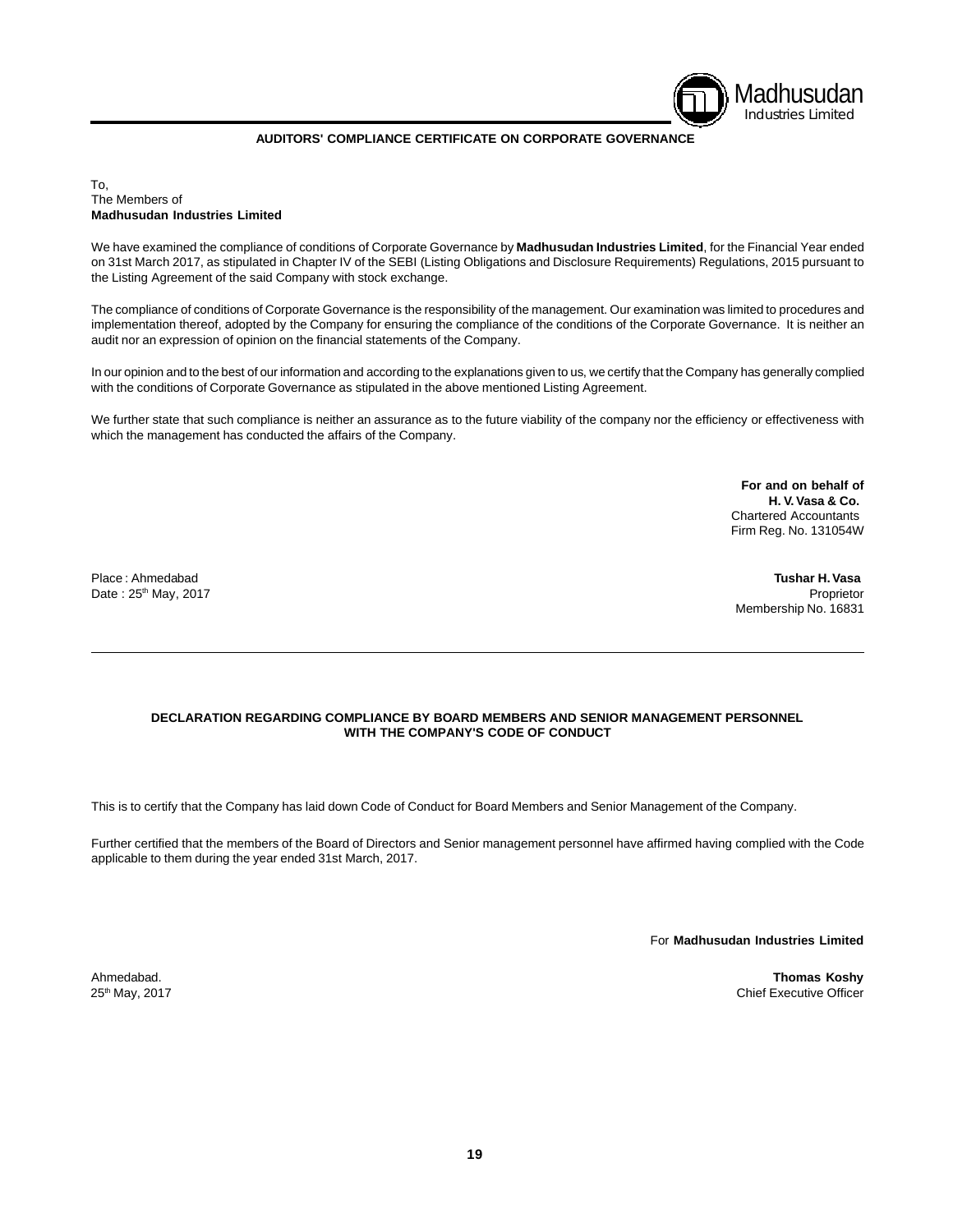## **Form No. MR-3 SECRETARIAL AUDIT REPORT**

FOR THE FINANCIAL YEAR ENDED March 31, 2017

[Pursuant to section 204(1) of the Companies Act, 2013 and rule 9 of the Companies (Appointment and Remuneration of Managerial

Personnel) Rules, 2014]

#### To, The Members, **MADHUSUDAN INDUSTRIES LIMITED CIN: L29199GJ1945PLC000443**

Survey No. 359/B, 359/C, 361 & 362, Tal.:Dehgam, Rakhial - 382315

We have conducted the secretarial audit of the compliance of applicable statutory provisions and the adherence to good corporate practices by **MADHUSUDAN INDUSTRIES LIMITED** (hereinafter called the Company). Secretarial Audit was conducted in a manner that provided us a reasonable basis for evaluating the corporate conducts / statutory compliances and expressing our opinion thereon.

Based on our verification of the Company's books, papers, minute books, forms and returns filed and other records maintained by the company and also the information provided by the Company, its officers, agents and authorized representatives during the conduct of secretarial audit; we hereby report that in our opinion, the company has, during the audit period covering the financial year ended on March 31, 2017 complied with the statutory provisions listed hereunder and also that the Company has proper Board-processes and compliance mechanism in place to the extent, in the manner and subject to the reporting made hereinafter:

We have examined the books, papers, minute books, forms and returns filed and other records maintained by the Company for the financial year ended on March 31, 2017 according to the provisions of:

- 1) The Companies Act, 2013 (the Act) and the Rules made thereunder;
- 2) The Securities Contracts (Regulation) Act, 1956 ('SCRA') and the Rules made thereunder;
- 3) The Depositories Act, 1996 and the Regulations and Bye-laws framed thereunder;
- 4) Foreign Exchange Management Act, 1999 and the Rules and Regulations made thereunder to the extent of Foreign Direct Investment, Overseas Direct Investment and External Commercial Borrowings; - There are no Overseas Direct Investments/ External Commercial Borrowings made by the Company during the Audit period under review.
- 5) The following Regulations and Guidelines prescribed under the Securities and Exchange Board of India Act, 1992 ('SEBI Act'):
	- (a) The Securities and Exchange Board of India (Substantial Acquisition of Shares and Takeovers) Regulations, 2011;
	- (b) The Securities and Exchange Board of India (Prohibition of Insider Trading) Regulations, 2015;
	- (c) The Securities and Exchange Board of India (Issue of Capital and Disclosure Requirements) Regulations, 2009 Not applicable as the Company has not issued any shares during the year under review;
	- (d) The Securities and Exchange Board of India (Share Based Employees Benefits) Regulations , 2014 Not Applicable as the Company has not issued any Shares / options to the Directors /Employees under the said Regulations during the year under review;
	- (e) The Securities and Exchange Board of India (Issue and Listing of Debt Securities) Regulations, 2008 Not Applicable as the Company has not issued any debt securities during the year under review;
	- (f) The Securities and Exchange Board of India (Registrars to an Issue and Share Transfer Agents) Regulations, 1993 regarding the Companies Act and dealing with client;
	- (g) The Securities and Exchange Board of India (Delisting of Equity Shares) Regulations, 2009 Not Applicable as the Company has not delisted its Equity Shares from any Stock Exchanges during the year under review;
	- (h) The Securities and Exchange Board of India (Buy Back of Securities) Regulations, 1998- Not Applicable as the Company has not bought – back any of its securities during the year under review;
	- (i) The Securities and Exchange Board of India (Listing Obligations and Disclosure Requirements) Regulations, 2015.

We have also examined compliance with the applicable Standards / Clauses / Regulations of the following:

- (i) Secretarial Standards with respect to the Meetings of the Board of Directors and Committee Meetings of the Board (SS-1) and General Meetings (SS-2) issued by The Institute of Company Secretaries of India.
- (ii) The Uniform Listing Agreement entered into by the Company with BSE Limited (BSE).

Since the paid-up Share Capital of the Company is not exceeding Rupees Ten Crore and net worth of the Company is not exceeding Rupees Twenty Five Crore as on the last day of previous financial year, the Compliance with the Corporate Governance provisions as specified in Regulation 17 to 27 and Clauses (b) to (i) of sub-regulation (2) of Regulation 46 and para C, D and E of Schedule V, shall not apply to the Company. However as a good corporate governance practice, the Company has been complying with all the aforesaid provisions / regulations voluntarily.

During the Audit period under review, the Company has complied with all material aspects of the applicable provisions of the Act, Rules, Regulations, Guidelines, Standards, etc. as mentioned above.

#### **We further report that:**

During the audit period under review there were no laws which were specifically applicable to the Company / Industry. However, having regard to the Compliance system prevailing in the Company and on examination of relevant documents and records on test - check basis, the Company has complied with the material aspects of the following significant laws applicable to the Company:

- 1. The Indian Contract Act, 1872
- 2. Registration Act, 1908
- 3. The Bombay Stamp Act, 1958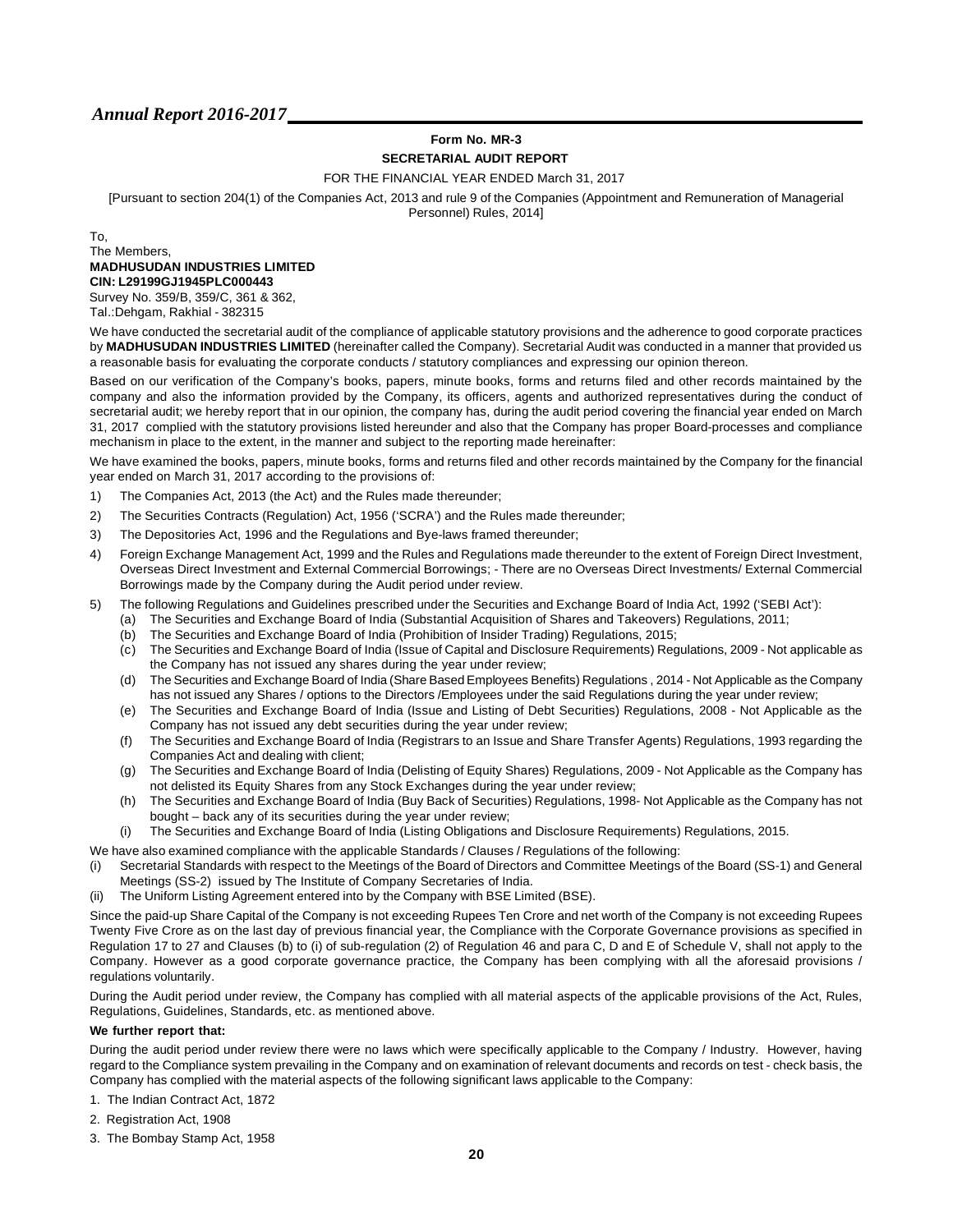#### **We further report that:**

The Board of Directors of the Company is duly constituted and having all the directors as Non-Executive Directors and has adequate number of Independent Directors. There were no changes which took place in the composition of the Board during the year under review.

Adequate notice is given to all directors to schedule the Board Meetings, agenda and detailed notes on agenda were sent at least seven days in advance and a system exists for seeking and obtaining further information and clarifications on the agenda items before the meeting and for meaningful participation at the meeting.

Decisions at the meetings of Board of Directors/ Committees of the Company were carried unanimously. We were informed that there were no dissenting views of the members' on any of the matters during the year that were required to be captured and recorded as part of the minutes.

#### **We further report that:**

Based on the review of compliance mechanism established by the Company, the information provided by the Company, its officers and authorized representatives during the conduct of the audit and compliance certificate(s) placed before the Board Meeting, there are adequate systems and processes in the Company commensurate with the size and operations of the Company to monitor and ensure compliance with applicable general laws, rules, regulations and guidelines such as Labour Laws and Environmental Laws.

#### **We further report that:**

The Compliance by the Company of the applicable financial laws like Direct and Indirect Tax laws, has not been reviewed in this Audit since the same have been subject to the review by the Statutory Auditors and other designated professionals.

#### **We further report that:**

During the audit period under review, there were no instances of:

a) Public/Right issue of shares/ debentures/sweat equity, etc.

b) Redemption / buy-back of securities.

c) Obtaining the approval from Shareholders under Section 180 of the Companies Act, 2013.

d) Merger / amalgamation / reconstruction, etc.

e) Foreign technical collaborations.

#### **FOR PARIKH DAVE & ASSOCIATES COMPANY SECRETARIES**

Madhusudan Industries Limited

 $Data : 25th May, 2017$ 

**Place : Ahmedabad UMESH PARIKH PRACTICING COMPANY SECRETARY FCS No. 4152 C P No. 2413**

**Note:** This report is to be read with our letter of even date which is annexed as **Annexure – A** and forms an integral part of this report.

#### **ANNEXURE - A**

To, The Members, **MADHUSUDAN INDUSTRIES LIMITED CIN: L29199GJ1945PLC000443**

Our report of even date is to be read along with this letter.

- 1. Maintenance of Secretarial record is the responsibility of the management of the Company. Our responsibility is to express an opinion on these secretarial records based on our audit.
- 2. We have followed the audit practices and process as were appropriate to obtain reasonable assurance about the correctness of the contents of the Secretarial records. The verification was done on test basis to ensure that correct facts are reflected in Secretarial records. We believe that the process and practices followed by us provide a reasonable basis for our opinion.
- 3. We have not verified the correctness and appropriateness of financial records and Books of Accounts of the Company.
- 4. Wherever required, we have obtained the Management representation about the Compliance of laws, rules and regulations and happening of events etc.
- 5. The Compliance of the provisions of Corporate and other applicable laws, rules, regulations, standards is the responsibility of the management. Our examination was limited to the verification of procedure on test basis.
- 6. The Secretarial Audit report is neither an assurance as to the future viability of the Company nor of the efficacy or effectiveness with which the management has conducted the affairs of the Company.

**FOR PARIKH DAVE & ASSOCIATES COMPANY SECRETARIES**

**Place : Ahmedabad UMESH PARIKH Date : 25th May, 2017 PARTNER PRACTICING COMPANY SECRETARY FCS No. 4152 C P No. 2413**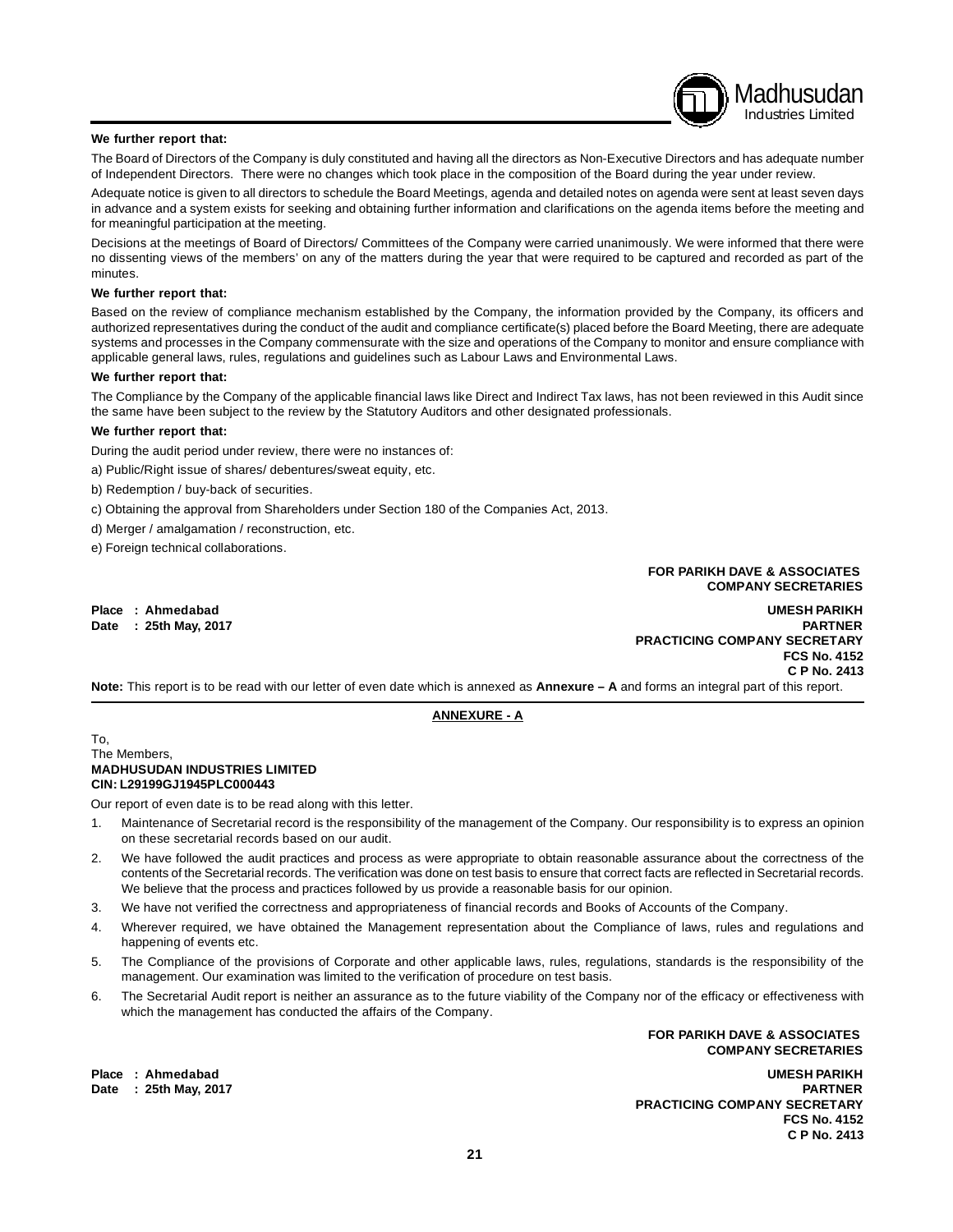## Independent Auditors' Report

#### To,

#### The Members of **Madhusudan Industries Limited**

#### **Report on the Standalone Financial Statements**

1. We have audited the accompanying standalone financial statements of **MADHUSUDAN INDUSTRIES LIMITED** ("the Company"), which comprise the Balance Sheet as at 31<sup>st</sup> March, 2017, the Statement of Profit and Loss, the Cash Flow Statement for the year then ended, and a summary of the significant accounting policies and other explanatory information.

#### **Management's Responsibility for the Financial Statements**

2. The Company's Board of Directors is responsible for the matters stated in Section 134(5) of the Companies Act, 2013 ("the Act") with respect to the preparation of these standalone financial statements that give a true and fair view of the financial position, financial performance and cash flows of the Company in accordance with the accounting principles generally accepted in India, including the Accounting Standards specified under Section 133 of the Act, read with Rule 7 of the Companies (Accounts) Rules, 2014. This responsibility also includes maintenance of adequate accounting records in accordance with the provisions of the Act for safeguarding of the assets of the Company and for preventing and detecting frauds and other irregularities; selection and application of appropriate accounting policies; making judgments and estimates that are reasonable and prudent; and design, implementation and maintenance of adequate internal financial controls, that were operating effectively for ensuring the accuracy and completeness of the accounting records, relevant to the preparation and presentation of the financial statements that give a true and fair view and are free from material misstatement, whether due to fraud or error.

#### **Auditor's Responsibility**

- 3. Our responsibility is to express an opinion on these financial statements based on our audit.
- 4. We have taken into account the provisions of the Act and the rules made there under including the accounting standards and matters which are required to be included in the Audit Report.
- 5. We conducted our audit in accordance with the Standards on Auditing specified under Section 143(10) of the Act. Those Standards require that we comply with ethical requirements and plan and perform the audit to obtain reasonable assurance about whether the financial statements are free from material misstatement.
- 6. An audit involves performing procedures to obtain audit evidence about the amounts and the disclosures in the financial statements. The procedures selected depend on the auditor's judgment, including the assessment of the risks of material misstatement of the financial statements, whether due to fraud or error. In making those risk assessments, the auditor considers internal financial control relevant to the Company's preparation of the financial statements that give a true and fair view in order to design audit procedures that are appropriate in the circumstances. An audit also includes evaluating the appropriateness of the accounting policies used and the reasonableness of the accounting estimates made by the Company's Directors, as well as evaluating the overall presentation of the financial statements.

7. Webelieve that the audit evidence we have obtained is sufficient and appropriate to provide a basis for our audit opinion on the financial statements.

#### **Opinion**

8. In our opinion and to the best of our information and according to the explanations given to us, the aforesaid standalone financial statements give the information required by the Act in the manner so required and give a true and fair view in conformity with the accounting principles generally accepted in India, of the state of affairs of the Company as at 31<sup>st</sup> March, 2017, and its profit and its cash flows for the year ended on that date.

#### **Report on Other Legal and Regulatory Requirements**

- 9. As required by the Companies (Auditor's Report) Order, 2016 ("the Order"), issued by the Central Government of Indian in terms of sub-section (11) of section 143 of the Companies Act, 2015, we give in the Annexure - A, a statement on the matters specified in paragraph 3 and 4 of the Order, to the extent applicable.
- 10. As required by Section 143 (3) of the Act, we report that:
	- (a) We have sought and obtained all the information and explanations which to the best of our knowledge and belief were necessary for the purposes of our audit.
	- (b) In our opinion, proper books of account as required by law have been kept by the Company so far as it appears from our examination of those books.
	- (c) The Balance Sheet, the Statement of Profit and Loss, and the Cash Flow Statement dealt with by this Report are in agreement with the books of account.
	- (d) In our opinion, the aforesaid standalone financial statements comply with the Accounting Standards specified under Section 133 of the Act, read with Rule 7 of the Companies (Accounts) Rules, 2014.
	- (e) On the basis of the written representations received from the directors as on 31<sup>st</sup> March, 2017 taken on record by the Board of Directors, none of the directors is disqualified as on 31<sup>st</sup> March, 2017 from being appointed as a director in terms of Section 164 (2) of the Act.
	- (f) With respect to the adequacy of the internal financial controls over financial reporting of the Company and the operating effectiveness of such controls, refer to our separate report in "Annexure B"; and
	- (g) With respect to the other matters to be included in the Auditor's Report in accordance with Rule 11 of the Companies (Audit and Auditors) Rules, 2014, in our opinion and to the best of our knowledge and belief and according to the information and explanations given to us:
		- i. The Company has disclosed the impact of pending litigations on its financial position in its standalone financial statements - Refer Note 28 to the financial statements.
		- ii. The Company has made provision, as required under the applicable law or accounting standards, for material foreseeable losses, if any, on longterm contracts including derivative contracts.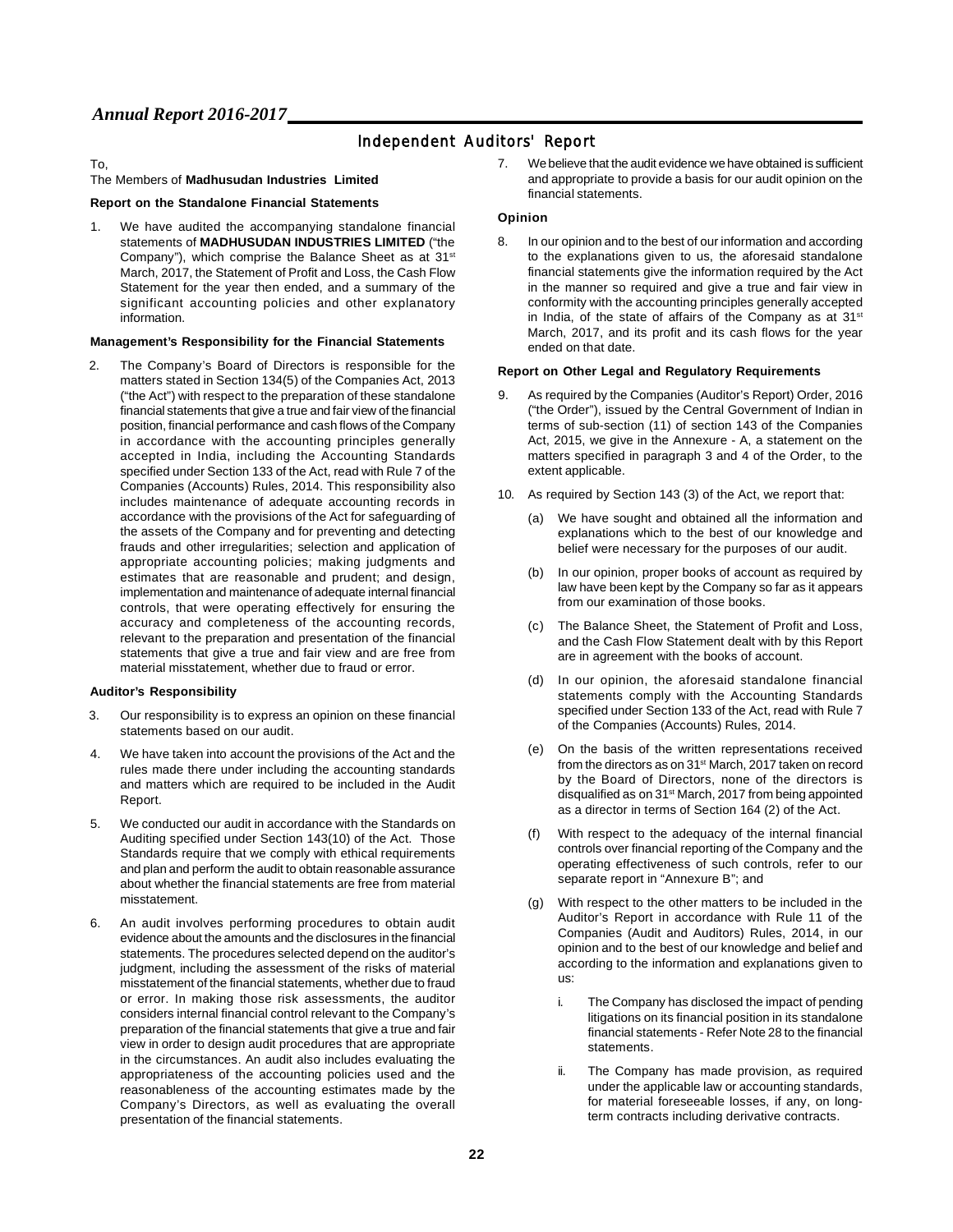

Madhusudan Industries Limited

- iii. There were no amounts which were required to be transferred to the Investor Education and Protection Fund by the Company.
- iv. The Company has provided requisite disclosures in the financial statements as to holdings as well as dealings in Specified Bank Notes during the period from 8th November, 2016 to 30th December, 2016. Based on audit procedures and relying on the management representation we report that the disclosures are in accordance with books of account maintained by the Company and as produced to us by the Management.

**For, H.V.Vasa & Co.** Chartered Accountants Firm Registration No. 131054W

|                           | Tushar H. Vasa        |
|---------------------------|-----------------------|
| Place: Ahmedabad          | Proprietor            |
| Date: $25^{th}$ May, 2017 | Membership No. 016831 |

#### **Annexure – A to Independent Auditors' Report**

Referred to in paragraph 9 of the Independent Auditors' Report of even date to the members of **MADHUSUDAN INDUSTRIES LIMITED** on the standalone financial statements as of and for the year ended 31<sup>st</sup> March, 2017.

- 1. In respect of its fixed assets :
	- (a) The company has maintained proper records, showing full particulars including quantitative details and situation of its fixed assets.
	- (b) As explained to us, fixed assets have been physically verified by the management at reasonable intervals in a phased periodical manner, which in our opinion is reasonable, having regard to the size of the Company and the nature of its assets. No material discrepancies between the book records and the physical inventory have been noticed in respect of the assets physically verified.
	- (c) The title deeds of immovable properties are held in the name of the company.
- 2. As explained to us, the company does not hold any physical inventories during the year. Thus paragraph 3(ii) of the Order is not applicable to the Company.
- 3. According to the information and explanations given to us and on the basis of our examination of the books of account, the Company has not granted any loan, secured or unsecured, to companies, firms, Limited Liability Partnerships or other parties covered in the register maintained under Section 189 of the Companies Act, 2013.
- 4. According to the information and explanations given to us, the company has complied with the provisions of Section 185 and 186, wherever applicable, in respect of loans, investments, guarantees and securities given by the company.
- 5. In our opinion and according to the information and explanations given to us, the Company has complied with the directives issued by the Reserve Bank of India and the provisions of Section 73 to 76 or any other relevant provisions of the Companies Act, 2013 and rules framed there under, where applicable.
- 6. In our opinion and according to the information and explanations given to us, the company is not required to maintain cost records specified by the Central Government under sub-section (1) of section 148 of the Companies Act.
- 7. (a) According to the records of the company, undisputed statutory dues including Provident Fund, Employees' State Insurance, Income-tax, Sales-tax, Service Tax, duty of Customs, duty of Excise, value added tax, cess and other statutory dues have been generally regularly deposited with the appropriate authorities. According to the information and explanations given to us, no undisputed amounts payable in respect of the aforesaid dues were outstanding as at  $31<sup>st</sup>$  of March, 2017 for a period of more than six months from the date they became payable.
	- (b) According to the information and explanations given to us, following disputed statutory dues have not been deposited on account of disputed matters pending before appropriate authorities are as under :

| Sr. Name of<br>No. Statute         | Nature of<br>Dues             | Forum where<br>dispute is<br>pending        | Amount<br>Rs. (In<br>Lacs) |
|------------------------------------|-------------------------------|---------------------------------------------|----------------------------|
| Gujarat Sales Sales-tax<br>Tax Act |                               | <b>Gujarat Sales</b><br><b>Tax Tribunal</b> | 139.34                     |
| Central Excise<br>Act              | Central<br>Excise Duty CESTAT |                                             | 97 76                      |

- 8. The company does not have any loans or borrowings from any financial institution, bank government or debenture holders during the year. Accordingly, paragraph 3(viii) of the order is not applicable.
- 9. The Company has not raised any moneys by way of initial public offer, further public offer (including debt instruments) and term loans. Accordingly, the provisions of Clause 3(ix) of the Order are not applicable to the Company.
- 10. During the course of our examination of the books and records of the Company, carried out in accordance with the generally accepted auditing practices in India, and according to the information and explanations given to us, we have neither come across any instances of material fraud by the Company by its officers or employees, noticed or reported during the year, nor have we been informed of any such case by the Management.
- 11. According to the information and explanations given to us, the managerial remuneration has been paid or provided in accordance with the requisite approval mandated by the provisions of section 197 read with schedule V to the Companies Act, 2013.
- 12. The Company is not a Nidhi Company and the Nidhi Rules, 2014 are not applicable to it, the provisions of clause 3 (xii) of the Order are not applicable to the Company.
- 13. According to the information and explanations given to us and based on our examination of the records of the Company, the Company has entered into transactions with related parties in compliance with the provisions of Section 177 and 188 of the Act. The details of such related party transactions have been disclosed in the financial statements as required under Accounting Standard (AS) 18, Related Party Disclosures specified under Section 133 of the Act, read with Rule 7 of the Companies (Accounts) Rules, 2014.
- 14. According to the information and explanations given to us and based on our examination of the records of the Company, the Company has not made any preferential allotment or private placement of shares or fully or partly convertible debentures during the year. Accordingly, the provisions of Clause 3(xiv) of the Order are not applicable to the Company.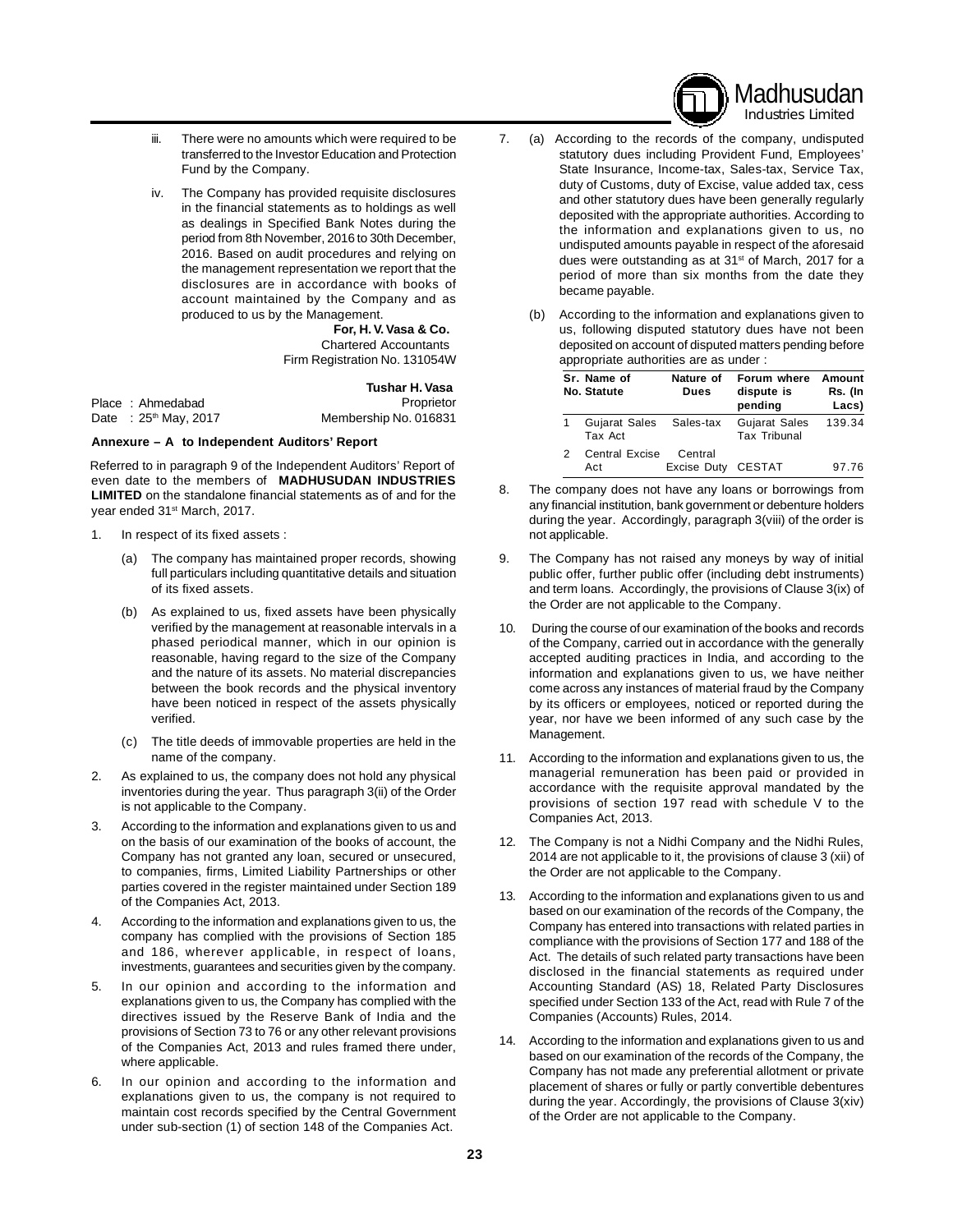- 15. According to the information and explanations given to us and based on our examination of the records of the Company, the Company has not entered into any non-cash transactions with directors or persons connected with him. Accordingly, clause 3(xv) of the Order is not applicable to the Company.
- 16. The Company is not required to be registered under Section 45-IA of the Reserve Bank of India Act, 1934. Accordingly, the provisions of Clause 3(xvi) of the Order are not applicable to the Company.

**For, H.V.Vasa & Co.** Chartered Accountants Firm Registration No. 131054W

|                           | Tushar H. Vasa        |
|---------------------------|-----------------------|
| Place: Ahmedabad          | Proprietor            |
| Date: $25^{th}$ May, 2017 | Membership No. 016831 |

#### **Annexure – B to Independent Auditors' Report**

Referred to in paragraph 10(f) of the Independent Auditors' Report of even date to the members of MADHUSUDAN INDUSTRIES LIMITED on the standalone financial statements for the year ended 31<sup>st</sup> March, 2017.

#### **Report on the Internal Financial Controls under Clause (i) of Sub-section 3 of Section 143 of the Companies Act, 2013 ("the Act")**

1. We have audited the internal financial controls over financial reporting of MADHUSUDAN INDUSTRIES LIMITED ("the Company") as of March 31, 2017 in conjunction with our audit of the standalone financial statements of the Company for the year ended on that date.

#### **Management's Responsibility for Internal Financial Controls**

2. The Company's management is responsible for establishing and maintaining internal financial controls based on the internal control over financial reporting criteria established by the Company considering the essential components of internal control stated in the Guidance Note on Audit of Internal Financial Controls Over Financial Reporting issued by the Institute of Chartered Accountants of India (the "Guidance Note"). These responsibilities include the design, implementation and maintenance of adequate internal financial controls that were operating effectively for ensuring the orderly and efficient conduct of its business, including adherence to company's policies, the safeguarding of its assets, the prevention and detection of frauds and errors, the accuracy and completeness of the accounting records, and the timely preparation of reliable financial information, as required under the Companies Act, 2013.

#### **Auditors Responsibility**

3. Our responsibility is to express an opinion on the Company's internal financial controls over financial reporting based on our audit. We conducted our audit in accordance with the Guidance Note and the Standards on Auditing, issued by ICAI and deemed to be prescribed under section 143(10) of the Companies Act, 2013, to the extent applicable to an audit of internal financial controls, both applicable to and audit of Internal Financial Controls and, both issued by the Institute of Chartered Accountants of India. Those Standards and the Guidance Note require that we comply with ethical requirements and plan and perform the audit to obtain reasonable assurance about whether adequate internal financial controls over financial reporting was established and maintained and if such controls operated effectively in all material respects.

- 4. Our audit involves performing procedures to obtain evidence about the adequacy of the internal financial controls system over financial reporting and their operating effectiveness. Out audit of internal financial controls over financial reporting, assessing the risk that a material weakness exists, and testing and evaluating the design and operating effectiveness of internal control based on the assessed risk. The procedure selected depend on the auditor's judgement, including the assessment of the risks of material misstatement of the financial statements, whether due to fraud or error.
- 5. Webelieve that the audit evidence we have obtained is sufficient and appropriate to provide a basis for our audit opinion on the Company's internal financial controls system over financial reporting.

#### **Meaning of Internal Financial Controls over Financial Reporting**

6. A Company's internal financial control over financial reporting is a process designed to provide reasonable assurance regarding the reliability of financial reporting and the preparation of financial statements for external purposes in accordance with generally accepted accounting principles. A company's internal financial control over financial reporting includes those policies and procedures that (1) pertain to the maintenance of records that, in reasonable details, accurately and fairly reflect the transactions and dispositions of the assets of the company; (2) provide reasonable assurance that transactions are recorded as necessary to permit preparation of financial statements in accordance with generally accepted accounting principles, and that receipts and expenditures of the company are being made only in accordance with authorities of management and directors of the company; and (3) provide reasonable assurance regarding prevention or timely detection of unauthorized acquisition, use, or disposition of the company's assets that could have a material effect on the financial statements.

#### **Inherent Limitations of Internal Financial Controls Over Financial Reporting**

7. Because of the inherent limitations of internal financial controls over financial reporting, including the possibility of collusion or improper management override of controls, material misstatements due to error or fraud may occur and not be detected. Also, projections of any evaluation of the internal financial controls over financial reporting to future periods are subject to the risk that the internal financial control overfinancial reporting may become inadequate because of changes in conditions, or that the degree of compliance with the policies or procedures may deteriorate.

#### **Opinion**

8. In our opinion, the Company has, in all material respects, an adequate internal financial controls system over financial reporting and such internal financial controls over financial reporting were operating effectively as at March 31, 2017, based on the internal control stated in the Guidance Note on Audit of Internal Financial Controls Over Financial Reporting issued by the Institute of Chartered Accountants of India.

> **For, H.V.Vasa & Co.** Chartered Accountants Firm Registration No. 131054W

Place : Ahmedabad Proprietor

**Tushar H.Vasa** Date :  $25<sup>th</sup>$  May, 2017 Membership No. 016831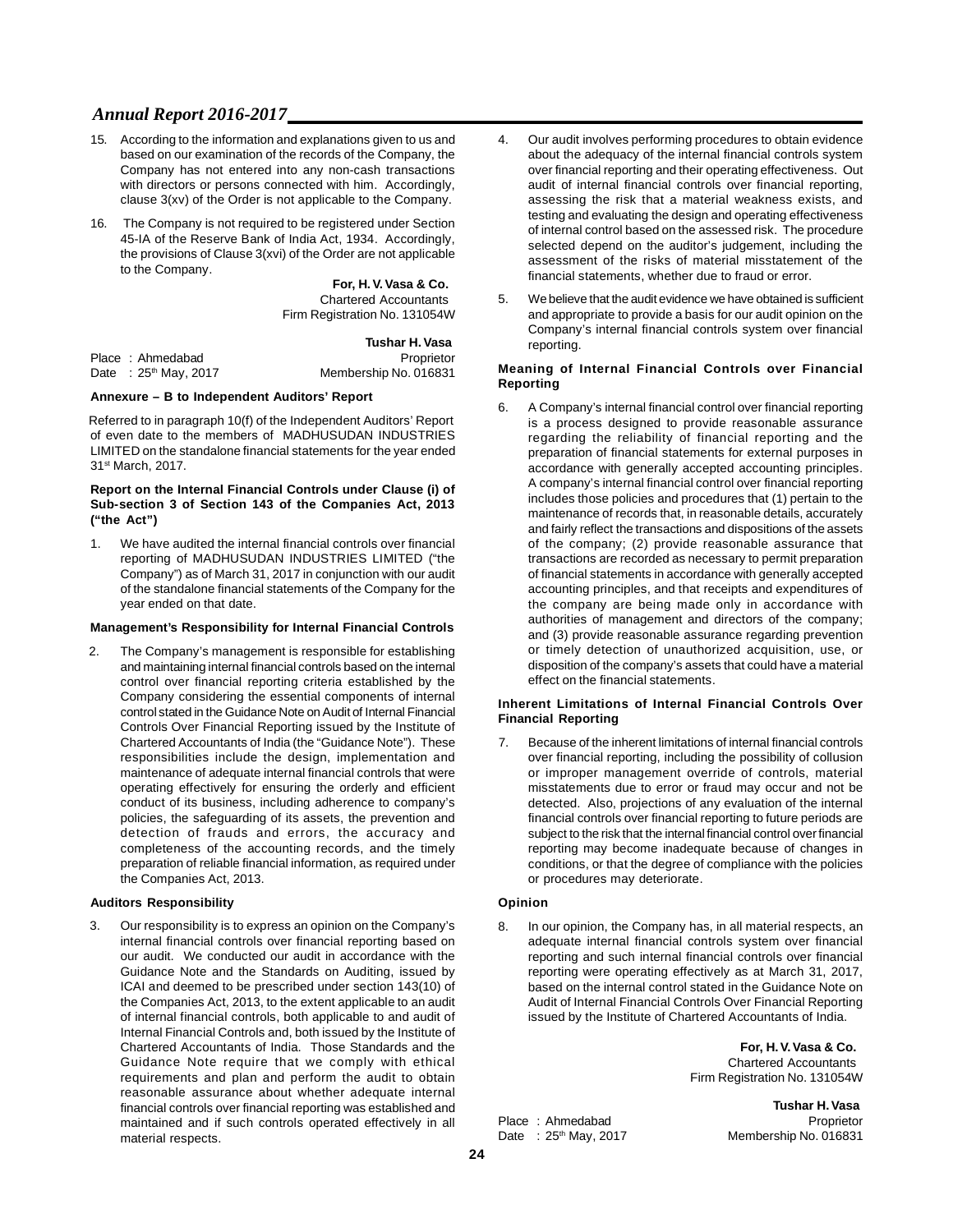

|    |            | <b>Particulars</b> |                                                                 | <b>Note</b><br>No.                          | As at 31st<br><b>March, 2017</b><br>Rs. | As at 31st<br><b>March, 2016</b><br>Rs. |
|----|------------|--------------------|-----------------------------------------------------------------|---------------------------------------------|-----------------------------------------|-----------------------------------------|
| ı. |            |                    | <b>EQUITY AND LIABILITIES</b>                                   |                                             |                                         |                                         |
|    | 1          |                    | Shareholders' funds                                             |                                             |                                         |                                         |
|    |            | (a)                | Share Capital                                                   | 1                                           | 2,68,75,000                             | 2,68,75,000                             |
|    |            | (b)                | Reserves and Surplus                                            | 2                                           | 11,09,12,123                            | 10,63,03,573                            |
|    | 2          |                    | <b>Non-current liabilities</b>                                  |                                             |                                         |                                         |
|    |            | (a)                | Long-term borrowings                                            |                                             |                                         |                                         |
|    |            | (b)                | Deferred Tax Liabilities (Net)                                  | 3                                           |                                         | 10,16,862                               |
|    |            | (c)                | Other Long Term Liabilities                                     | 4                                           | 20,91,300                               | 19,46,000                               |
|    |            | (d)                | Long Term Provisions                                            | 5                                           | 56,44,373                               | 53,77,982                               |
|    | 3          |                    | <b>Current liabilities</b>                                      |                                             |                                         |                                         |
|    |            | (a)                | Short-term borrowings                                           |                                             |                                         |                                         |
|    |            | (b)                | Trade payables                                                  |                                             |                                         |                                         |
|    |            | (c)                | Other current liabilities                                       | 6                                           | 15,13,654                               | 28,70,588                               |
|    |            | (d)                | Short-term provisions                                           | 7                                           | 5,29,055                                | 6,47,460                                |
|    |            |                    | <b>TOTAL</b>                                                    |                                             | 14,75,65,505                            | 14,50,37,465                            |
| Ш  |            | <b>ASSETS</b>      |                                                                 |                                             |                                         |                                         |
|    | 1          |                    | <b>Non-current assets</b>                                       |                                             |                                         |                                         |
|    |            | (a)                | <b>Fixed assets</b>                                             |                                             |                                         |                                         |
|    |            |                    | Tangible assets<br>(i)                                          | 8                                           | 2,50,18,082                             | 2,83,63,339                             |
|    |            |                    | (ii)<br>Capital work-in-progress                                |                                             |                                         |                                         |
|    |            | (b)                | Non-current investments                                         | 9                                           | 1,95,34,275                             | 1,95,51,548                             |
|    |            | (c)                | Deferred tax assets (net)                                       | 10                                          | 10,12,299                               |                                         |
|    |            | (d)                | Long-term loans and advances                                    | 11                                          | 1,13,10,488                             | 1,37,23,680                             |
|    | 2          |                    | <b>Current assets</b>                                           |                                             |                                         |                                         |
|    |            | (a)                | <b>Current Investments</b>                                      | 12                                          | 3,16,96,591                             | 2,33,81,310                             |
|    |            | (b)                | Inventories                                                     |                                             |                                         |                                         |
|    |            | (c)                | Trade receivables                                               | 13                                          | 45,96,909                               | 1,09,70,911                             |
|    |            | (d)                | Cash and cash equivalents                                       | 14                                          | 3,36,40,260                             | 2,97,90,569                             |
|    |            | (e)                | Short-term loans and advances                                   | 15                                          | 1,84,85,959                             | 1,75,20,079                             |
|    |            | (f)                | Other current assets                                            | 16                                          | 22,70,642                               | 17,36,029                               |
|    |            |                    | <b>TOTAL</b>                                                    |                                             | 14,75,65,505                            | 14,50,37,465                            |
|    |            |                    | <b>Significant Accounting Policies</b>                          |                                             |                                         |                                         |
|    |            |                    | Notes to Accounts on Financial Statements                       | 22 to 31                                    |                                         |                                         |
|    |            |                    | As per our report of even date attached<br>For and on behalf of |                                             | Rajesh B. Shah                          | <b>Director</b>                         |
|    |            | H.V.Vasa & Co.     |                                                                 |                                             | Sanwarmal D. Agarwal                    | Director                                |
|    |            |                    | <b>Chartered Accountants</b><br>Firm Registration No. 131054W   | <b>Tarun Panchal</b><br>C.F.O.              | P. C. Surana                            | Director                                |
|    |            | Tushar H. Vasa     |                                                                 |                                             | P. K. Shashidharan                      | Director                                |
|    | Proprietor |                    | Membership No. 16831                                            | Dipshika Khatri<br><b>Company Secretary</b> | Rutva Acharya                           | Director                                |
|    | Ahmedabad  |                    |                                                                 |                                             | Ahmedabad                               |                                         |

Ahmedabad 25th May, 2017

25th May, 2017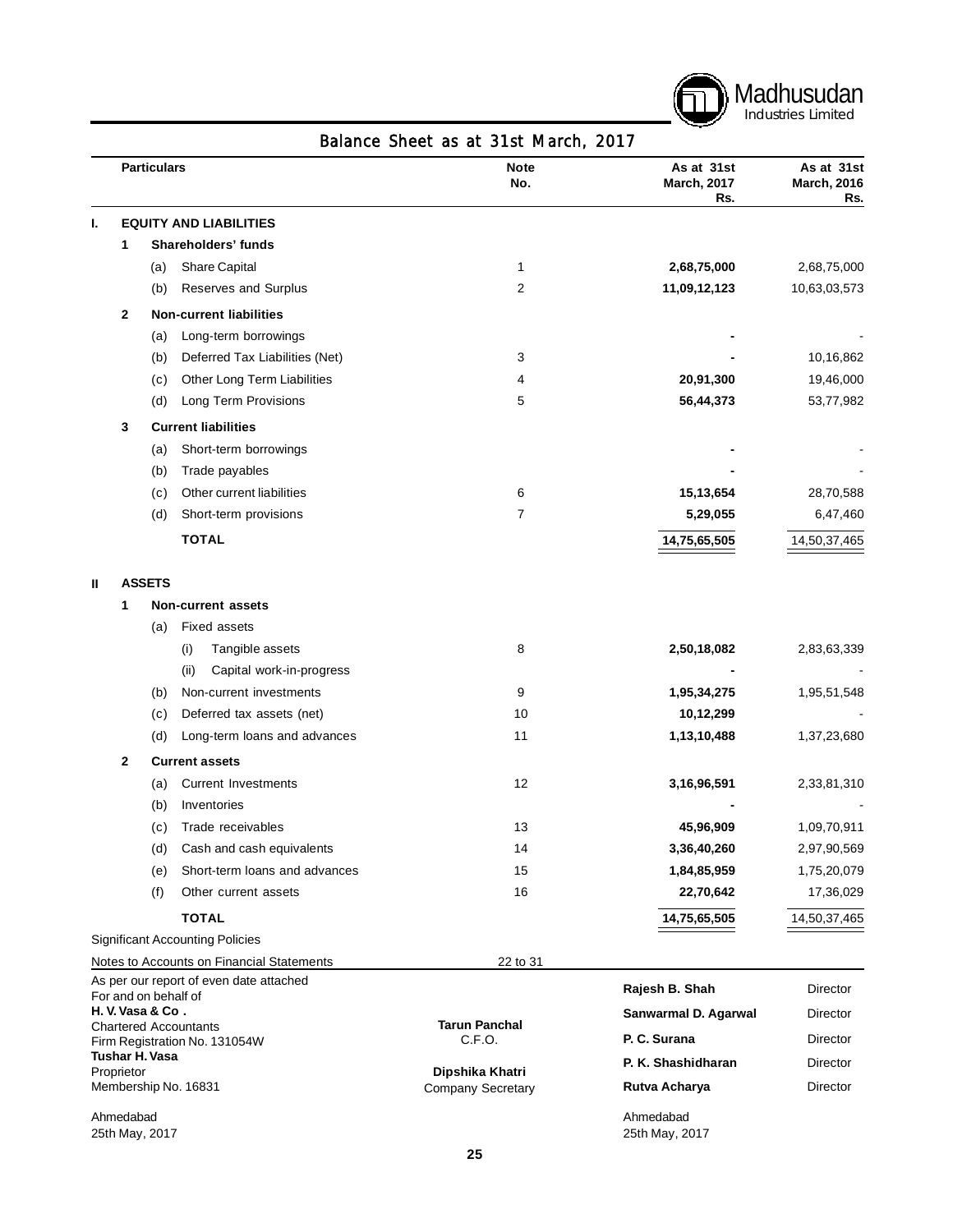|      | <b>Particulars</b>                                                               | <b>Note</b><br>No. | 2016-17<br>Rs. | 2015-16<br>Rs. |
|------|----------------------------------------------------------------------------------|--------------------|----------------|----------------|
| J.   | Revenue from operations                                                          | 17                 | 95,05,626      | 92,87,357      |
| Ш    | Other income                                                                     | 18                 | 74,13,006      | 65,50,312      |
| Ш    | Total Revenue (I + II)                                                           |                    | 1,69,18,632    | 1,58,37,669    |
| IV   | Expenses:                                                                        |                    |                |                |
|      | Purchases of stock-in-trade                                                      |                    |                |                |
|      | Changes in inventories of finished goods,<br>work-in-progress and stock-in-trade |                    |                |                |
|      | Employee benefits expenses                                                       | 19                 | 42,67,456      | 39,01,249      |
|      | Finance costs                                                                    | 20                 |                | 6,930          |
|      | Depreciation and amortisation expenses                                           | 8                  | 18,52,248      | 26,26,789      |
|      | Other expenses                                                                   | 21                 | 78,69,538      | 56,03,063      |
|      | <b>Total expenses</b>                                                            |                    | 1,39,89,242    | 1,21,38,031    |
| V    | Profit before tax                                                                |                    | 29,29,390      | 36,99,638      |
| VI   | Tax expense:                                                                     |                    |                |                |
|      | Current tax expense for current year<br>(a)                                      |                    | 3,50,000       | 75,000         |
|      | Deferred tax<br>(b)                                                              |                    | (20, 29, 161)  | 10,16,862      |
| VII  | Profit for the year                                                              |                    | 46,08,551      | 26,07,776      |
| VIII | Earning per Equity Share of Rs. 5/- each                                         |                    |                |                |
|      | <b>Basic and Diluted</b>                                                         |                    | 0.86           | 0.49           |
|      | Weighted average number of shares outstanding                                    |                    | 53,75,000      | 53,75,000      |
|      | <b>Significant Accounting Policies</b>                                           |                    |                |                |
|      | Notes to Accounts on Financial Statements                                        | 22 to 31           |                |                |

| Statement of Profit and Loss for the year ended 31st March, 2017 |  |  |  |  |  |
|------------------------------------------------------------------|--|--|--|--|--|

| As per our report of even date attached<br>For and on behalf of |                                | Rajesh B. Shah              | <b>Director</b> |
|-----------------------------------------------------------------|--------------------------------|-----------------------------|-----------------|
| H.V. Vasa & Co.                                                 |                                | Sanwarmal D. Agarwal        | Director        |
| <b>Chartered Accountants</b><br>Firm Registration No. 131054W   | <b>Tarun Panchal</b><br>C.F.O. | P. C. Surana                | Director        |
| Tushar H. Vasa<br>Proprietor                                    | Dipshika Khatri                | P. K. Shashidharan          | <b>Director</b> |
| Membership No. 16831                                            | Company Secretary              | Rutva Acharya               | <b>Director</b> |
| Ahmedabad<br>25th May, 2017                                     |                                | Ahmedabad<br>25th May, 2017 |                 |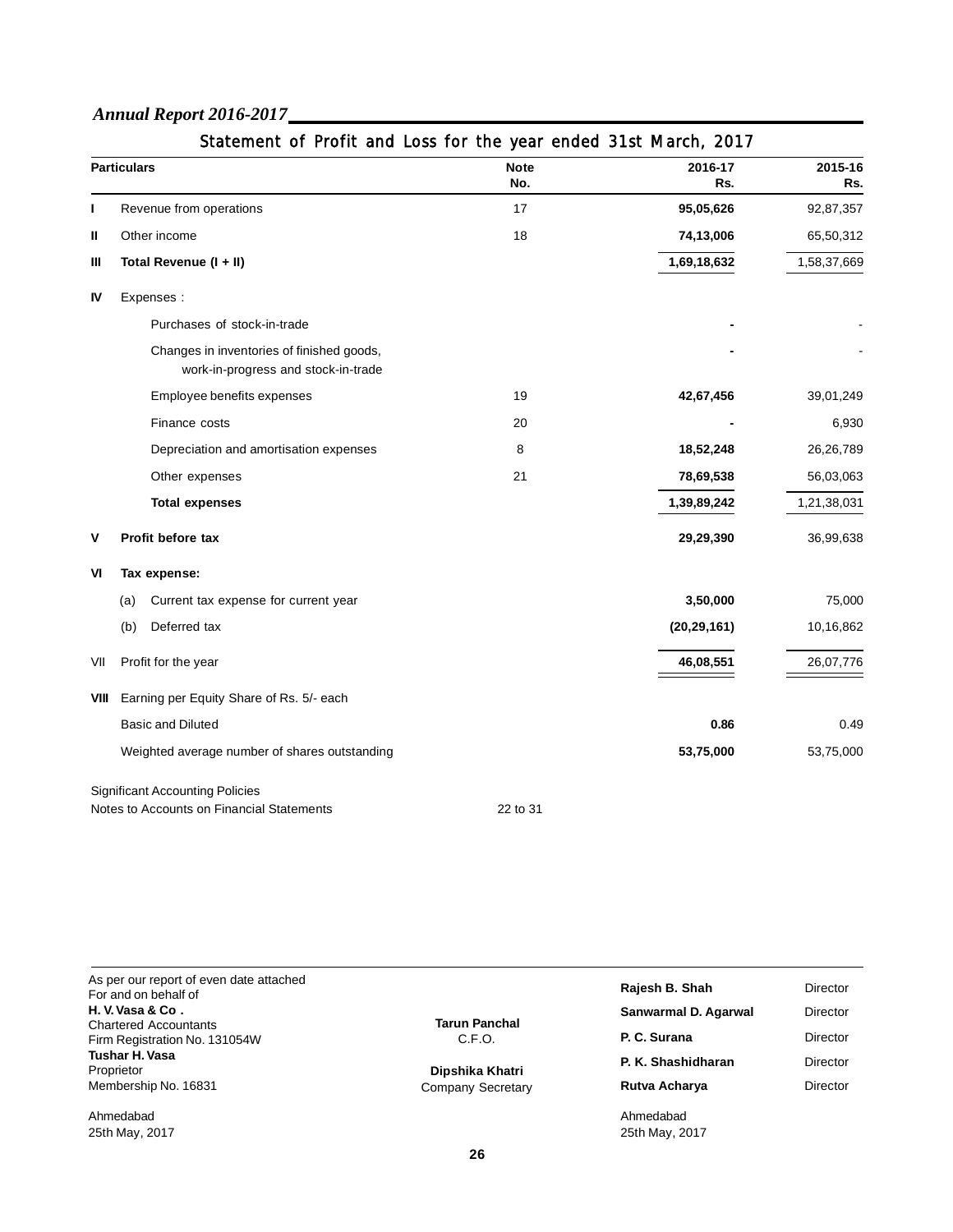

**Rajesh B. Shah** Director **Sanwarmal D. Agarwal Director P. C. Surana** Director **P. K. Shashidharan** Director **Rutva Acharya Director** 

Ahmedabad 25th May, 2017

## Cash Flow Statement for the year ended 31st March, 2017

|           |                                                                               |                                 | Year ended March 31, 2017 |                            | Year ended March 31, 2016 |
|-----------|-------------------------------------------------------------------------------|---------------------------------|---------------------------|----------------------------|---------------------------|
|           |                                                                               | Rs.                             | Rs.                       | Rs.                        | Rs.                       |
| А.        | Cash flow from operating activities                                           |                                 |                           |                            |                           |
|           | Net profit before tax after Extra-ordinary items                              |                                 | 29,29,390                 |                            | 36,99,638                 |
|           | Adjusted for                                                                  |                                 |                           |                            |                           |
|           | Depreciation                                                                  | 18,52,248                       |                           | 26,26,789                  |                           |
|           | Interest Charged                                                              |                                 |                           | 6,930                      |                           |
|           | <b>Interest Received</b>                                                      | (44, 93, 445)                   |                           | (41, 54, 453)              |                           |
|           | <b>Dividend Received</b>                                                      | (4, 40, 839)                    |                           | (7,00,734)                 |                           |
|           | Profit on Sale of Investments<br>L,                                           | (2,76,012)                      |                           | (6, 35, 891)               |                           |
|           | Premium Expenses on Securities                                                | 17,273                          |                           | 17,273                     |                           |
|           | (Profit) / Loss on Sale of Fixed Assets (Net)                                 | 61,259                          |                           |                            |                           |
|           |                                                                               |                                 | (32, 79, 516)             |                            | (28, 40, 086)             |
|           | Operating profit before working capital changes                               |                                 | (3,50,126)                |                            | 8,59,552                  |
|           | Adjusted for changes in working capital                                       |                                 |                           |                            |                           |
|           | Inventories                                                                   |                                 |                           |                            |                           |
|           | Trade and other receivable<br>$\blacksquare$                                  | 63,74,002                       |                           | 33,88,366                  |                           |
|           | Short -term loans and advances                                                | (9,65,880)                      |                           | (64, 15, 640)              |                           |
|           | <b>Other Current Assets</b><br>Long-term loans and advances<br>$\overline{a}$ | (5, 34, 613)<br>(13, 914)       |                           | (1, 40, 610)<br>6,780      |                           |
|           | Long Term Provision<br>$\blacksquare$                                         |                                 |                           |                            |                           |
|           | <b>Short Term Provision</b>                                                   | (1, 18, 405)                    |                           | 90,771                     |                           |
|           | <b>Other Current Liabilities</b>                                              | (13, 56, 934)                   |                           | 26,166                     |                           |
|           | Other Long Term Liabilities                                                   | 1,45,300                        |                           |                            |                           |
|           |                                                                               |                                 | 35,29,556                 |                            | (30, 44, 167)             |
|           | Cash generated from operations                                                |                                 | 31,79,430                 |                            | (21, 84, 615)             |
|           | Direct taxes paid                                                             |                                 | 23,43,497                 |                            | (4,74,691)                |
|           | Net Cash From Operating Activities                                            |                                 | 55,22,927                 |                            | (26, 59, 306)             |
| <b>B.</b> | Cash flow from Investing activities                                           |                                 |                           |                            |                           |
|           | Purchase of fixed assets                                                      | (33, 250)                       |                           |                            |                           |
|           | Proceeds from sale of fixed assets                                            | 14,65,000                       |                           | 85,954                     |                           |
|           | <b>Purchase of Current Investments</b><br>Sale of Current Investments         | (2, 26, 68, 516)<br>1,46,29,246 |                           | (78, 20, 905)<br>73,77,046 |                           |
|           | Interest received                                                             | 44,93,445                       |                           | 41,54,453                  |                           |
|           | Dividend received                                                             | 4,40,839                        |                           | 7,00,734                   |                           |
|           | Net Cash Used in Investing Activities                                         |                                 | (16, 73, 236)             |                            | 44,97,282                 |
| C.        | Cash flow from financing activities                                           |                                 |                           |                            |                           |
|           | Proceeds from borrowings / Repayment of Loan                                  |                                 |                           |                            |                           |
|           | Interest paid                                                                 |                                 |                           | (6,930)                    |                           |
|           |                                                                               |                                 |                           |                            |                           |
|           | Net Cash Used in Financing Activities                                         |                                 |                           |                            | (6,930)                   |
|           | Net Changes in Cash & Cash Equivalents (A+B+C)                                |                                 | 38,49,691                 |                            | 18,31,046                 |
|           | Cash & Cash Equivalents - Opening Balance                                     |                                 | 2,97,90,569               |                            | 2,79,59,523               |
|           | Cash & Cash Equivalents - Closing Balance                                     |                                 | 3,36,40,260               |                            | 2,97,90,569               |
|           |                                                                               |                                 |                           |                            |                           |

As per our report of even date attached For and on behalf of **H. V.Vasa & Co .** Chartered Accountants Firm Registration No. 131054W **Tushar H.Vasa** Proprietor Membership No. 16831

Ahmedabad 25th May, 2017 **Tarun Panchal** C.F.O.

**Dipshika Khatri** Company Secretary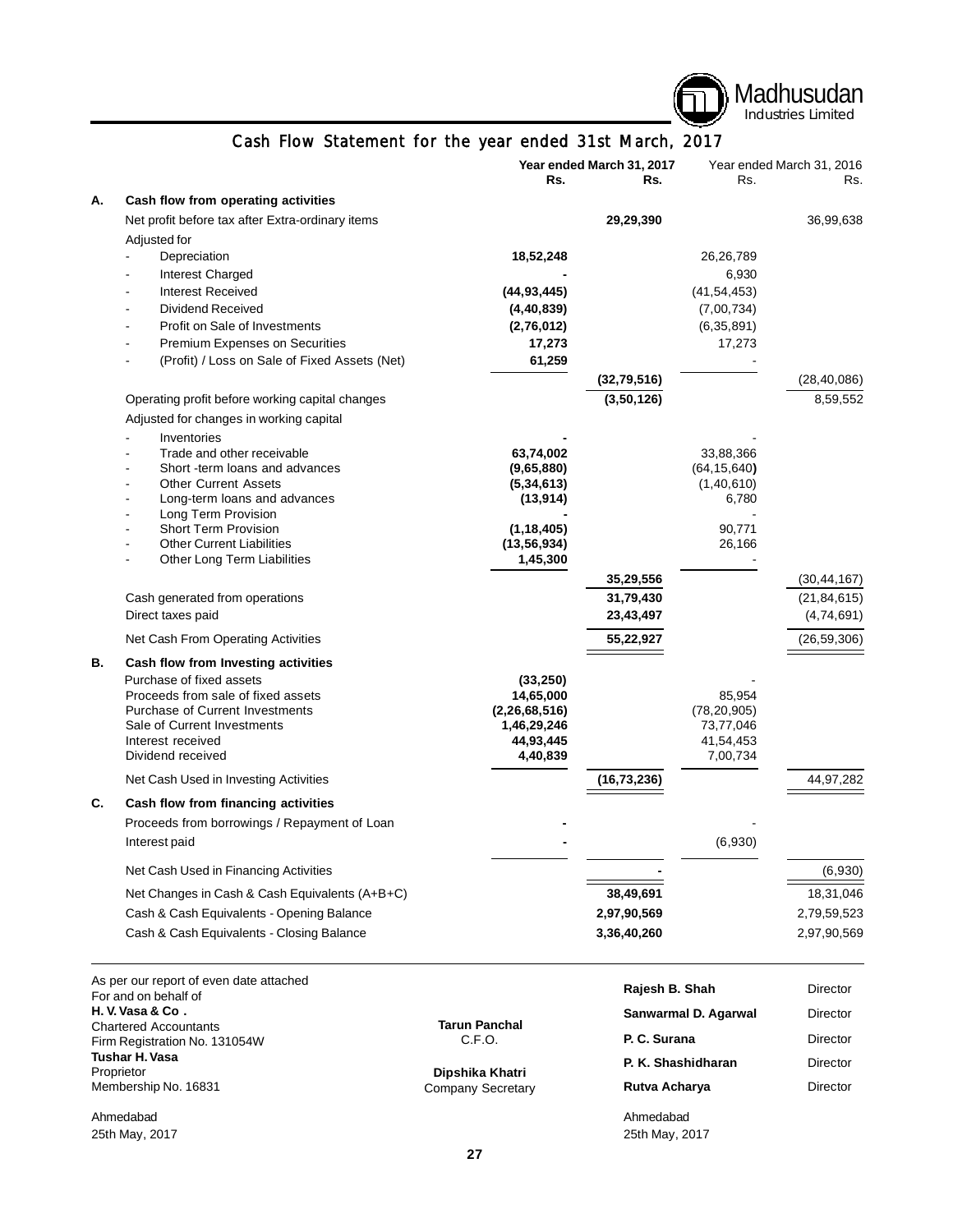|                                                                | As at 31st<br><b>March, 2017</b><br>Rs. | As at 31st<br><b>March, 2016</b><br>Rs. |
|----------------------------------------------------------------|-----------------------------------------|-----------------------------------------|
| <b>Share Capital</b>                                           |                                         |                                         |
| Authorised, Issued, Subscribed & Paid up Share Capital<br>A    |                                         |                                         |
| <b>Authorised</b>                                              |                                         |                                         |
| 2,60,00,000 (2,60,00,000) Equity Shares of Rs. 5/- each        | 13,00,00,000                            | 13,00,00,000                            |
| Issued, Subscribed and Paid Up                                 |                                         |                                         |
| 53,75,000 (53,75,000) Equity Shares of Rs. 5/- each fully paid | 2,68,75,000                             | 2,68,75,000                             |
| Total                                                          | 2,68,75,000                             | 2,68,75,000                             |
|                                                                |                                         |                                         |

Notes forming part of the Financial Statements as at 31st March, 2017

B The company has only one class of equity shares havings a par value of Rs. 5/- per share. Each shareholder is eligible for one vote per share. The dividend proposed by the Board of Directors is subject to the approval of shareholders, except in case of interim dividend. In the event of liquidation, the equity shareholders are eligible to receive the remaining assets of the Company, after distribution of all preferential amounts, in propotion of their shareholding.

C The company has neither issued any shares nor bought back during the year.

D Details of shareholders holding more than 5% of the shares in the Company

|   | Name of the Shareholder                                                                                                                       | As at 31st March, 2017 |              | As at 31st March, 2016                  |                                         |
|---|-----------------------------------------------------------------------------------------------------------------------------------------------|------------------------|--------------|-----------------------------------------|-----------------------------------------|
|   |                                                                                                                                               | No. of Shares          | % of Holding | No. of Shares                           | % of Holding                            |
|   | 1<br>Vikram Investment Company Limited                                                                                                        | 9,36,640               | 17.43        | 9,36,640                                | 17.43                                   |
|   | $\overline{2}$<br>Madhusudan Holdings Limited                                                                                                 | 4,40,600               | 8.20         | 4,40,600                                | 8.20                                    |
|   | 3<br>Smt. Smiti Somany                                                                                                                        | 6,13,120               | 11.41        | 6,13,120                                | 11.41                                   |
|   | Shri Vikram Somany<br>4                                                                                                                       | 4,58,264               | 8.53         | 4,58,264                                | 8.53                                    |
|   |                                                                                                                                               |                        |              | As at 31st<br><b>March, 2017</b><br>Rs. | As at 31st<br><b>March, 2016</b><br>Rs. |
| 2 | <b>Reserves and Surplus</b>                                                                                                                   |                        |              |                                         |                                         |
|   | <b>General Reserve</b><br>a.<br>Balance as at the beginning of the year<br>Less: Transfer to Depreciation Fund                                |                        |              | 17,11,30,705                            | 17, 11, 30, 705                         |
|   | Balance as at end of the year                                                                                                                 |                        |              | 17,11,30,705                            | 17, 11, 30, 705                         |
|   | Surplus in the statement of Profit and Loss<br>b.<br>Balance as at the beginning of the year<br>Add: Net Profit for the year                  |                        |              | (6, 48, 27, 132)<br>46,08,550           | (6,74,34,908)<br>26,07,776              |
|   | Balance as at end of the year                                                                                                                 |                        |              | (6,02,18,582)                           | (6,48,27,132)                           |
|   | Total                                                                                                                                         |                        |              | 11,09,12,123                            | 10,63,03,573                            |
| 3 | Deferred Tax Liability (Net)<br>Defferred Tax Liability (Net)                                                                                 |                        |              |                                         | 10,16,862                               |
|   | <b>Total</b>                                                                                                                                  |                        |              |                                         | 10,16,862                               |
| 4 | <b>Other Long Term Liabilities</b><br>Deposits from Dealers, Agents, Tenants etc                                                              |                        |              | 20,91,300                               | 19,46,000                               |
|   | <b>Total</b>                                                                                                                                  |                        |              | 20,91,300                               | 19,46,000                               |
| 5 | <b>Long Term Provisions</b>                                                                                                                   |                        |              |                                         |                                         |
|   | Provision for Taxation                                                                                                                        |                        |              | 56,44,373                               | 53,77,982                               |
|   | <b>Total</b>                                                                                                                                  |                        |              | 56,44,373                               | 53,77,982                               |
| 6 | <b>Other Current Liabilities</b><br>Interest accrued but not due on Borrowings<br>Deposits from Dealers, Agents etc.<br><b>Statutory Dues</b> |                        |              | 57,909                                  | 91,000<br>52,485                        |
|   | Advance against Sales                                                                                                                         |                        |              |                                         | 1,18,380                                |
|   | Other liabilities                                                                                                                             |                        |              | 14,55,745                               | 26,08,723                               |
|   | Total                                                                                                                                         |                        |              | 15,13,654                               | 28,70,588                               |
| 7 | <b>Short Term Provisions</b><br>Provision for Employees' benefits<br><b>Other Provisions</b>                                                  |                        |              | 5,29,055                                | 4,40,580<br>2,06,880                    |
|   | <b>Total</b>                                                                                                                                  | 28                     |              | 5,29,055                                | 6,47,460                                |
|   |                                                                                                                                               |                        |              |                                         |                                         |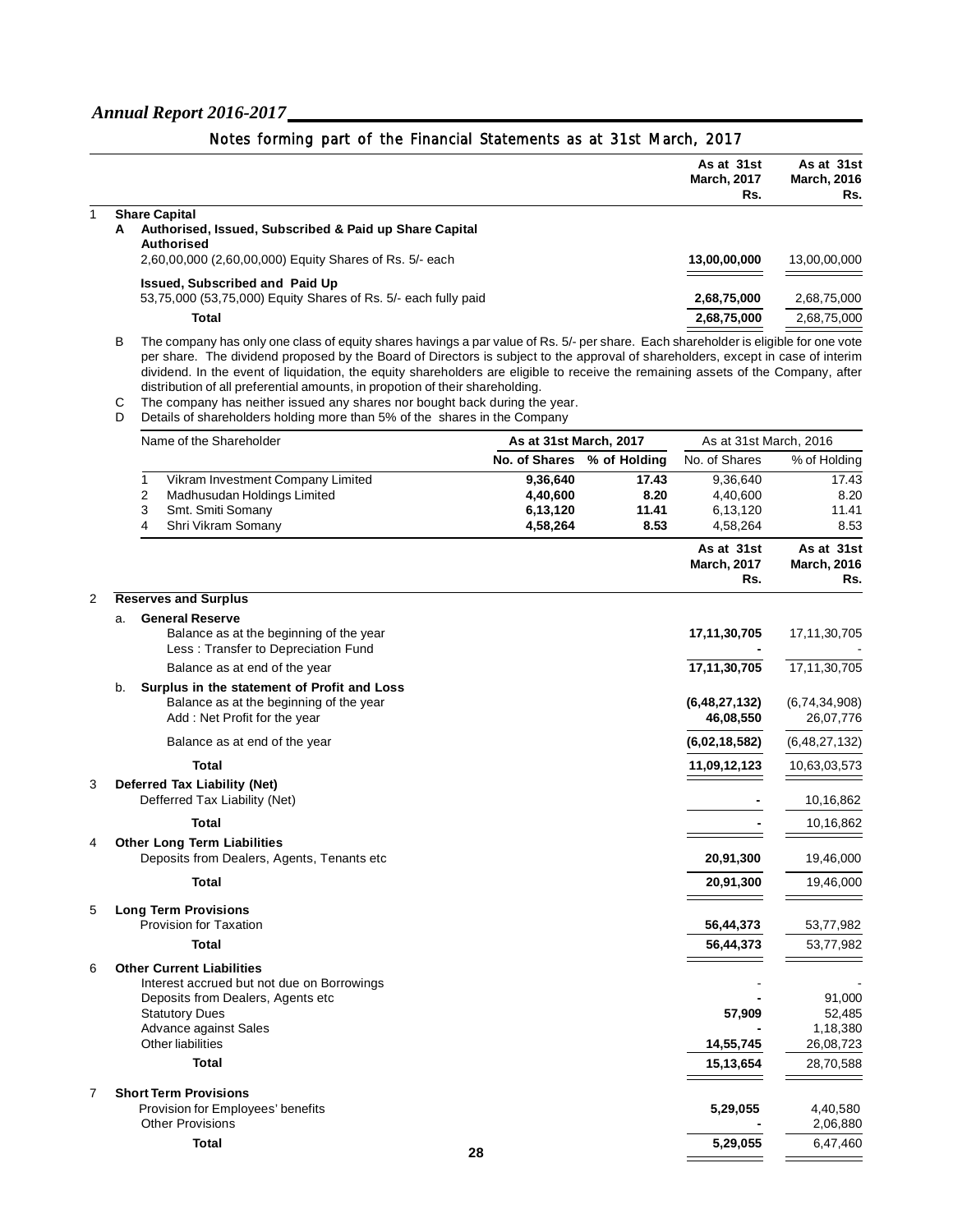

|                                     |                   |                  | Gross Block                                |                               |                   |                             |           | Depreciation                   |                                                 |                    | Net Block          |
|-------------------------------------|-------------------|------------------|--------------------------------------------|-------------------------------|-------------------|-----------------------------|-----------|--------------------------------|-------------------------------------------------|--------------------|--------------------|
| Particulars                         | 1/4/2016<br>As at | <b>Additions</b> | Adjustments<br>Deductions/                 | As at<br>31/3/2017            | 1/4/2016<br>As at | from<br>General<br>Transfer | For the   | year Adjustments<br>Deductions | As at<br>31/3/2017                              | As at<br>31/3/2017 | 31/3/2016<br>As at |
|                                     | κs.               | œ.               | œ.                                         | Rs.                           | œ.                | Reserve<br>œ.               | Rs.       | Rs.                            | Rs.                                             | Rs.                | œ.                 |
| TANGIBLE ASSETS                     |                   |                  |                                            |                               |                   |                             |           |                                |                                                 |                    |                    |
| Freehold Land                       | 8,44,888          |                  |                                            | 8,44,888                      |                   |                             |           |                                |                                                 | 8,44,888           | 8,44,888           |
| <b>Buildings</b>                    | 4,60,86,420       |                  | 85,27,189                                  | 3,75,59,231 2,10,93,897       |                   |                             | 12,55,807 |                                | 81,00,829 1,42,48,875 2,33,10,356 2,49,92,523   |                    |                    |
| Plant & Machinery                   | 40,44,132         |                  | 27,39,658                                  | 13,04,474                     | 23,42,024         |                             | 3,33,939  | 16,39,759                      | 10,36,204                                       | 2,68,270           | 17,02,108          |
| Electric Installation               | 1,13,188          |                  |                                            | 1,13,188                      | 1,08,141          |                             |           |                                | 1,08,141                                        | 5,047              | 5,047              |
| Laboratory Equipments               | 5,38,827          |                  |                                            | 5,38,827                      | 5,30,433          |                             |           |                                | 5,30,433                                        | 8,394              | 8,394              |
| Furniture, Fixtures &<br>Equipments | 56,03,693         | 33,250           |                                            | 56,36,943                     | 52,43,928         |                             | 1,28,139  |                                | 53,72,067                                       | 2,64,876           | 3,59,765           |
| Vehicles                            | 12,15,064         | $\blacksquare$   | $\mathbf{r}$                               | 12,15,064                     | 7,64,450          | ı                           | 1,34,363  | ı                              | 8,98,813                                        | 3,16,251           | 4,50,614           |
| Total                               | 5,84,46,212       |                  | 33,250 1,12,66,847 4,72,12,615 3,00,82,873 |                               |                   |                             | 18,52,248 |                                | $97,40,588$ 2,21,94,533 2,50,18,082 2,83,63,339 |                    |                    |
| Previous Year                       | 6,02,17,790       |                  | 17,71,578                                  | 5, 84, 46, 212 2, 91, 41, 708 |                   |                             | 26,26,789 |                                | 16,85,624 3,00,82,873 2,83,63,339               |                    |                    |

8. Fixed Assets **8. Fixed Assets**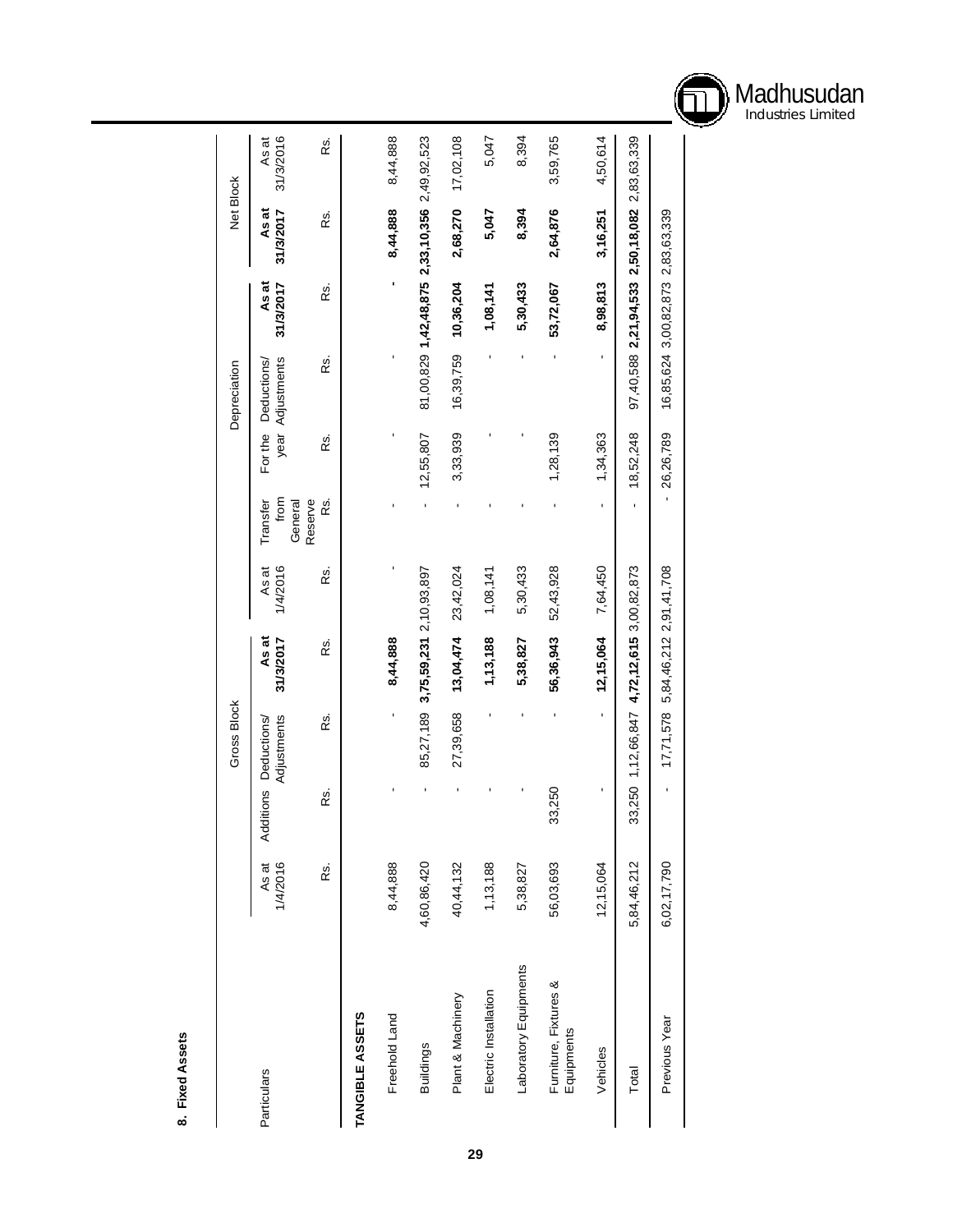|                                                                                           | As at 31st<br><b>March, 2017</b><br>Rs. | As at 31st<br><b>March, 2016</b><br>Rs. |
|-------------------------------------------------------------------------------------------|-----------------------------------------|-----------------------------------------|
| Non Current Investments (Long Term Investments)                                           |                                         |                                         |
| <b>Non-Trade Investments</b>                                                              |                                         |                                         |
| <b>Investments in Government Securities (Unquoted)</b>                                    |                                         |                                         |
| (Deposited with Government Departments)<br><b>National Savings Certificates</b>           | 32,000                                  | 32,000                                  |
| Non-Trade Other Investments (Unquoted)                                                    |                                         |                                         |
| 2,380(2,380) Fully paid Equity shares of                                                  | 23,800                                  | 23,800                                  |
| Alipore Terrace Maintenance Pvt. Ltd. of Rs. 10/- each                                    |                                         |                                         |
| Non-Trade Other Investments (Quoted)                                                      |                                         |                                         |
| In fully paid Equity Shares of Rs. 10/- each<br>(37) Aditya Birla Nuvo Ltd.               | 3,028                                   |                                         |
| 37<br>192<br>Aditya Birla Fashion<br>(192)                                                | 144                                     | 3,028<br>144                            |
| 1,000 (1,000)<br>Clutch Auto Ltd.                                                         | 69,013                                  | 69,013                                  |
| Dynamatic Forgings India Ltd.<br>300<br>(300)                                             | 5,736                                   | 5,736                                   |
| Eicher Motors Ltd.<br>100<br>(100)                                                        | 4,465                                   | 4,465                                   |
| 322<br>(322)<br>Essar Steels Ltd.                                                         | 28,207                                  | 28,207                                  |
| 69<br>Eurotex Ltd.<br>(69)                                                                | 4,140                                   | 4,140                                   |
| 10<br>Euro Ceramics Ltd.<br>(10)<br>Gujarat Refactories Ltd.<br>200<br>(200)              | 639<br>3,370                            | 639<br>3,370                            |
| 50<br>(50)<br>Hanuman Tea Co Ltd.                                                         | 2,224                                   | 2,224                                   |
| 400<br>(400)<br>I G Petro Ltd.                                                            | 35,038                                  | 35,038                                  |
| 200<br>(200)<br>Lan Esseda Software Systems Ltd.                                          | 27,104                                  | 27,104                                  |
| 10<br>(10)<br>Nitco Ltd.                                                                  | 953                                     | 953                                     |
| Orkey Silk Mills Ltd.<br>300<br>(300)                                                     | 11,841                                  | 11,841                                  |
| 100<br>(100)<br>Orient Bell Ltd.                                                          | 5,210                                   | 5,210<br>29.762                         |
| 670<br>(670)<br>Premier Ind. (India) Ltd.<br>1,072<br>(1,072)<br>Reliance Industries Ltd. | 29,762<br>5,98,979                      | 5,98,979                                |
| 1,700<br>SREI Infrastructure Finance Ltd.<br>(1,700)                                      | 1,01,213                                | 1,01,213                                |
| 36<br>Ultra Tech Cement Ltd.<br>(36)                                                      | 11,365                                  | 11,365                                  |
| 1,000<br>(1,000)<br>Unicorn Organics Ltd.                                                 | 35,509                                  | 35,509                                  |
| Western India Sugar & Chem Ltd.<br>200<br>(200)                                           | 8,000                                   | 8,000                                   |
| 200<br>XLO Machine Ltd.<br>(200)                                                          | 4,180                                   | 4,180                                   |
| Tata Communications Ltd.<br>145<br>(145)<br>400<br>(400)<br>Melstar Information Tech Ltd. | 20,807<br>1,140                         | 20,807<br>1,140                         |
| Entegra Ltd.<br>1,112 (1,112)                                                             | 3,948                                   | 3,948                                   |
| MW Unitex Ltd.<br>150<br>(150)                                                            | 1,230                                   | 1,230                                   |
|                                                                                           | 10,17,245                               | 10,17,245                               |
| In fully paid Equity Shares of Rs. 5/- each                                               |                                         |                                         |
| 18,065(18,065) Cera Sanitaryware Ltd.                                                     | 1,39,01,708                             | 1,39,01,708                             |
| 300<br>(300) Shree Rama Multi-Tech Ltd.                                                   | 2,670                                   | 2,670                                   |
|                                                                                           | 1,39,04,378                             | 1,39,04,378                             |
| In fully paid Equity Shares of Rs. 2/- each                                               |                                         |                                         |
| (270) Larsen & Toubro Ltd.<br>270                                                         | 2,273                                   | 2,273                                   |
| 415<br>(415)<br>HSIL Ltd.                                                                 | 13,315                                  | 13,315                                  |
| 0<br>(10)<br>Kajaria Ceramics Ltd.                                                        |                                         | 339                                     |
| 500<br>(500)<br>Somany Ceramics Ltd.<br>West Coast Paper Mills Ltd.<br>1,000<br>(1,000)   | 2,624<br>1,03,949                       | 2,624<br>1,03,949                       |
| (2,500)<br>Dairy Den Ltd<br>2.500                                                         |                                         |                                         |
|                                                                                           | 1,22,161                                | 1,22,500                                |
| In fully paid Equity Shares of Re. 1/- each                                               |                                         |                                         |
| 2,000 (2,000) Electro Steel & Casting Ltd.                                                | 1,25,902                                | 1,25,902                                |
| Zee Entertainment Enterprises Ltd.<br>86<br>(86)                                          | 20,820                                  | 20,820                                  |
| 20<br>Siticable Network Ltd.<br>(20)                                                      | 326                                     | 326                                     |
| 18<br>Zee News Ltd.<br>(18)                                                               | 198                                     | 198                                     |
| 23<br>(23)<br>Dish TV India Ltd.<br>Zee Learn Ltd.                                        | 1,133                                   | 1,133                                   |
| 11<br>(11)<br>20<br>Kajaria Ceramics Ltd.<br>$(-)$                                        | 203<br>339                              | 203                                     |
|                                                                                           |                                         |                                         |
| In fully paid Preference Shares of Re. 1/- each                                           | 1,48,921                                | 1,48,582                                |
| (1,806) Zee Entertainment Enterprises Ltd.<br>0                                           |                                         |                                         |
|                                                                                           |                                         |                                         |
| In fully paid Preference Shares of Rs. 10/- each                                          |                                         |                                         |
| 180<br>Zee Entertainment Enterprises Ltd.<br>$(-)$                                        |                                         |                                         |
| <b>Indian Depository Receipt</b>                                                          |                                         |                                         |
| 2,500 (2,500) Standard Chartered PLC                                                      | 3,02,564                                | 3,02,564                                |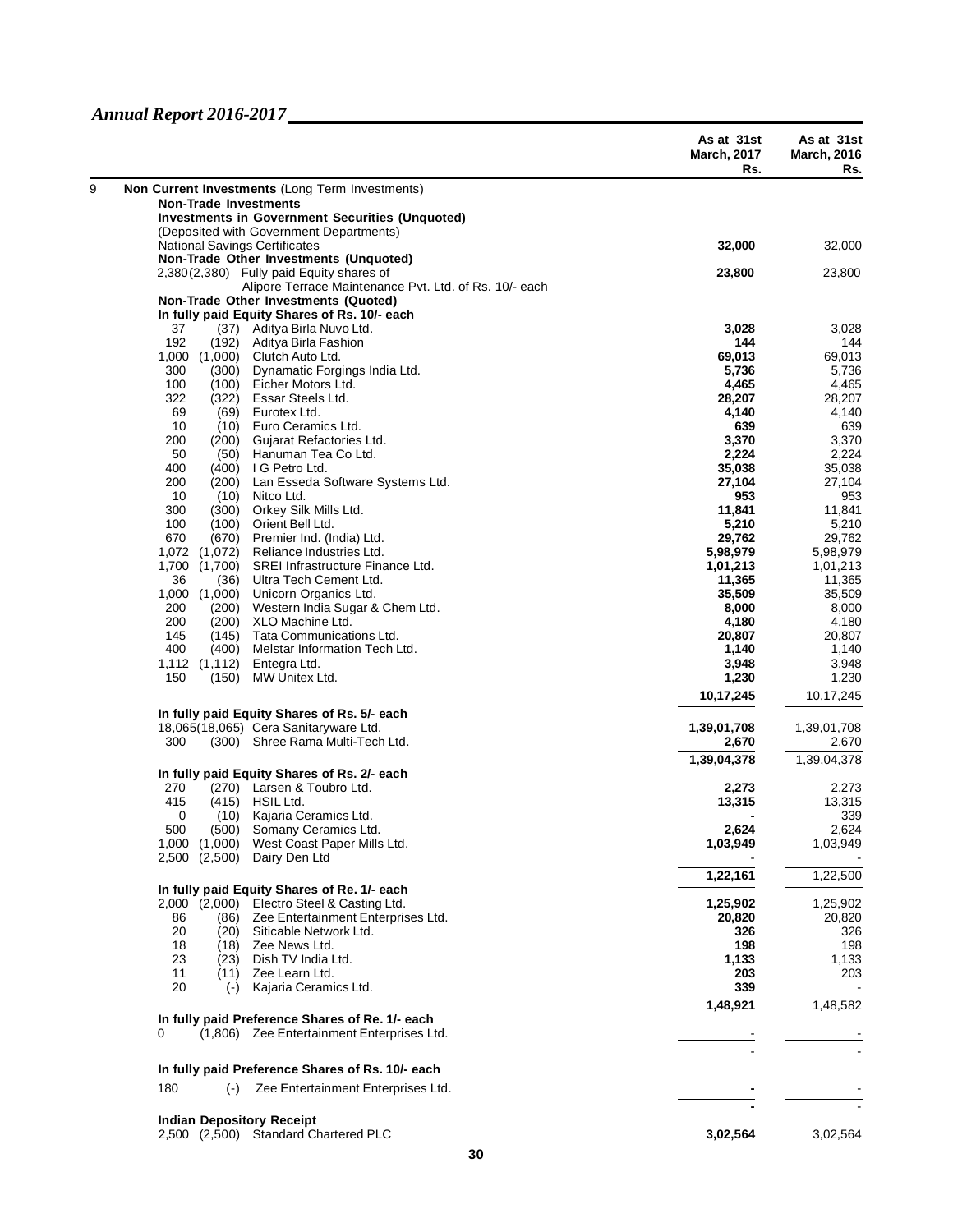|    |                                                                                                                                     |                                         | Industries Limited                      |
|----|-------------------------------------------------------------------------------------------------------------------------------------|-----------------------------------------|-----------------------------------------|
|    |                                                                                                                                     | As at 31st<br><b>March, 2017</b><br>Rs. | As at 31st<br><b>March, 2016</b><br>Rs. |
|    | In Units of Mutual Funds of Rs. 10/- each                                                                                           |                                         |                                         |
|    | 700<br>(700) UTI Equity Fund                                                                                                        | 8,826                                   | 8,826                                   |
|    | 1,200 (1,200)<br>UTI Bluechip Flexicap Fund                                                                                         | 23,353                                  | 23,353                                  |
|    | 1,427 (1,427) UTI Master Share Fund                                                                                                 | 30,233                                  | 30,233                                  |
|    | In Fully paid Non - Convertible Debentures                                                                                          | 62,412                                  | 62,412                                  |
|    | (40) Western India Sugar & Chem Ltd of Rs. 50/- each<br>40                                                                          | 2,000                                   | 2,000                                   |
|    |                                                                                                                                     | 2,000                                   | 2,000                                   |
|    | In Bonds                                                                                                                            |                                         |                                         |
|    | (4) 10.90% Tata Motors Finance - 2020<br>4                                                                                          | 20,28,896                               | 20,39,196                               |
|    | 2<br>11.69% Tata Teleservices - 2025<br>(2)                                                                                         | 20,58,406                               | 20,65,379                               |
|    |                                                                                                                                     | 40,87,302                               | 41,04,575                               |
|    |                                                                                                                                     | 1,97,02,783                             | 1,97,20,056                             |
|    | Less: Provision in diminution in value of Investments                                                                               | 1,68,508                                | 1,68,508                                |
|    | Total                                                                                                                               | 1,95,34,275                             | 1,95,51,548                             |
|    |                                                                                                                                     |                                         |                                         |
|    | Aggregate amount of quoted investments                                                                                              | 1,53,89,173                             | 1,53,89,173                             |
|    | Market Value of quoted investments<br>Aggregate amount of unquoted investments                                                      | 6,05,40,218<br>41,45,102                | 3,76,81,956<br>41,62,375                |
|    |                                                                                                                                     |                                         |                                         |
| 10 | Deferred Tax Assets (Net)<br>Defferred Tax Assets (Net)                                                                             | 10,12,299                               |                                         |
|    | Total                                                                                                                               | 10,12,299                               |                                         |
| 11 | Long Term Loans and Advances                                                                                                        |                                         |                                         |
|    | (Unsecured and Considered Good)                                                                                                     |                                         |                                         |
|    | <b>Security Deposits</b>                                                                                                            | 9,52,727                                | 9,38,813                                |
|    | Loans and Advances                                                                                                                  | 30,74,778                               | 30,74,778                               |
|    | Advance Income Tax (including for earlier years)                                                                                    | 72,82,983                               | 97,10,089                               |
|    | Total                                                                                                                               | 1,13,10,488                             | 1,37,23,680                             |
|    | 12 Current Investments                                                                                                              |                                         |                                         |
|    | Mutual Funds (Units of Rs. 10/- each, unless otherwise specified)                                                                   |                                         |                                         |
|    | - L & T Income Opportunities Fund - Growth<br>1,36,699.904<br>1,180.292<br>(377.618) Franklin India Short Term Income Plan - Growth | 23,80,000<br>37,00,000                  | 10,00,000                               |
|    | 46,744.262<br>(46,744.262) Kotak Select Focus Fund - Growth                                                                         | 10,00,000                               | 10,00,000                               |
|    | 9,901.088<br>(9,901.088) HDFC Balanced Fund - Growth                                                                                | 10,00,000                               | 10,00,000                               |
|    | 1.687<br>(1.687) LIC Mutual Fund Floater MIP Fund - Quarterly Plan                                                                  | 18                                      | 18                                      |
|    | 0.022<br>(0.022) LIC Nomura Mutual Fund MIP - Quarterly Dividend Plan                                                               |                                         |                                         |
|    | (6,594.031) TBFG Tata Balanced Fund Plan A - Growth                                                                                 |                                         | 10,00,000                               |
|    | 8,852.318<br>(8,046.140) HDFC Equity Fund - Dividend<br>14,425.985<br>(13,060.922) HDFC Growth Fund - Dividend                      | 4,42,445<br>4,51,814                    | 4,02,214<br>4,12,631                    |
|    | 4,58,609.754<br>- ICICI Prudential Regular Saving Fund- Growth                                                                      | 75,50,000                               |                                         |
|    | 2,674.584<br>(6,459.001) Birla Sunlife Floating Rate Fund Short Term Plan -                                                         |                                         |                                         |
|    | Daily Dividend Reinvestment                                                                                                         | 2,67,511                                | 6,46,029                                |
|    | (1,183.339) SBI SHF Ultra Short Term Fund-Retail Plan-Growth<br>1,183.339                                                           |                                         |                                         |
|    | (Units of Rs. 1000/- each)                                                                                                          | 15,99,708                               | 15,99,708                               |
|    | (13,804.871) UTI Mid Cap Fund - Growth<br>1,19,535.723                                                                              |                                         | 10,00,000                               |
|    | - Kotak Income Opportunities Fund - Growth (Regular Plan)<br>3,541.040<br>(3,541.040) Franklin India Prima Plus - Growth            | 20,00,000<br>15,00,000                  | 15,00,000                               |
|    | - (1,11,554.608) Kotak Equity Arbitrage Fund-Bimonthly Dividend-Regular                                                             |                                         | 22,41,444                               |
|    | (94,694.280) JP Morgan India Equity Income Fund - Regular Plan-G                                                                    |                                         | 10,00,000                               |
|    | - (4,15,553.098) ICICI Prudential Income - Regular Plan                                                                             |                                         | 54,46,386                               |
|    | (3,647.839) Birla Sunlife MNC Fund-Growth-Regular Plan                                                                              |                                         | 21,50,000                               |
|    | (48,748.179) Reliance Arbitrage Advantage Fund- Div. Reinvestment<br>50,614.934                                                     | 6,05,095                                | 5,82,880                                |
|    | (80,534.102) ICICI Prudential Regular Saving Fund- Regular Plan<br>1,03,386.299<br>- Reliance Corporate Bond Fund - Growth Plan     | 13,00,000                               | 10,00,000                               |
|    | - Birla Sunlife Dynamic Bond Fund - Growth-Regular Plan<br>50,308.222                                                               | 15,00,000                               |                                         |
|    | - Reliance Regular Saving Fund-Debt Plan-Growth<br>1,21,741.169                                                                     | 27,00,000                               |                                         |
|    | 37,215.443<br>- Birla Sunlife Short Term Fund - Growth-Regular Plan                                                                 | 23,00,000                               |                                         |
|    | 1,40,000.000 (140,000.000) DSP Black Rock Dynamic Assets Allocation Fund                                                            | 14,00,000                               | 14,00,000                               |
|    | Total                                                                                                                               | 3,16,96,591                             | 2,33,81,310                             |
|    | Aggregate amount of quoted investments                                                                                              | 3,16,96,591                             | 2,33,81,310                             |
|    | Market Value of quoted investments                                                                                                  | 3,52,19,482                             | 2,42,17,582                             |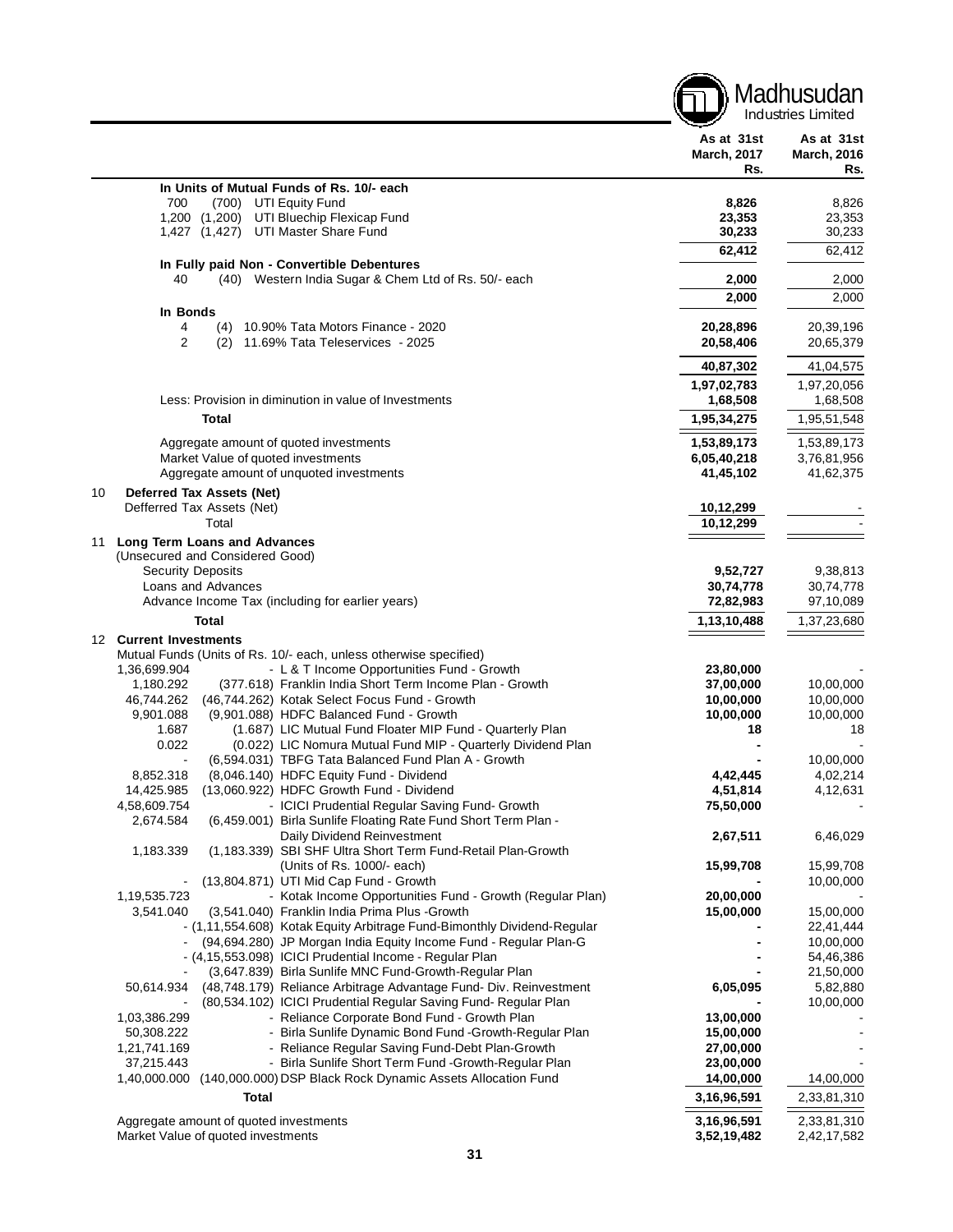|    |                                                                                                                   | As at 31st<br><b>March, 2017</b><br>Rs. | As at 31st<br><b>March, 2016</b><br>Rs. |
|----|-------------------------------------------------------------------------------------------------------------------|-----------------------------------------|-----------------------------------------|
|    | 13 Trade Receivables (Unsecured and Considered Good)                                                              |                                         |                                         |
|    | Outstanding for a period exceeding six months from the date they are due for payment<br><b>Others Receivables</b> | 45,66,001<br>30,908                     | 1,09,39,609<br>31,302                   |
|    | <b>Total</b>                                                                                                      | 45,96,909                               | 1,09,70,911                             |
|    | 14 Cash and Cash Equivalents<br><b>Balance with Banks</b>                                                         |                                         |                                         |
|    | In current accounts                                                                                               | 9,92,000                                | 16,23,850                               |
|    | <b>Fixed Deposits with Banks</b>                                                                                  | 3,26,05,180                             | 2,81,33,504                             |
|    | Cash on Hand                                                                                                      | 43,080                                  | 33,215                                  |
|    | Total                                                                                                             | 3,36,40,260                             | 2,97,90,569                             |
| 15 | Short Term Loans and Advances (Unsecured and Considered Good)                                                     |                                         |                                         |
|    | <b>Balances with Excise Authorities</b>                                                                           | 1,62,210                                | 1,62,210                                |
|    | Inter Corporate Deposits                                                                                          | 1,77,15,871                             | 1,67,85,865                             |
|    | <b>Others</b>                                                                                                     | 6,07,878                                | 5,72,004                                |
|    | Total                                                                                                             | 1,84,85,959                             | 1,75,20,079                             |
| 16 | <b>Other Current Assets</b>                                                                                       |                                         |                                         |
|    | Interest Accrued on Fixed Deposits & Advances                                                                     | 22,70,642                               | 17,36,029                               |
|    | Total                                                                                                             | 22,70,642                               | 17,36,029                               |
|    |                                                                                                                   |                                         |                                         |
|    |                                                                                                                   | 2016-17                                 | 2015-16                                 |
|    |                                                                                                                   | Rs.                                     | Rs.                                     |
|    | 17 Revenue From Operations                                                                                        |                                         |                                         |
|    | Sale of Products<br><b>Other Operating Revenues</b>                                                               |                                         |                                         |
|    | Rent                                                                                                              | 95,05,626                               | 92,87,357                               |
|    | Total                                                                                                             | 95,05,626                               | 92,87,357                               |
|    |                                                                                                                   |                                         |                                         |
| 18 | <b>Other Income</b>                                                                                               |                                         |                                         |
|    | Interest Income<br>Dividend Income:                                                                               | 44,93,445                               | 41,54,453                               |
|    | Current Investments (Mutual Fund)                                                                                 | 2,64,685                                | 5,24,580                                |
|    | Long Term Investments                                                                                             | 1,76,154                                | 1,76,154                                |
|    | Net Gain on Sale of Investments                                                                                   | 2,76,012                                | 6,35,891                                |
|    | Other Incomes                                                                                                     | 11,09,766                               | 10,59,234                               |
|    | Items pertaining to Previous year, unspent liabilities &                                                          |                                         |                                         |
|    | provisions no longer required written back (net)                                                                  | 10,92,944                               |                                         |
|    | <b>Total</b>                                                                                                      | 74,13,006                               | 65,50,312                               |
|    |                                                                                                                   |                                         |                                         |
| 19 | <b>Employees Benefit Expenses</b>                                                                                 |                                         |                                         |
|    | Salaries, Wages and Bonus                                                                                         | 25,79,210                               | 23,16,406                               |
|    | Contribution to Provident and Other funds                                                                         | 4,95,628                                | 5,38,531                                |
|    | Staff and Labour Welfare Expenses                                                                                 | 11,92,618                               | 10,46,312                               |
|    | <b>Total</b>                                                                                                      | 42,67,456                               | 39,01,249                               |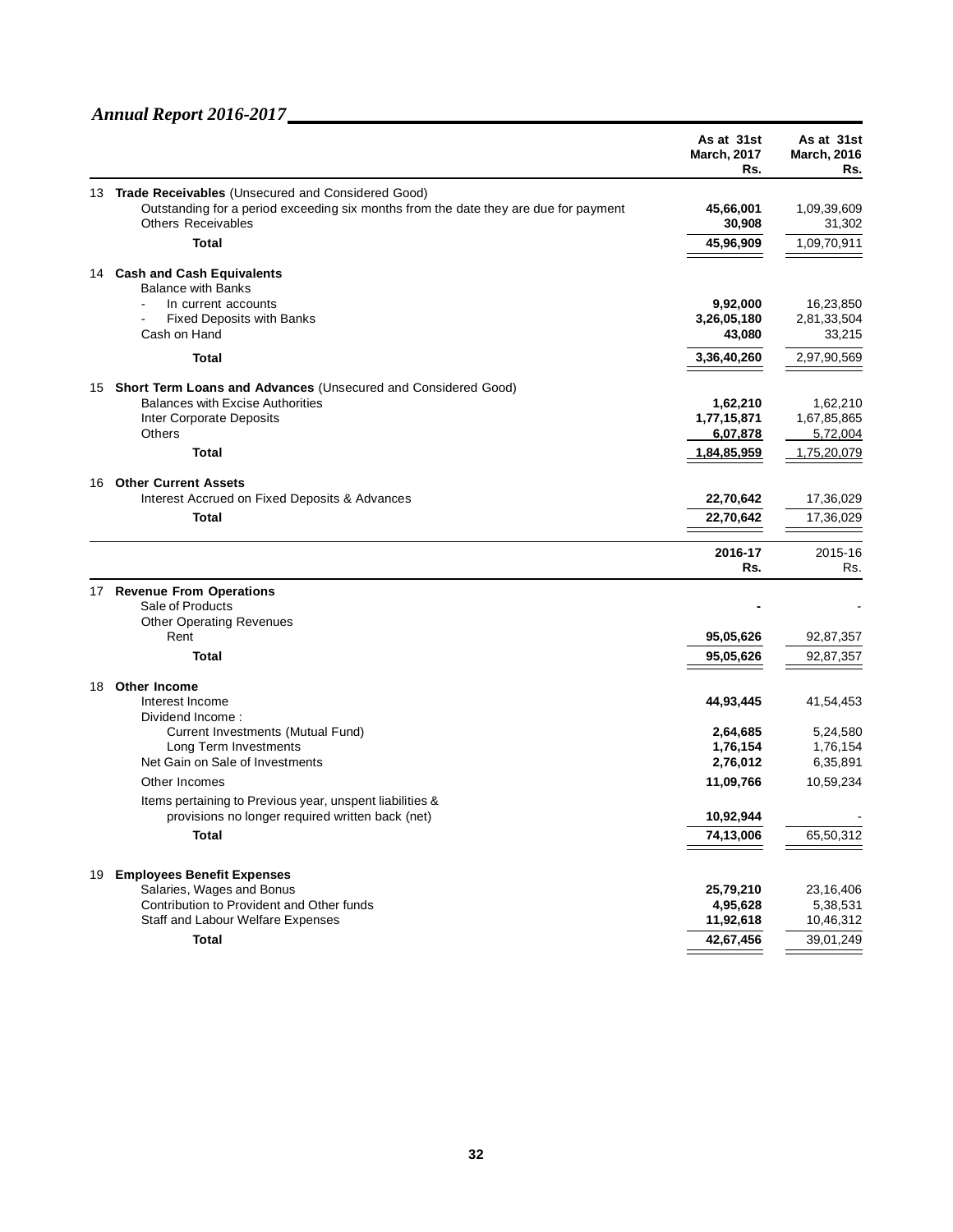Industries Limited **2016-17** 2015-16 **Rs.** Rs. 20 **Finance Costs** Interest Expenses **-** 6,930 **Total -** 6,930 21 **Other Expenses** Stores, Spare Parts and Packing Materials **-** - Power, Fuel and Electricity Expenses **41,081 41,081 41,081 41,081 41,081** Rent **1,000** 1,000 Repairs - Building **10,280** 31,957 Repairs - Plant & Machinery **10,889**<br>Repairs - Others **10,889**<br>Repairs - Others **108,000** Repairs - Others **20,661** 5,108<br>
Insurance **20,661** 5,108<br>
Insurance **20,661** 5,108 Insurance **81,107** 78,595 Rates and Taxes **1,25,542** 1,26,685 Legal & professional Expenses **5,09,337** 6,47,983 Vehicle Expenses **2,51,375** 2,75,569 Miscelleneous Expenses **7,82,779** 6,58,158 Loss on Sale of Fixed Assets **61,259** 45,954 Directors Sitting Fees **38,000** 34,000 Amount Written off (Net) **56,81,331** 33,90,531 Listing Fees **2,65,786** 2,54,761

Madhusudan

#### 22 **Value of Stores, Chemicals and Packing Material Consumed**

| <b>Particulars</b> |        | Year Ended 31st March, 2017 |        | Year Ended 31st March, 2016 |
|--------------------|--------|-----------------------------|--------|-----------------------------|
|                    | Amount | % of                        | Amount | $%$ of                      |
|                    | Rs.    | <b>Consumption</b>          | Rs.    | Consumption                 |
| Imported           |        |                             |        |                             |
| Indegenous         |        |                             | -      |                             |
|                    |        | -                           | -      |                             |
|                    |        |                             |        |                             |

**Total 78,69,538** 56,03,063

23 There is no expenditure in foreign currency for import of Raw Materials, Components and Spare Parts, Capital Goods, Royalty, Knowhow, Professional and consultation fees, interest during the year.

|                               | 2016-17<br>Rs. | 2015-16<br>Rs. |
|-------------------------------|----------------|----------------|
| 24 Payment to the Auditors    |                |                |
| <b>Audit Fees</b><br>a.       | 34.500         | 34,350         |
| <b>Taxation matters</b><br>b. | 74.676         | 28,625         |
| Total                         | 1,09,176       | 62,975         |
|                               |                |                |

25 There are no earnings in foreign exchange in respect of Export of Goods, Royalty, Know-how, Professional and Consultation Fees, Interest, Dividend or and other income during the year.

#### 26 **Related Parly Disclosures**

As per Accounting Standard 18, the disclosures of transactions with the related parties are given below.

1 Relationships :

| (a) Associates                            | Cera Sanitaryware Ltd.                       |
|-------------------------------------------|----------------------------------------------|
|                                           | Gujarat Soaps Pvt. Ltd.                      |
| (b) Key Management Personnel              | Thomas Koshy, Tarun Panchal, Dipshika Khatri |
| (c) Relatives of Key Management Personnel | -                                            |

Note : Related party relationship is as identified by the Company and relied upon by the Auditors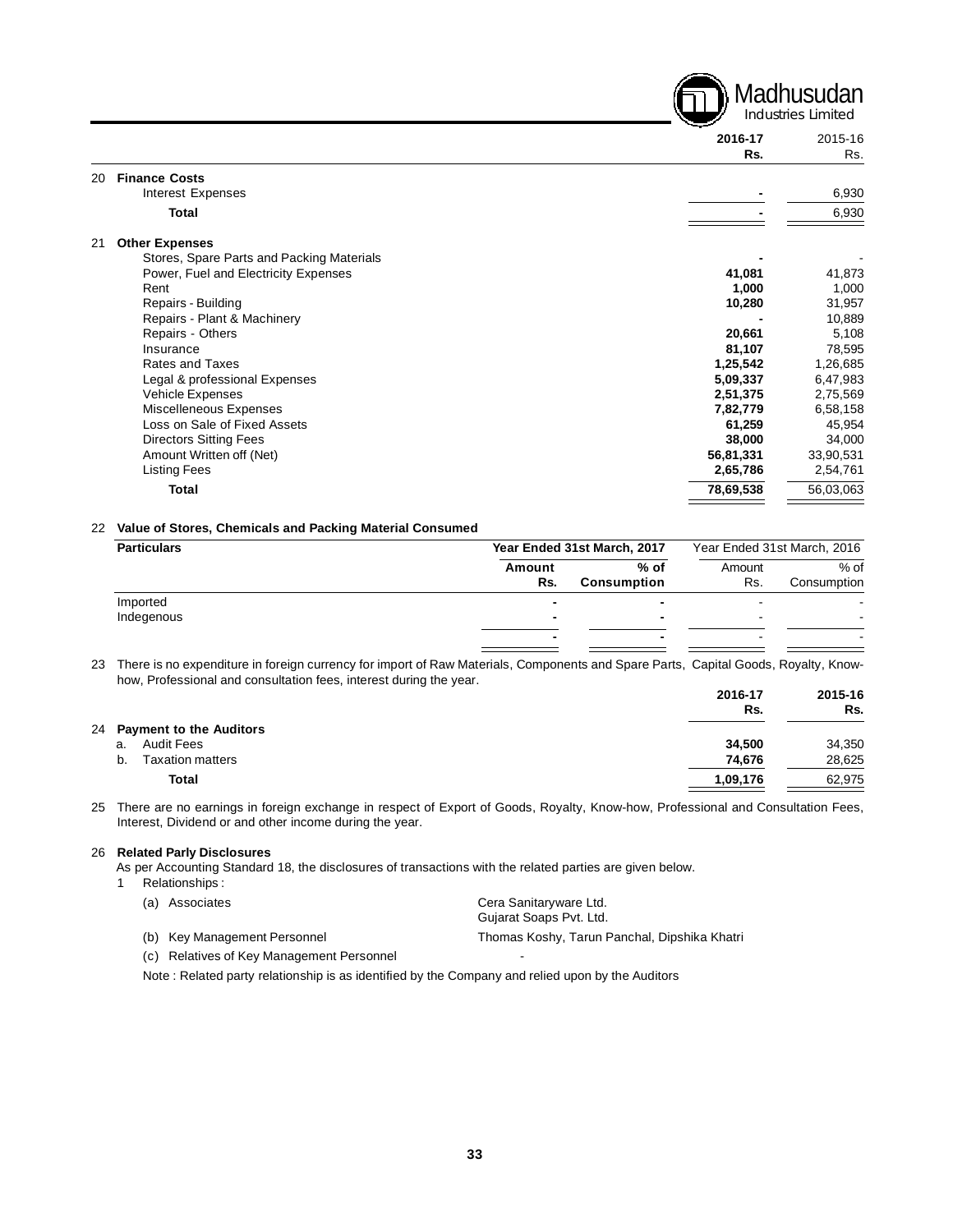| Total                                                                               | Key              | Associates                |                                                         | Nature of Transactions    |  |  |
|-------------------------------------------------------------------------------------|------------------|---------------------------|---------------------------------------------------------|---------------------------|--|--|
|                                                                                     | Management       |                           |                                                         | (Excluding Reimbursement) |  |  |
| Rs.                                                                                 | Personnel<br>Rs. | Rs.                       |                                                         |                           |  |  |
|                                                                                     |                  |                           |                                                         | Income                    |  |  |
| 95,05,626                                                                           | $\blacksquare$   | 95,05,626                 | Rent                                                    |                           |  |  |
| (92, 69, 284)                                                                       | $(\cdot)$        | (92, 69, 284)             |                                                         |                           |  |  |
| 7,11,990                                                                            |                  | 7,11,990                  | Service Charges                                         |                           |  |  |
| (6, 79, 770)                                                                        | $(-)$            | (6, 79, 770)              |                                                         |                           |  |  |
| 7,15,080<br>(6, 82, 380)                                                            | $(-)$            | 7,15,080<br>(6, 82, 380)  | <b>Other Services</b>                                   |                           |  |  |
|                                                                                     |                  |                           |                                                         | Expenses                  |  |  |
| 38,000                                                                              | 38,000           |                           | <b>Director Sitting Fees</b>                            |                           |  |  |
| (34,000)                                                                            | (34,000)         | $(-)$                     |                                                         |                           |  |  |
| 23,80,109                                                                           | 23,80,109        |                           | Remuneration                                            |                           |  |  |
| (20, 54, 668)                                                                       | 20,54,668        | $(-)$                     |                                                         |                           |  |  |
|                                                                                     |                  |                           |                                                         | Finance                   |  |  |
| 22,100<br>(27, 300)                                                                 | $(-)$            | 22,100<br>(27, 300)       | Loans / Advance Given                                   |                           |  |  |
|                                                                                     |                  |                           | Fixed Deposit / Loan Received                           |                           |  |  |
| $(\cdot)$                                                                           | $(-)$            | $(-)$                     |                                                         |                           |  |  |
| 1,45,300                                                                            |                  | 1,45,300                  | <b>Rent Deposit Received</b>                            |                           |  |  |
| $(-)$                                                                               | $(-)$            | $(\cdot)$                 |                                                         |                           |  |  |
|                                                                                     |                  |                           | Balance at the end of the year                          |                           |  |  |
| 4,46,365                                                                            |                  | 4,46,365                  | <b>Receivables</b>                                      |                           |  |  |
| (4, 24, 265)<br>20,91,300                                                           | $(\cdot)$        | (4, 24, 265)<br>20,91,300 | Payables                                                |                           |  |  |
| (19, 46, 000)                                                                       | $(-)$            | (19, 46, 000)             |                                                         |                           |  |  |
| Disclosure in Respect of Material Transactions with Related Parties during the year |                  |                           |                                                         |                           |  |  |
| 2015-16                                                                             | 2016-17          |                           |                                                         | Particulars               |  |  |
| Rs.                                                                                 | Rs.              |                           |                                                         |                           |  |  |
|                                                                                     |                  |                           |                                                         | Income:                   |  |  |
| 92,69,284                                                                           | 95,05,626        |                           | Cera Sanitaryware Limited                               | Rent:                     |  |  |
|                                                                                     |                  |                           |                                                         | Service Charges:          |  |  |
| 6,79,770                                                                            | 7,11,990         |                           | Cera Sanitaryware Limited                               |                           |  |  |
|                                                                                     |                  |                           |                                                         | Other Services :          |  |  |
| 6,82,380                                                                            | 7,15,080         |                           | Cera Sanitaryware Limited                               |                           |  |  |
|                                                                                     |                  |                           |                                                         | Finance:                  |  |  |
| 27,300                                                                              | 22,100           |                           | Loans / Advance Given:<br>Gujarat Soaps Private Limited |                           |  |  |
|                                                                                     |                  |                           | Rent Deposit Received:                                  |                           |  |  |
|                                                                                     | 1,45,300         |                           |                                                         |                           |  |  |

#### 27 **Employee Benefits**

Details of Employee Benefits as required by the Accounting Standard 15 (Revised) Employees Benefits are as under :

#### **a Brief description of the plans :**

The company has various schemes for long-term benefits such as provident fund, gratuity and leave encashment. In case of funded scheme, the funds are recognised by the income tax authorities and administered through trustees / appropriate authorities. The company defined contribution plans are Provident Fund (exempted employees) recognised by the Income Tax Authorities and administered through trustees. Since the company has no further obligation beyond making contributions and interest shortfall. Further the pattern of investment for investible funds is as prescribed by the Government. Accordingly other related disclosures in respect of provident fund have not been made.

The company's other defined contribution plans are Provident Fund (non exempted employees), Employees' Pension Scheme (under the Provisions of the employees' Provident Funds and Miscellneous Provisions Act, 1952), state plans namely Employees' State Insurance Fund, Since company has no further obligation beyond making contributions.

The Company's defined benefit are Gratuity and leave encashment for all its employees. Gratuity fund is recognised by the Income Tax Authorities and is administered through trustees.

Liabilities for Defined Benefit Plan is provided on the basis of valuations, as Balance Sheet date, carried out by an independent actuary.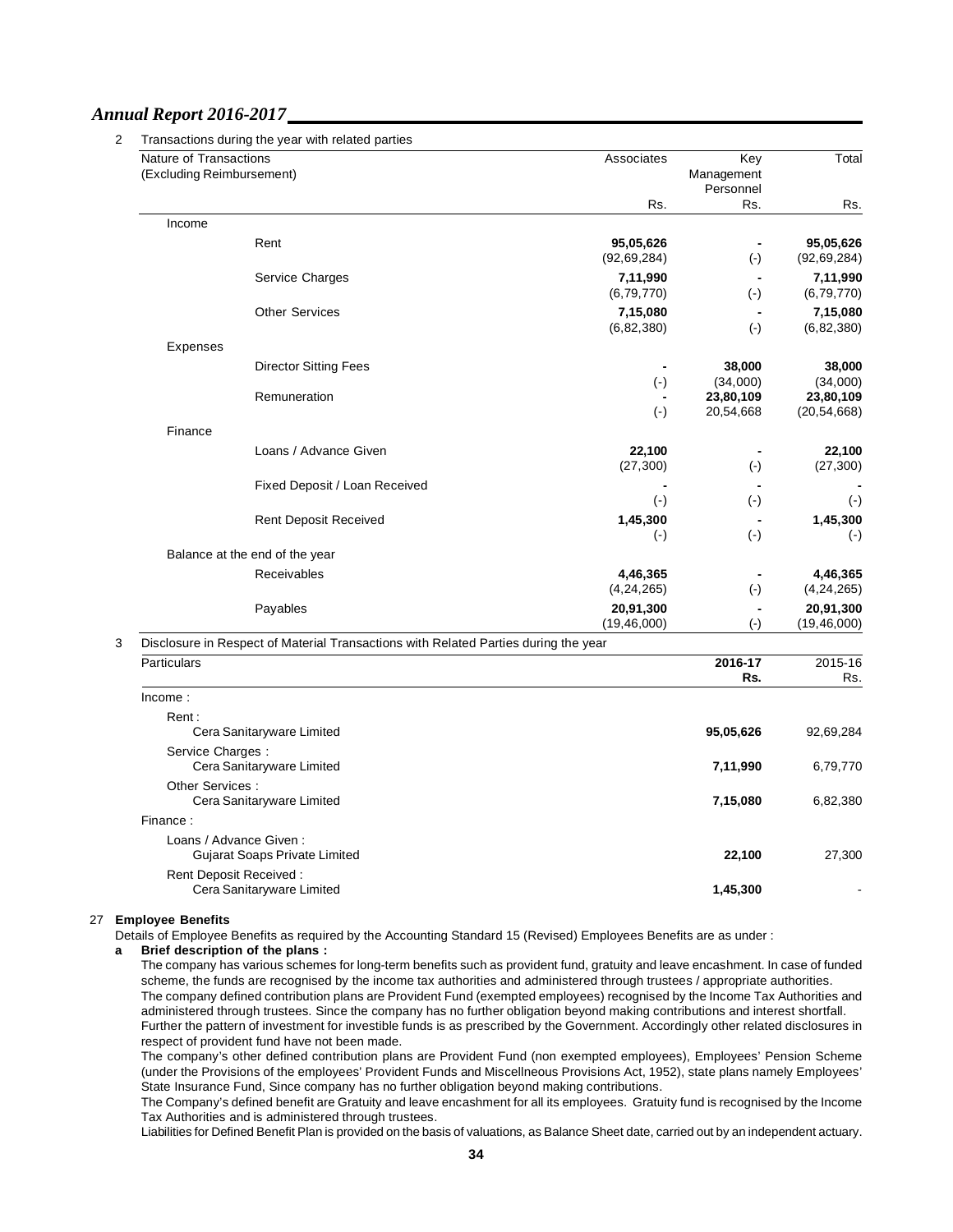Madhusudan Industries Limited

| b Charge to the Profit and Loss Account based on contributions |  |  |  |  |  |  |
|----------------------------------------------------------------|--|--|--|--|--|--|
|----------------------------------------------------------------|--|--|--|--|--|--|

|   |                                                                                          |         | 2016-17<br>Rs. | 2015-16<br>Rs. |
|---|------------------------------------------------------------------------------------------|---------|----------------|----------------|
|   | <b>Provident Fund</b>                                                                    |         | 1,69,920       | 1,46,172       |
|   | <b>Employees Pension Scheme</b>                                                          |         | 64.128         | 62.196         |
|   | <b>ESIC</b>                                                                              |         | $\blacksquare$ | ٠              |
|   |                                                                                          |         | 2.34.048       | 2,08,368       |
| c | Disclosures for defined benefit plans based on actuarial reports as on 31st March, 2017. |         |                |                |
|   | <b>Particulars</b>                                                                       | 2016-17 | 2015-16        |                |

|                                                                                                     | Gratuity      | Leave             | Gratuity    | Leave      |
|-----------------------------------------------------------------------------------------------------|---------------|-------------------|-------------|------------|
|                                                                                                     | <b>Funded</b> | <b>Encashment</b> | Funded      | Encashment |
|                                                                                                     | Plan          | Non-funded        | Plan        | Non-funded |
|                                                                                                     |               | Plan              |             | Plan       |
|                                                                                                     | Rs.           | Rs.               | Rs.         | Rs.        |
| <b>Change in Defined Benefits Obligation</b>                                                        |               |                   |             |            |
| Opening defined benefits obligation                                                                 | 23,15,913     | 3,17,797          | 19,65,482   | 2,27,026   |
| Current service cost                                                                                | 95,878        | 19,388            | 83,700      | 16,466     |
| Interest cost                                                                                       | 1,73,693      | 23,835            | 1,57,669    | 18,212     |
| Acturial losses / (gain)                                                                            | 1,55,559      | 1,33,302          | 1,50,867    | 1,37,090   |
| benefits paid                                                                                       |               | (74, 153)         | (41, 805)   | (80, 997)  |
| Closing defined benefits obligation                                                                 | 27,41,043     | 4,20,169          | 23,15,913   | 3,17,797   |
| <b>Change in Fair Value of Assets</b>                                                               |               |                   |             |            |
| Opening fair value of Plan Assets                                                                   | 23, 17, 774   |                   | 19,49,102   |            |
| Expected return on plan assets                                                                      | 1,73,833      |                   | 1,70,675    |            |
| Acturial gain / (losses)                                                                            | 4,026         |                   | 2,090       |            |
| Contributions by employer                                                                           | 2,65,772      |                   | 2,37,712    |            |
| Benefits paid                                                                                       |               |                   | (41, 805)   |            |
| Closing fair value of plan assets                                                                   | 27,61,405     |                   | 23, 17, 774 |            |
| Movement in net liability recognised in Balance Sheet                                               |               |                   |             |            |
| Net opening liability                                                                               |               | 3,17,797          |             | 2,27,026   |
| P & L Charge                                                                                        | 2,47,271      | 1,76,525          | 2,19,471    | 1,71,768   |
| Contribution / Benefit Paid                                                                         |               | (74, 153)         |             | (80, 997)  |
| Closing Net (asset) / liability                                                                     |               | 4,20,169          |             | 3,17,797   |
| Expenses recognised in the Profit and Loss Account                                                  |               |                   |             |            |
| <b>Current Service Cost</b>                                                                         | 95,878        | 19,388            | 83,700      | 16,466     |
| Interest on defined benefit obligation                                                              | 1,73,693      | 23,835            | 1,57,669    | 18,212     |
| Expencted return on plan assets                                                                     | (1,73,833)    |                   | (1,70,675)  |            |
| Net acturial loss / (gain) recognised in the current year                                           | 1,51,533      | 1,33,302          | 1,48,777    | 1,37,090   |
| <b>Total Expenses</b>                                                                               | 2,47,271      | 1,76,525          | 2,19,471    | 1,71,768   |
| <b>Assets Information</b>                                                                           |               |                   |             |            |
| Government of India Securities                                                                      |               |                   |             |            |
| <b>High Quality Corporate Bonds</b>                                                                 |               |                   |             |            |
| <b>Equity Shares of listed Companies</b>                                                            |               |                   |             |            |
| Property                                                                                            |               |                   |             |            |
| Insurance Company                                                                                   | 100%          |                   | 100%        |            |
| Principal acturial assumption                                                                       |               |                   |             |            |
| Discount Rate (p.a.)                                                                                | 7.50%         | 7.50%             | 8.00%       | 8.00%      |
| Expected rate of return on plan assets (p.a)<br>Proportion of employees opting for early retirement | 7.50%         |                   | 8.00%       |            |
| Annual Increase in Salary Cost & interest cost                                                      | 6.00%         | 6.00%             | 6.25%       | 6.25%      |
| Effect on the aggregate Service Cost & interest cost                                                |               |                   |             |            |
| Effect on defined benefit obligation                                                                |               |                   |             |            |
|                                                                                                     |               |                   |             |            |

**d** The Company has provided upto 31-03-2017 Rs. 4.20 Lacs (Rs. 3.18 Lacs) being incremental discounted value of liability for unavailed leave of the employees determined as per Acturial Valuation.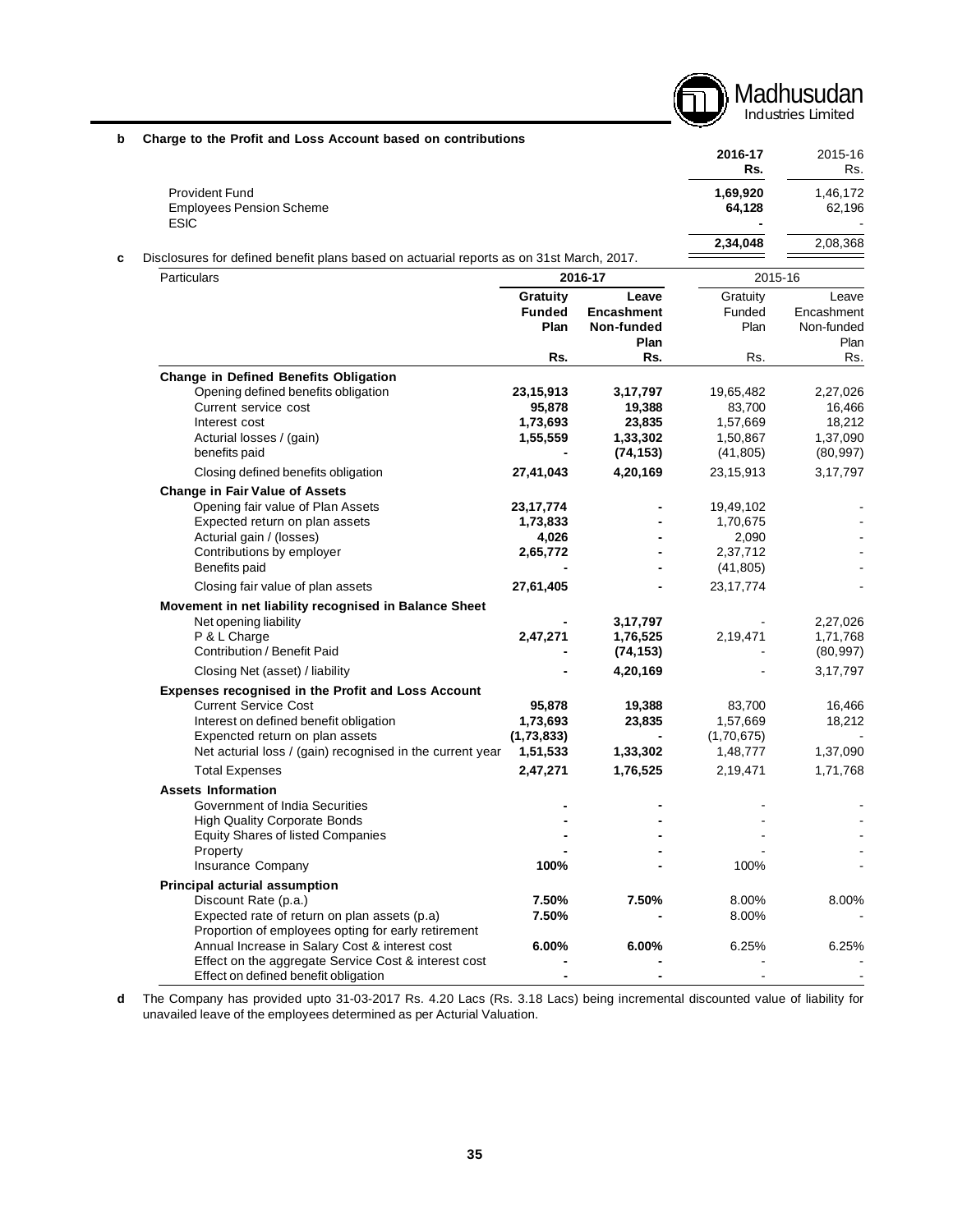|   | 28 Contingent Liabilities and Commitments                                                      |                    |                    |
|---|------------------------------------------------------------------------------------------------|--------------------|--------------------|
|   |                                                                                                | As at 31st         | As at 31st         |
|   |                                                                                                | <b>March, 2017</b> | <b>March, 2016</b> |
|   |                                                                                                | Rs.                | Rs.                |
|   | <b>Contingent Liabilities</b>                                                                  |                    |                    |
| A | Claims against the company / disputed liabilities not acknowledged as debts                    | 2.37.64.239        | 2.42.57.476        |
|   | <b>Commitments</b>                                                                             |                    |                    |
| А | Estimated amount of contracts remaining to be executed on capital account and not provided for |                    |                    |

29 The Company has reclassified previous year figures to conform to this year's classification.

30 Significant accounting policies and practices adopted by the Company are disclosed in the statement annexed to these financial statements as Annexure I.

31 Details of Specified Bank Notes (SBN) held and transacted during the period from 08th November, 2016 to 30th December, 2016

| <b>Particulars</b>                      | <b>SBN</b> | Other        | Total          |
|-----------------------------------------|------------|--------------|----------------|
|                                         |            | Denomination |                |
| Cash Balance as on 8th November, 2016   | 40,000     | 1.202        | 41,202         |
| Add: Withdrawal from Bank               |            | 1.34.000     | 1,34,000       |
| Add: Receipts for permitted Transaction | -          |              | $\blacksquare$ |
| Less: Paid for permitted transaction    |            | 72.637       | 72.637         |
| Less: Deposited in Bank Accounts        | 40.000     |              | 40.000         |
| Closing Balance as 30th December, 2016  |            | 62.565       | 62,565         |

As per our report of even date attached For and on behalf of **H. V.Vasa & Co .** Chartered Accountants Firm Registration No. 131054W **Tushar H.Vasa** Proprietor Membership No. 16831

Ahmedabad 25th May, 2017 **Tarun Panchal** C.F.O.

**Dipshika Khatri** Company Secretary

| Rajesh B. Shah       | Director        |
|----------------------|-----------------|
| Sanwarmal D. Agarwal | Director        |
| P. C. Surana         | Director        |
| P. K. Shashidharan   | Director        |
| Rutva Acharya        | <b>Director</b> |
|                      |                 |

Ahmedabad 25th May, 2017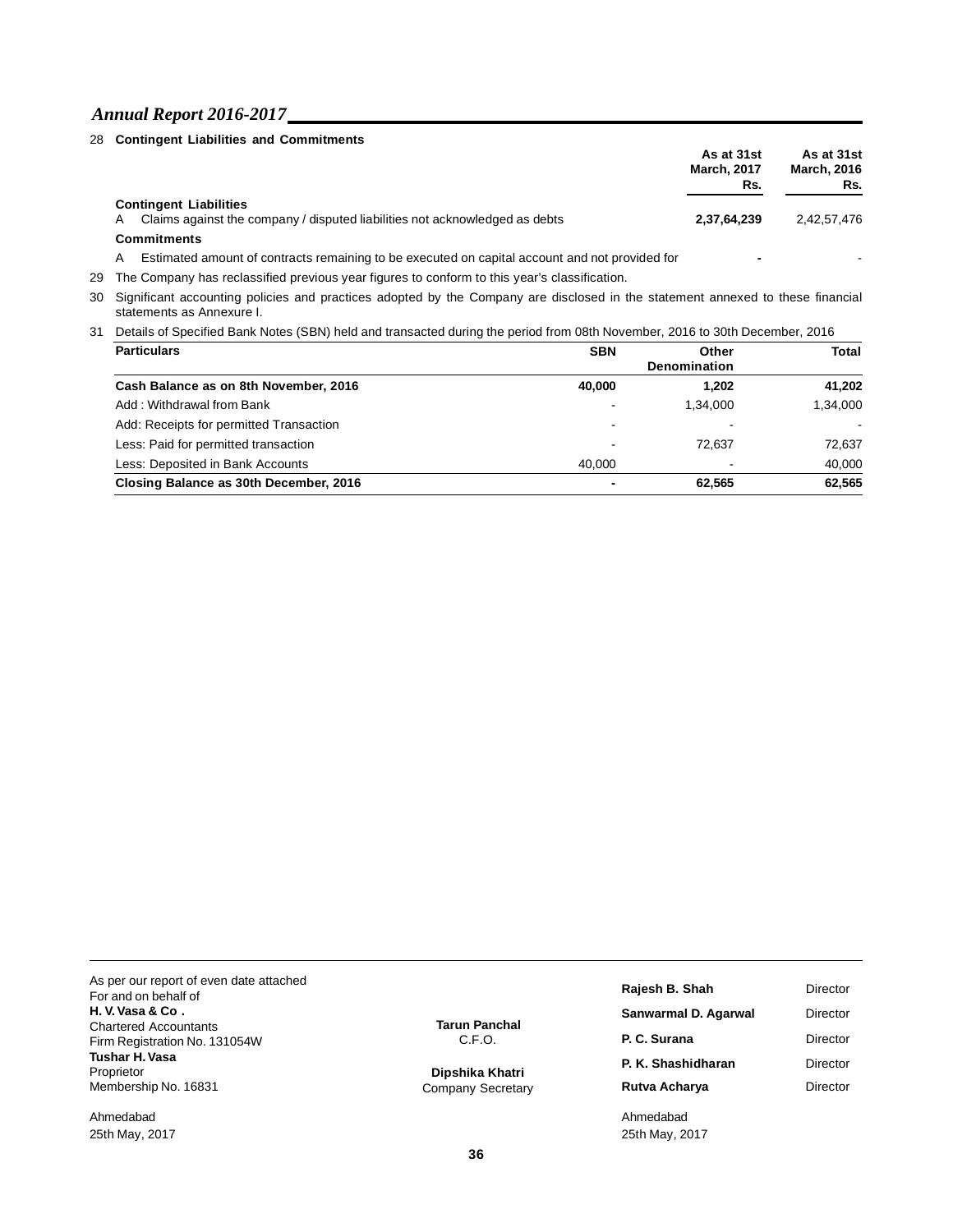#### **Annexure - I**

#### **Significant accounting policies and practices :**

**(Annexed to and forming part of the financial statements for the year ended 31st March, 2017)**

#### **\* Basis of Accounting**

The Company prepares its financial statements under the historical cost convention, on an accrual basis of accounting, to comply in all material respects with the notified Accounting Standards by the Companies Accounting Standards Rules, 2006 and the relevant provisions of the Companies Act, 1956. In Pursuant to transitional provision with respect to accounting standard u/s 133 of the Companies Act 2013.

Madhusudan Industries Limited

#### **\* Use of Estimates:**

The preparation of financial statements in conformity with generally accepted accounting principles requires management to make estimates and assumptions that affect the reported balances of assets and liabilities and the disclosure relating to contingent liabilities as at the date of financial statements and reported amounts of income and expenses during the reporting period. Although these estimates are based upon management's best knowledge of current events and actions, actual results could differ from those estimates. Estimates and underlying assumptions are reviewed at each balance sheet date. Revisions to accounting estimates are recognized in the period in which the estimate is revised and future periods affected.

#### **\* Revenue Recognition:**

Revenue is recognized when consideration can be measured reliably and there exist reasonable certainty of its recovery.

- (a) Sales
	- Revenue is recognized when significant risk and rewards of ownership of the goods have been passed on to the buyer.
	- In case of Domestic Sales : On dispatch of products to customers.
	- In case of Export Sales : On the basis of Bill of lading

Sales include excise duty and net of discounts, Vat and sales return, as applicable. Sales exclude self-consumption of products.

#### (b) Service Income

Service income is recognized as per the terms of contracts with the customers when the related services are performed or the agreed milestones are achieved and are net of service tax, wherever applicable

#### (c) Dividend Income

Dividend income is recognized when the unconditional right to receive the income is established.

(d) Interest Income

Interest income is recognized on time proportionate method

(e) Others

Other Income is accounted on accrual basis except where the receipt of income is uncertain.

#### **\* Employee Benefits:**

- (a) Provident Fund is a defined contribution scheme and it is charged to revenue for the year when due.
- (b) Contribution to approved Gratuity Fund is made of the present liability for future Gratuity a determined on an actuarial valuation. The Company has no further obligation except contribution to the fund
- (c) Leave encashment is recognized on the basis of an actuarial valuation made at the end of each year.

#### **\* Fixed Assets, Depreciation and Amortization:**

- (a) Fixed Assets are stated at cost. The Company capitalizes all costs relating to the acquisition and installation of Fixed Assets on net of MODVAT credits on the assets and adjustments arising from exchange rate variations attributable to the fixed assets are capitalized.
- (b) Capital work in progress :

Projects under commissioning and other capital work in progress are carried at cost comprising direct cost, related incidental expenses and attributable interest. Depreciation on capital work in progress commences when assets are ready for their intended use and transferred from capital work in progress group to tangible fixed assets group.

- (c) Assets acquired under hire purchase installment credit scheme, the cost of asset is capitalized while the annual financial charges at equated installments are charged to revenue.
- (d) Depreciation for the year has been provided on carrying cost at the rates and manner prescribed in Schedule II of the Companies Act, 2013 as under:
	- 1) On Plant & Machinery and Electric Plant & Installation on straight-line method, but on incremental cost arising on account of translation of foreign currency liabilities for acquisition of fixed assets and depreciation is provided as aforesaid over the residual life of the respective assets.
	- 2) On other assets on written down value method on the remaining life of the respective assets
- (e) Leasehold land is amortized over the period of lease.
- (f) The value of discarded Plant and Machinery has been written down to the lower of net book value and net realizable value.
- (g) Intangible Assets : Expenditure on Computer Software is amortized on written down value method over the period of expected benefits not exceeding three years.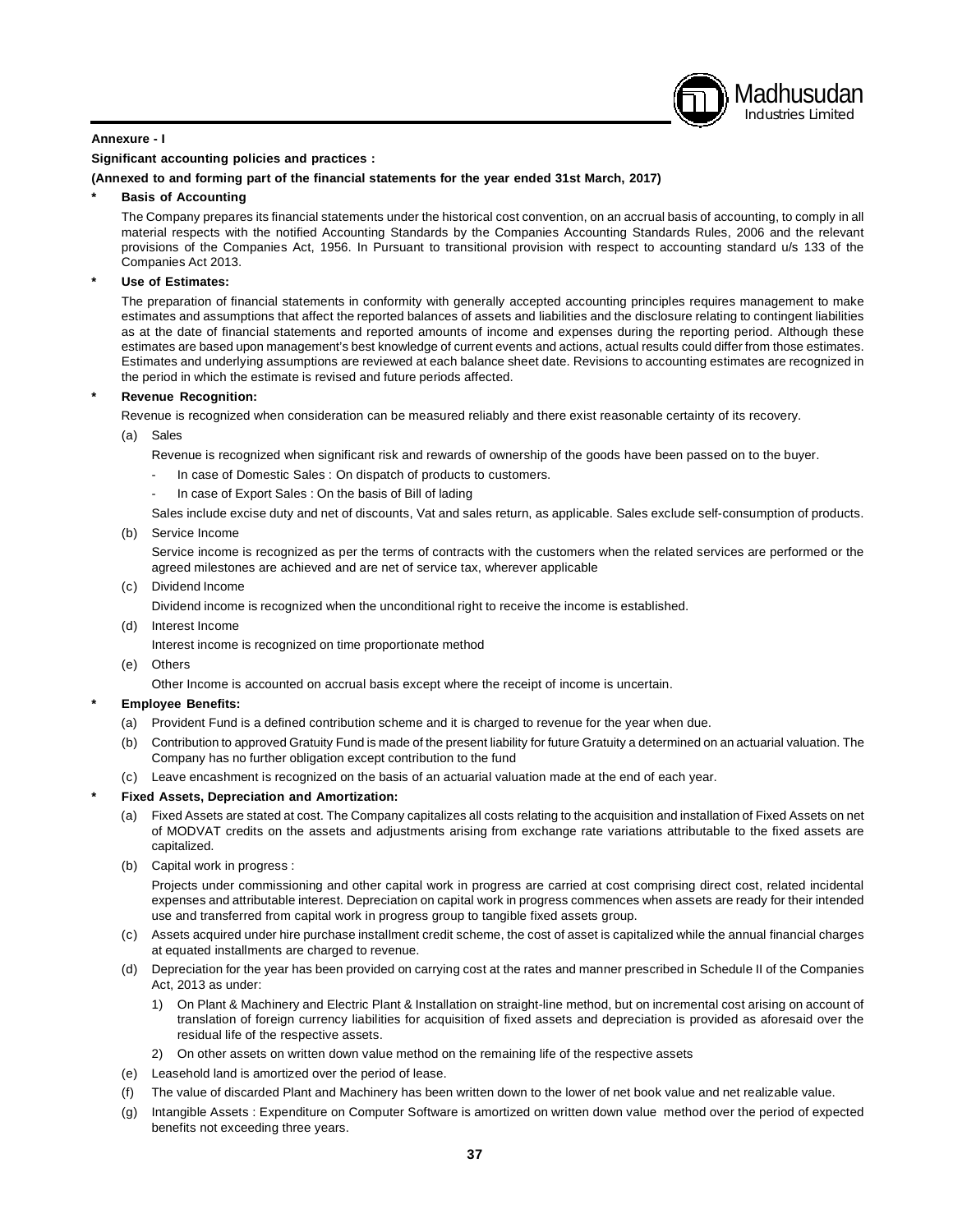#### **\* Inventories:**

- (a) Raw-materials, Packing Materials, Stores and Chemicals are taken at lower of cost and net realizable value following FIFO method. Cost (Net of CENVAT and Input Tax Credit Availed) of Raw Materials, Stores & Spare Parts, Packing Materials, Finished Goods & Stock-in-process is determined on FIFO basis.
- (b) Stock-in-Process is valued at lower of cost and net realizable value.
- (c) Finished goods are valued at lower of cost and net realizable value.
- (d) Excise duty on goods manufactured by the Company and remaining in inventory is included as a part of valuation of finished goods.

#### **\* Investments:**

Non-Current Investments are stated at cost. Current investments are carried at lower of cost and fair value. Provision for diminution in the value of non-current investments is made only, if such a decline is other than temporary in the opinion of the management.

#### **\* Leases:**

#### (i) Operating Lease :

Leases where the lessor effectively retains substantially all the risks and benefits of ownership of the leased term, are classified as operating leases. Operating lease payments are recognized as an expense in the statement of Profit and Loss on a straight-line basis over the lease term.

(ii) Finance Lease :

Leases under which the company assumes substantially all the risks and rewards of ownership are classified as finance leases. The lower of fair value of asset and present value of minimum lease rentals is capitalized as fixed assets with corresponding amount shown as lease liability. The principal component in the lease rental is adjusted against the lease liability and the interest component is charged to statement of profit and loss.

#### **\* Foreign Currency Transactions:**

Foreign currency transactions during the year are recorded at rates of exchange prevailing on the date of transaction. Gains and losses resulting from the settlement of such transactions and from the translation of monetary assets and liabilities denominated in foreign currencies as at the end of the year is recognized in the profit and loss account. Accounts Receivable in foreign currency are either represented by bills of exchange, which in many cases, are immediately discounted with bankers, or accounted at realized amounts.

Exchange differences arising in respect of fixed assets acquired from outside India were capitalized as part of fixed assets.

#### **\* Borrowing Cost:**

Borrowing costs that are attributable to the acquisition or construction of a qualifying assets are capitalized as part of the cost of such asset till the time the asset is ready for the intended use. A qualifying asset is an asset that necessarily takes a substantial period of time to get ready for its intended use. All other borrowing costs are recognized as an expense in the period in which they are incurred.

#### **\* Intangible Assets:**

Intangible assets are recognized if and only if it is probable that the future economic benefits that are attributable to the assets will flow to the Company and the cost of the asset can be measured reliably in accordance with the notified Accounting Standard-26.

#### **\* Provisions and Contingent Liabilities:**

A provision is recognized when the Company has a present obligation as a result of past event and it is probable that an outflow of resources will be required to settle the obligation, in respect of which reliable estimate can be made. Provisions (excluding retirement benefits) are not discounted to its present value and are determined based on best estimates required to settle the obligation at the balance sheet date. These are reviewed at each balance sheet date and adjusted to reflect the current best estimates. Contingent liabilities are not recognized in the financial statements. A contingent asset is neither recognized nor disclosed in financial statement.

#### **\* Taxation:**

Provision for tax for the year comprises current Income-tax and Wealth-tax determined to be payable in respect of taxable income and deferred tax being the tax effect of timing differences representing the difference between taxable income and accounting income that originate in one period, and are capable of reversal in one or more subsequent period(s).

#### **\* Earning per Share:**

The earnings considered in ascertaining the company's Earnings per Share (EPS) comprise the net profit after tax. The number of shares used in computing Basic EPS is the weighted average number of shares outstanding during the year. The diluted EPS is calculated on the same basis as Basic EPS, after adjusting for the effects of potential dilutive equity shares.

#### **\* Impairment of Assets:**

Assets that are subject to amortization are reviewed for impairment whenever events or changes in circumstances indicate that the amount may not be recoverable. An impairment loss is recognized for the amount by which the assets' carrying amount exceeds its recoverable amount. The recoverable amount is the higher of the assets' net selling price and its value in use.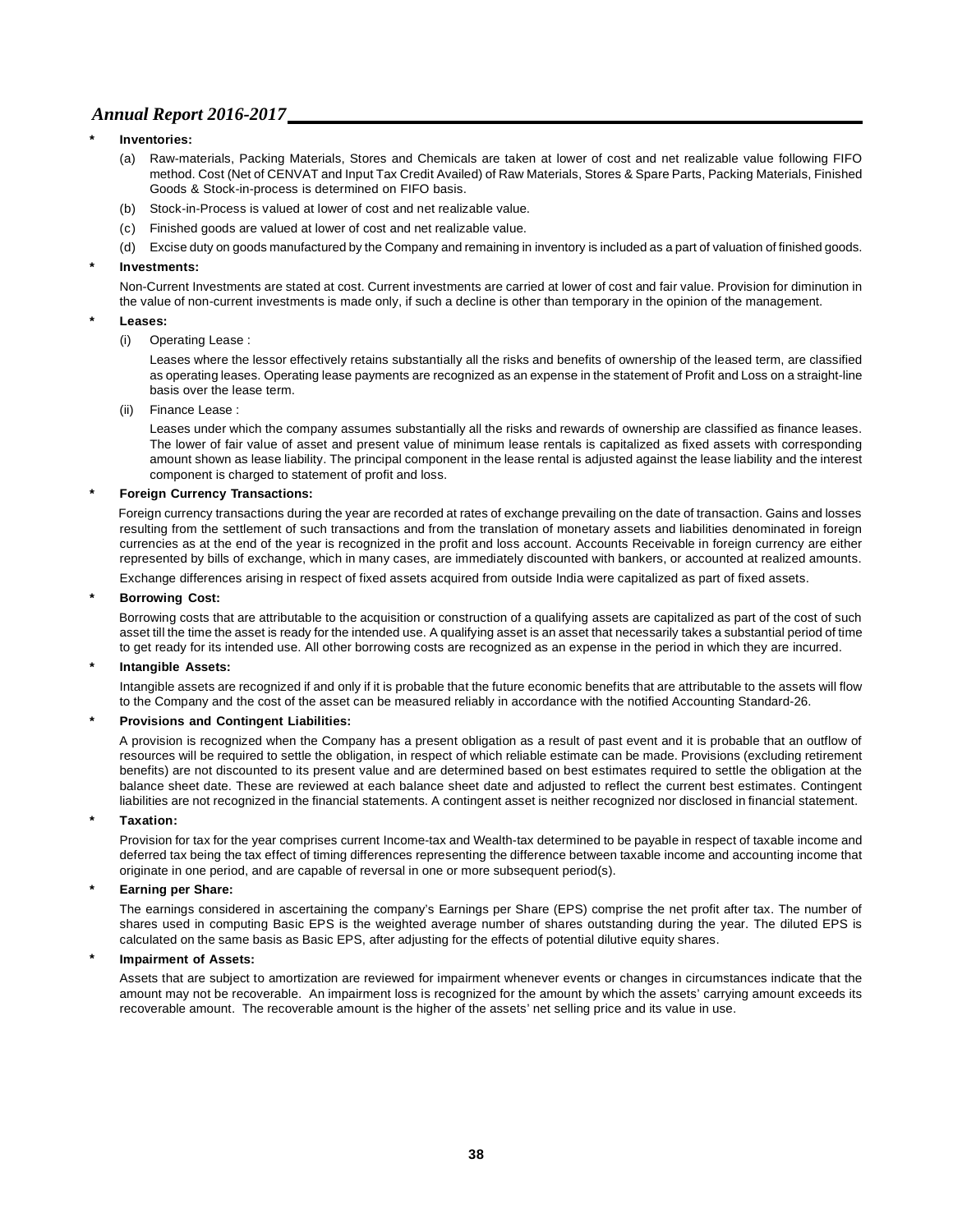## **Madhusudan Industries Limited**

Regd. Office : Survey No. 359/B, 359/C, 361 and 362, Rakhial - 382 315 Taluka - Dehgam, Dist. Gandhinagar, Gujarat. Phone : (02716) 267270, Fax : 079-26427287 E-mail : madhusudan\_i@yahoo.in CIN : L29199GJ1945PLC000443

| DP ID | Client ID | Folio No. | No. of shares held |
|-------|-----------|-----------|--------------------|
|       |           |           |                    |

## **ATTENDANCE SLIP**

Annual General Meeting - 2017

at Regd. Office : Survey No. 359/B, 359/C, 361 and 362, Rakhial - 382 315 Taluka - Dehgam, Dist. Gandhinagar, Gujarat.

Name of the attending Member/Proxy (In block letters) :

I hereby record my presence at the Annual General Meeting held at 11.30 a.m. on 22nd day of September, 2017.

Member's / Proxy's Signature

Notes : 1. Please bring this attendance slip to the meeting and handover at the entrance duly filled in. 2. Members are requested to bring copy of Annual Report with them.

#### 

## **Madhusudan Industries Limited**

Regd. Office : Survey No. 359/B, 359/C, 361 and 362, Rakhial - 382 315 Taluka - Dehgam, Dist. Gandhinagar, Gujarat. Phone : (02716) 267270, Fax : 079-26427287 E-mail : madhusudan\_i@yahoo.in

CIN : L29199GJ1945PLC000443

(Pursuant to Section 105(6) of the Companies Act, 2013 and rule 19(3) of the Companies (Management and Administration) Rules, 2014)

**PROXY FORM**

|           | Name of the member(s)                                |                                                                                                                                                                                                      |
|-----------|------------------------------------------------------|------------------------------------------------------------------------------------------------------------------------------------------------------------------------------------------------------|
|           | Registered address                                   | <u> 1989 - Andrea Andrea Andrea Andrea Andrea Andrea Andrea Andrea Andrea Andrea Andrea Andrea Andrea Andrea And</u>                                                                                 |
| E-mail Id |                                                      |                                                                                                                                                                                                      |
|           | Folio No. / Client Id                                |                                                                                                                                                                                                      |
| DP Id     |                                                      |                                                                                                                                                                                                      |
|           | $I/We$ , being a member(s) of $\qquad \qquad \qquad$ | shares of Madhusudan Industries Limited, hereby appoint:                                                                                                                                             |
| 1.        |                                                      | Name: $\frac{1}{2}$                                                                                                                                                                                  |
|           |                                                      |                                                                                                                                                                                                      |
|           |                                                      | E-mail Id: <b>E-mail Id: E-mail Id: E-mail Id: E-mail Id: E-mail Id: E-mail Id: E-mail Id: E-mail Id: E-mail Id: E-mail Id: E-mail Id: E-mail Id: E-mail Id: E-mail Id: E-mail Id: E-mail Id: E-</b> |
|           |                                                      |                                                                                                                                                                                                      |
| 2.        |                                                      |                                                                                                                                                                                                      |
|           |                                                      |                                                                                                                                                                                                      |
|           |                                                      |                                                                                                                                                                                                      |
|           |                                                      |                                                                                                                                                                                                      |
| 3.        |                                                      |                                                                                                                                                                                                      |
|           |                                                      |                                                                                                                                                                                                      |
|           |                                                      |                                                                                                                                                                                                      |
|           | Signature                                            |                                                                                                                                                                                                      |

as my/our proxy to attend and vote (on a poll) for me/us and on my/our behalf at the Annual General Meeting of the Company to be held on Friday, the 22<sup>nd</sup> September, 2017 at 11.30 a.m. at the registered office of the Company at Survey No. 359/B, 359/C, 361 and 362, Rakhial – 382315, Taluka Dehgam, District Gandhinagar, Gujarat. and at any adjournment thereof in respect of such resolutions as are indicated below: **PTO**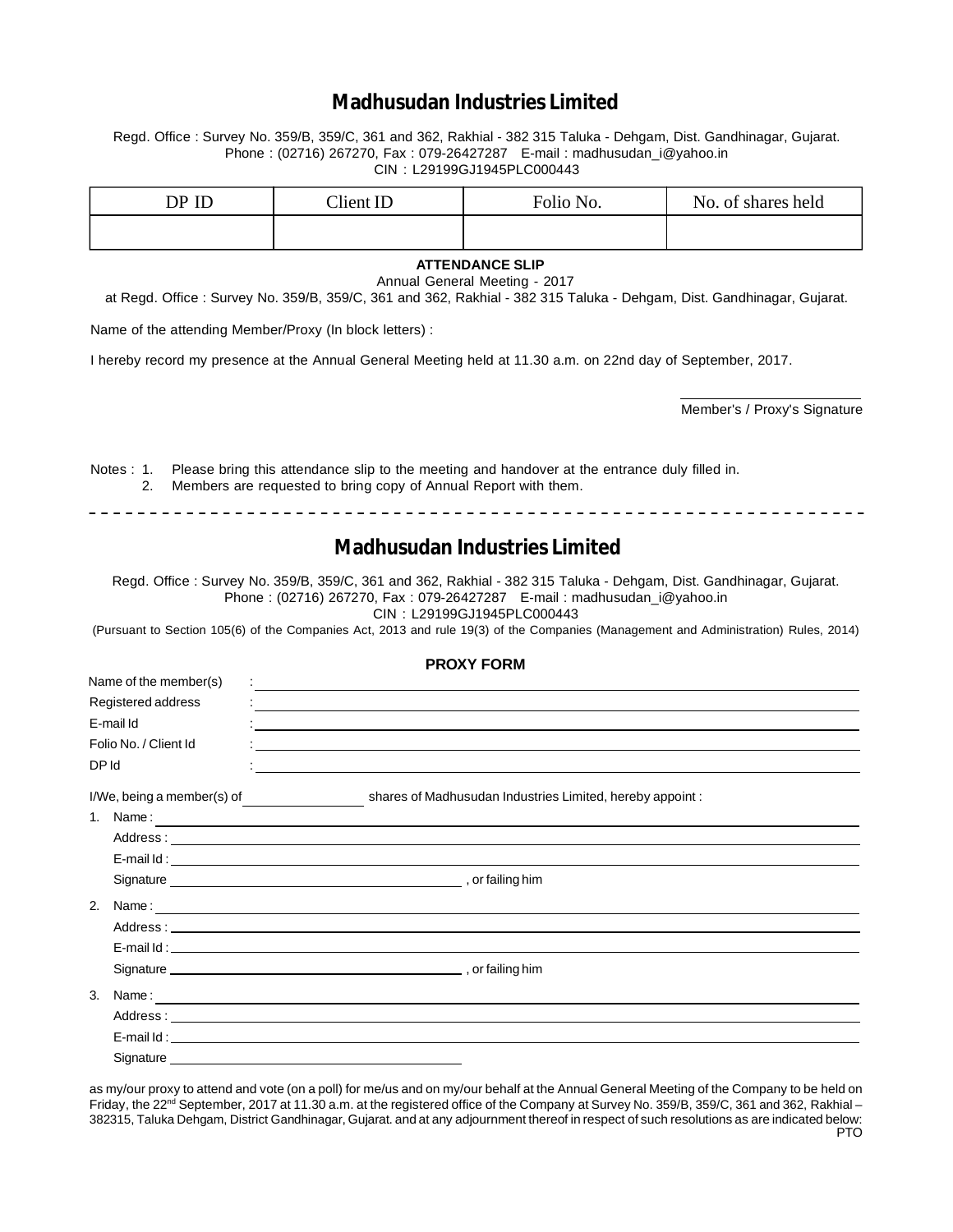| <b>Resolutions:</b> | For                                                                                             | Against |  |
|---------------------|-------------------------------------------------------------------------------------------------|---------|--|
|                     | To consider and adopt Audited Financial Statements, Reports of Board of Directors and Auditors. |         |  |
| <u>.</u>            | Reappointment of Shri P. K. Shashidharan as Director, who retires by rotation                   |         |  |
| J.                  | Appointment of Auditors and fixing their remuneration                                           |         |  |

| Signed this                 | dav of | 2017. |
|-----------------------------|--------|-------|
|                             |        |       |
| Signature of Shareholder(s) |        |       |

Signature of Proxy Holder(s)

| Affix   |
|---------|
| Revenue |
| Stamp   |

Note : This form of proxy in order to be effective should be duly completed and deposited at the Registered Office of the Company, not less than 48 hours before the commencement of the Meeting.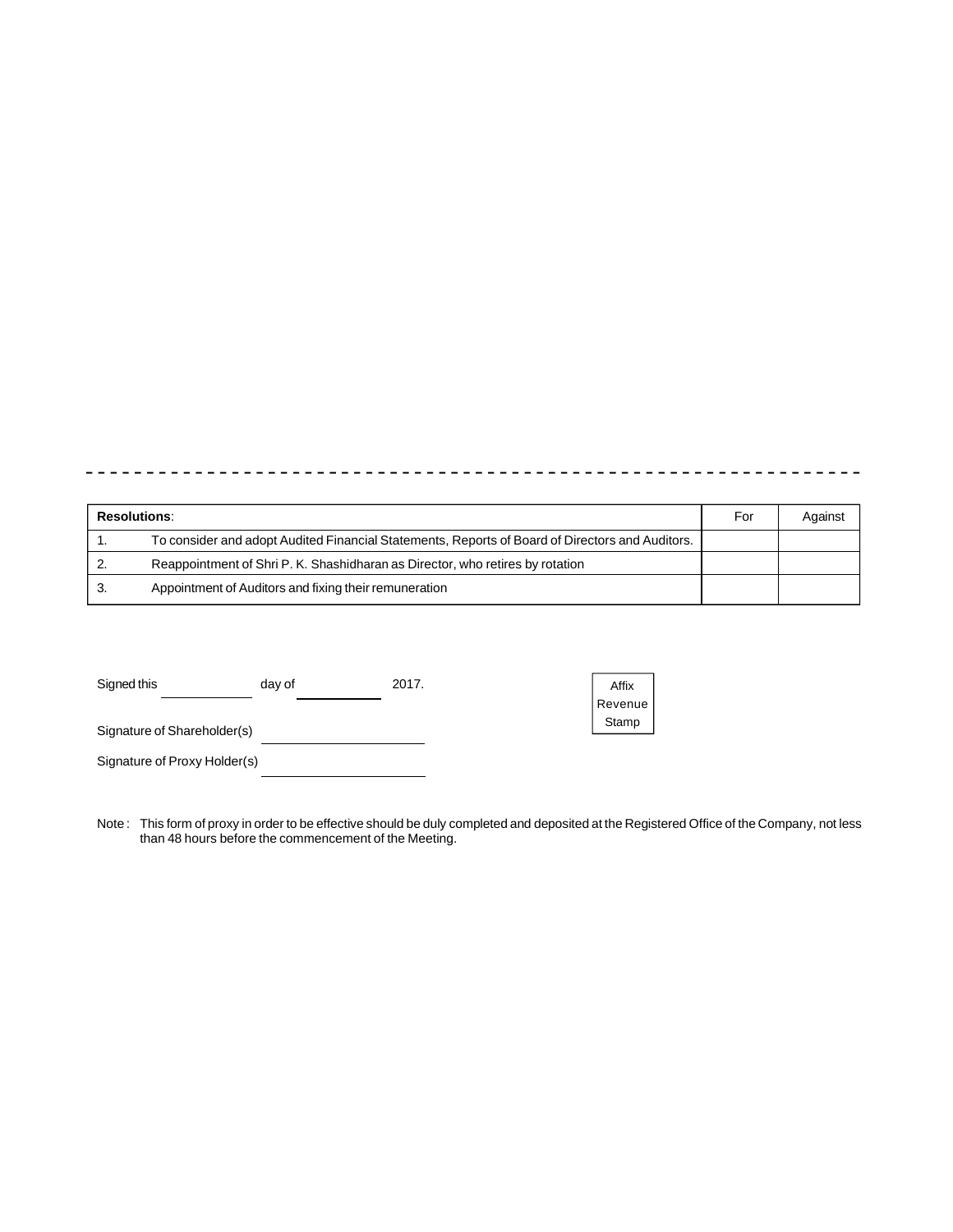